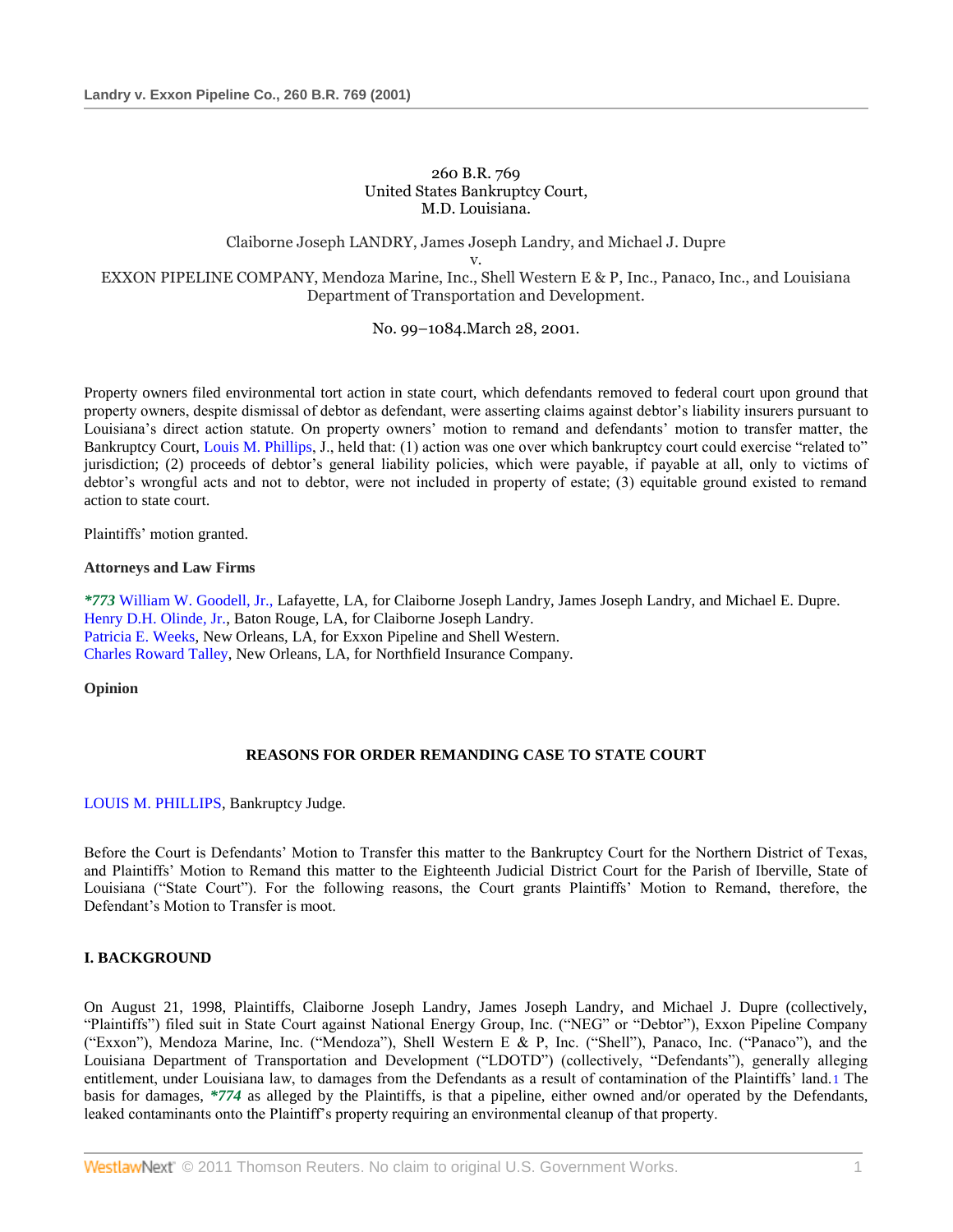1 ―*Claiborne Joseph Landry, et al. v. Exxon Pipeline Co., et al.,*‖ No. 50,991, 18th JDC. Parish of Iberville, State of Louisiana.

On September 23, 1998, Panaco, with the consent of Exxon, Shell, and NEG, removed this lawsuit to the United States District Court for the Middle District of Louisiana ("District Court") alleging fraudulent joinder of Mendoza2 and LDOTD, thereby premising jurisdiction upon diversity. The District Court subsequently remanded the matter to State Court on November 25, 1998.

2 Mendoza is apparently a corporation either incorporated or domiciled in Louisiana.

On December 4, 1998, an involuntary Chapter 11 proceeding was commenced against NEG in the United States Bankruptcy Court for the Northern District of Texas.3 Plaintiffs then moved to dismiss NEG from the lawsuit on December 23, 1998.4 On January 11, 1999 the State Court granted Plaintiffs' Motion to Dismiss NEG.

- 3 ―*In re National Energy Group, Inc., et al.,*‖ No. 398–80258–RCM–11, U.S.B.C., N.D.Tex.
- 4 Plaintiffs, however, have not filed a claim within the NEG bankruptcy case.

On January 15, 1999, apparently unaware that Plaintiffs had dismissed NEG from the suit, Shell and Exxon, with the consent of Panaco, again filed a Notice of Removal with the District Court. Defendants asserted that the bankruptcy case involving NEG provided a basis for federal jurisdiction under, at the least, the "related to" prong of [28 U.S.C. 1334\(b\).](http://www.westlaw.com/Link/Document/FullText?findType=L&pubNum=1000546&cite=28USCAS1334&originatingDoc=I553831ad6e5211d98778bd0185d69771&refType=LQ&originationContext=document&vr=3.0&rs=cblt1.0&transitionType=DocumentItem&contextData=(sc.Search))5 The Defendants subsequently moved to voluntarily dismiss the removal, which was treated by the District Court as a Motion to Remand. The District Court again remanded the matter to State Court on April 23, 1999.

5 [28 U.S.C. § 1334\(b\)](http://www.westlaw.com/Link/Document/FullText?findType=L&pubNum=1000546&cite=28USCAS1334&originatingDoc=I553831ad6e5211d98778bd0185d69771&refType=LQ&originationContext=document&vr=3.0&rs=cblt1.0&transitionType=DocumentItem&contextData=(sc.Search)) provides in pertinent part, "the district courts shall have original but not exclusive jurisdiction of all civil proceedings arising under [title 11,](http://www.westlaw.com/Link/Document/FullText?findType=L&pubNum=1000546&cite=11USCAS541&originatingDoc=I553831ad6e5211d98778bd0185d69771&refType=LQ&originationContext=document&vr=3.0&rs=cblt1.0&transitionType=DocumentItem&contextData=(sc.Search)) or arising in or **related to** cases unde[r title 11.](http://www.westlaw.com/Link/Document/FullText?findType=L&pubNum=1000546&cite=11USCAS541&originatingDoc=I553831ad6e5211d98778bd0185d69771&refType=LQ&originationContext=document&vr=3.0&rs=cblt1.0&transitionType=DocumentItem&contextData=(sc.Search))" (emphasis added).

Thereafter, Plaintiffs moved in the State Court to add, as defendants, NEG's insurers, Northfield Insurance Company, Westchester Fire Insurance Company, Lexington Insurance Company, and Commercial Underwriters Insurance Company (collectively, "Insurers") pursuant to the Louisiana Direct Action Statute.6 Plaintiffs sought to recover against certain comprehensive general liability ("CGL") insurance policies issued by the Insurers to NEG. On July 21, 1999, the State Court granted Plaintiffs' motion to amend their petition to add the Insurers.

6 [La.Rev.Stat. § 22:655.](http://www.westlaw.com/Link/Document/FullText?findType=L&pubNum=1000011&cite=LARS22%3a655&originatingDoc=I553831ad6e5211d98778bd0185d69771&refType=LQ&originationContext=document&vr=3.0&rs=cblt1.0&transitionType=DocumentItem&contextData=(sc.Search))

On August 9, 1999, Shell and Exxon, joined by Panaco and the Insurers,7 again removed the lawsuit to the District Court under [28 U.S.C. § 1452.](http://www.westlaw.com/Link/Document/FullText?findType=L&pubNum=1000546&cite=28USCAS1452&originatingDoc=I553831ad6e5211d98778bd0185d69771&refType=LQ&originationContext=document&vr=3.0&rs=cblt1.0&transitionType=DocumentItem&contextData=(sc.Search)) The Defendants again premised jurisdiction for this removal on [28 U.S.C. § 1334\(b\),](http://www.westlaw.com/Link/Document/FullText?findType=L&pubNum=1000546&cite=28USCAS1334&originatingDoc=I553831ad6e5211d98778bd0185d69771&refType=LQ&originationContext=document&vr=3.0&rs=cblt1.0&transitionType=DocumentItem&contextData=(sc.Search)) asserting that ―[t]he possible distribution of NEG's insurance proceeds are property of the bankruptcy estate and will affect the bankruptcy estate."8 Shell and Exxon immediately filed a Motion to Transfer the matter to the United States District Court for the Northern District of Texas, the district court handling the NEG bankruptcy.

- 7 Mendoza and LDOTD have not joined in the removal of this matter.
- 8 *See,* Petition for Removal, p. 2, ¶ 6.

Plaintiffs subsequently filed a Motion to Remand or Abstain. Plaintiffs argue that *\*775* the addition of the Insurers does not confer jurisdiction on this Court, but that even if it does, then equity dictates either remand under 28 U.S.C.  $\S$  1452(b) or abstention under [28 U.S.C. § 1334\(c\).](http://www.westlaw.com/Link/Document/FullText?findType=L&pubNum=1000546&cite=28USCAS1334&originatingDoc=I553831ad6e5211d98778bd0185d69771&refType=LQ&originationContext=document&vr=3.0&rs=cblt1.0&transitionType=DocumentItem&contextData=(sc.Search)) As this matter ostensibly involves jurisdiction premised upon [28 U.S.C. § 1334,](http://www.westlaw.com/Link/Document/FullText?findType=L&pubNum=1000546&cite=28USCAS1334&originatingDoc=I553831ad6e5211d98778bd0185d69771&refType=LQ&originationContext=document&vr=3.0&rs=cblt1.0&transitionType=DocumentItem&contextData=(sc.Search)) the District Court referred the matter to this Court for resolution.9

9 *See,* [28 U.S.C. § 157\(a\)](http://www.westlaw.com/Link/Document/FullText?findType=L&pubNum=1000546&cite=28USCAS157&originatingDoc=I553831ad6e5211d98778bd0185d69771&refType=LQ&originationContext=document&vr=3.0&rs=cblt1.0&transitionType=DocumentItem&contextData=(sc.Search)) ("Each district court may provide that any or all cases under [title 11](http://www.westlaw.com/Link/Document/FullText?findType=L&pubNum=1000546&cite=11USCAS541&originatingDoc=I553831ad6e5211d98778bd0185d69771&refType=LQ&originationContext=document&vr=3.0&rs=cblt1.0&transitionType=DocumentItem&contextData=(sc.Search)) and any or all proceedings arising under [title 11](http://www.westlaw.com/Link/Document/FullText?findType=L&pubNum=1000546&cite=11USCAS541&originatingDoc=I553831ad6e5211d98778bd0185d69771&refType=LQ&originationContext=document&vr=3.0&rs=cblt1.0&transitionType=DocumentItem&contextData=(sc.Search)) or arising in or related to a case under title 11 shall be referred to the bankruptcy judges for the district."). Accordingly, the district court has directed that all cases within the Middle District of Louisiana under or arising under [title 11,](http://www.westlaw.com/Link/Document/FullText?findType=L&pubNum=1000546&cite=11USCAS541&originatingDoc=I553831ad6e5211d98778bd0185d69771&refType=LQ&originationContext=document&vr=3.0&rs=cblt1.0&transitionType=DocumentItem&contextData=(sc.Search)) or arising in or related to cases under [title 11](http://www.westlaw.com/Link/Document/FullText?findType=L&pubNum=1000546&cite=11USCAS541&originatingDoc=I553831ad6e5211d98778bd0185d69771&refType=LQ&originationContext=document&vr=3.0&rs=cblt1.0&transitionType=DocumentItem&contextData=(sc.Search)) are to be referred to the United States Bankruptcy Court for the Middle District of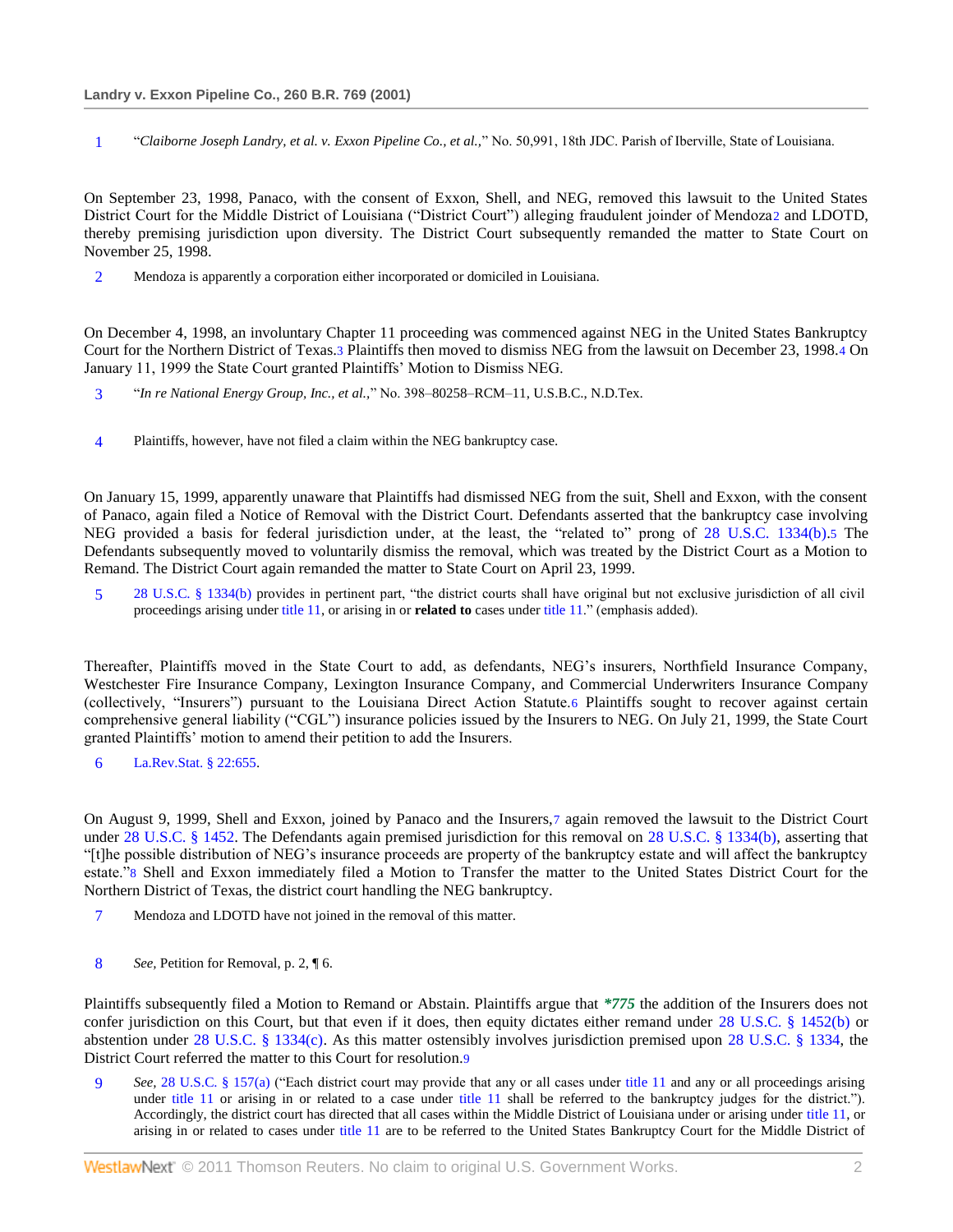Louisiana.

## **II. BANKRUPTCY JURISDICTION**

### **A. General Principals of Bankruptcy Subject Matter Jurisdiction and Removal**

**1 2** As has been oft repeated, federal courts are courts of limited jurisdiction. A specific basis for jurisdiction must be statutorily or constitutionally present for a federal court to take cognizance of a particular matter.10 In our system of federalism, state courts, which are generally courts of general jurisdiction except where Congress has statutorily posited exclusive original jurisdiction within the federal courts,11 may hear and determine controversies which either arise under, or are affected by, federal laws. In certain situations, though, Congress has chosen to allow a party[ies] to the action to "remove" the proceeding from the state court to the federal court for adjudication.12 Federal court removal jurisdiction, however, is to be strictly construed.13

- 10 *See, Celotex Corp. v. Edwards,* [514 U.S. 300, 307, 115 S.Ct. 1493, 1498, 131 L.Ed.2d 403 \(1995\)](http://www.westlaw.com/Link/Document/FullText?findType=Y&serNum=1995091686&pubNum=708&originationContext=document&vr=3.0&rs=cblt1.0&transitionType=DocumentItem&contextData=(sc.Search)#co_pp_sp_708_1498) ("The jurisdiction of the bankruptcy courts, like that of other federal courts, is grounded in, and limited by, statute.").
- 11 See, e.g., [28 U.S.C. § 1334\(a\)](http://www.westlaw.com/Link/Document/FullText?findType=L&pubNum=1000546&cite=28USCAS1334&originatingDoc=I553831ad6e5211d98778bd0185d69771&refType=LQ&originationContext=document&vr=3.0&rs=cblt1.0&transitionType=DocumentItem&contextData=(sc.Search)) ("the district court shall have original **and exclusive** jurisdiction of all cases under [title 11.](http://www.westlaw.com/Link/Document/FullText?findType=L&pubNum=1000546&cite=11USCAS541&originatingDoc=I553831ad6e5211d98778bd0185d69771&refType=LQ&originationContext=document&vr=3.0&rs=cblt1.0&transitionType=DocumentItem&contextData=(sc.Search))") (emphasis added).
- 12 *See,* [28 U.S.C. §§ 1441](http://www.westlaw.com/Link/Document/FullText?findType=L&pubNum=1000546&cite=28USCAS1441&originatingDoc=I553831ad6e5211d98778bd0185d69771&refType=LQ&originationContext=document&vr=3.0&rs=cblt1.0&transitionType=DocumentItem&contextData=(sc.Search))[–1452.](http://www.westlaw.com/Link/Document/FullText?findType=L&pubNum=1000546&cite=28USCAS1452&originatingDoc=I553831ad6e5211d98778bd0185d69771&refType=LQ&originationContext=document&vr=3.0&rs=cblt1.0&transitionType=DocumentItem&contextData=(sc.Search))
- 13 *Willy v. Coastal Corp.,* [855 F.2d 1160, 1164 \(5th Cir.1988\).](http://www.westlaw.com/Link/Document/FullText?findType=Y&serNum=1988115955&pubNum=350&originationContext=document&vr=3.0&rs=cblt1.0&transitionType=DocumentItem&contextData=(sc.Search)#co_pp_sp_350_1164)

In this case, the removing parties, Shell and Exxon, based removal on [28 U.S.C. § 1452,](http://www.westlaw.com/Link/Document/FullText?findType=L&pubNum=1000546&cite=28USCAS1452&originatingDoc=I553831ad6e5211d98778bd0185d69771&refType=LQ&originationContext=document&vr=3.0&rs=cblt1.0&transitionType=DocumentItem&contextData=(sc.Search)) which allows for removal of civil actions if the district court has jurisdiction under [28 U.S.C. § 1334,](http://www.westlaw.com/Link/Document/FullText?findType=L&pubNum=1000546&cite=28USCAS1334&originatingDoc=I553831ad6e5211d98778bd0185d69771&refType=LQ&originationContext=document&vr=3.0&rs=cblt1.0&transitionType=DocumentItem&contextData=(sc.Search)) *[i.](http://www.westlaw.com/Link/Document/FullText?findType=L&pubNum=1000546&cite=28USCAS1&originatingDoc=I553831ad6e5211d98778bd0185d69771&refType=LQ&originationContext=document&vr=3.0&rs=cblt1.0&transitionType=DocumentItem&contextData=(sc.Search))e.,* the bankruptcy jurisdiction statute. Specifically, [28](http://www.westlaw.com/Link/Document/FullText?findType=L&pubNum=1000546&cite=28USCAS1452&originatingDoc=I553831ad6e5211d98778bd0185d69771&refType=LQ&originationContext=document&vr=3.0&rs=cblt1.0&transitionType=DocumentItem&contextData=(sc.Search))  [U.S.C. § 1452\(a\)](http://www.westlaw.com/Link/Document/FullText?findType=L&pubNum=1000546&cite=28USCAS1452&originatingDoc=I553831ad6e5211d98778bd0185d69771&refType=LQ&originationContext=document&vr=3.0&rs=cblt1.0&transitionType=DocumentItem&contextData=(sc.Search)) provides:

A party may remove any claim or cause of action in a civil action other than a proceeding before the United States Tax Court or a civil action by a governmental unit to enforce such governmental unit's police or regulatory power, to the district court for the district where such civil action is pending, if such district court has jurisdiction of such claim or cause of action under [section 1334](http://www.westlaw.com/Link/Document/FullText?findType=L&pubNum=1000546&cite=28USCAS1334&originatingDoc=I553831ad6e5211d98778bd0185d69771&refType=LQ&originationContext=document&vr=3.0&rs=cblt1.0&transitionType=DocumentItem&contextData=(sc.Search)) of this title.

**3** As [28 U.S.C. § 1452\(a\)](http://www.westlaw.com/Link/Document/FullText?findType=L&pubNum=1000546&cite=28USCAS1452&originatingDoc=I553831ad6e5211d98778bd0185d69771&refType=LQ&originationContext=document&vr=3.0&rs=cblt1.0&transitionType=DocumentItem&contextData=(sc.Search)) enables a removal of an action only if a federal court has jurisdiction under [28 U.S.C. § 1334,](http://www.westlaw.com/Link/Document/FullText?findType=L&pubNum=1000546&cite=28USCAS1334&originatingDoc=I553831ad6e5211d98778bd0185d69771&refType=LQ&originationContext=document&vr=3.0&rs=cblt1.0&transitionType=DocumentItem&contextData=(sc.Search)) the first task for this Court, then, is to determine whether it has jurisdiction under [28 U.S.C. § 1334.](http://www.westlaw.com/Link/Document/FullText?findType=L&pubNum=1000546&cite=28USCAS1334&originatingDoc=I553831ad6e5211d98778bd0185d69771&refType=LQ&originationContext=document&vr=3.0&rs=cblt1.0&transitionType=DocumentItem&contextData=(sc.Search))14 [28 U.S.C. § 1334,](http://www.westlaw.com/Link/Document/FullText?findType=L&pubNum=1000546&cite=28USCAS1334&originatingDoc=I553831ad6e5211d98778bd0185d69771&refType=LQ&originationContext=document&vr=3.0&rs=cblt1.0&transitionType=DocumentItem&contextData=(sc.Search)) in turn, provides in pertinent part:

14 *See, Randall & Blake, Inc. v. Evans (In re Canion*[\), 196 F.3d 579, 584 \(5th Cir.1999\)](http://www.westlaw.com/Link/Document/FullText?findType=Y&serNum=1999256702&pubNum=506&originationContext=document&vr=3.0&rs=cblt1.0&transitionType=DocumentItem&contextData=(sc.Search)#co_pp_sp_506_584) ("Federal courts must be assured of their subject matter jurisdiction at all times."), *see also, Things Remebered, Inc. v. Petrarcha*, 516 U.S. 124, 131, n. 1, 116 S.Ct. 494, [499, n. 1, 133 L.Ed.2d 461 \(1995\)](http://www.westlaw.com/Link/Document/FullText?findType=Y&serNum=1995237693&pubNum=708&originationContext=document&vr=3.0&rs=cblt1.0&transitionType=DocumentItem&contextData=(sc.Search)#co_pp_sp_708_499) (Ginsberg, J., concurring) ("Of course, every federal court, whether trial or appellate, is obliged to notice want of subject-matter jurisdiction on its own motion.")

*\*776* (a) Except as provided in subsection (b) of this section, the district court shall have original and exclusive jurisdiction of all cases under [title 11.](http://www.westlaw.com/Link/Document/FullText?findType=L&pubNum=1000546&cite=11USCAS541&originatingDoc=I553831ad6e5211d98778bd0185d69771&refType=LQ&originationContext=document&vr=3.0&rs=cblt1.0&transitionType=DocumentItem&contextData=(sc.Search))

(b) Notwithstanding any Act of congress that confers exclusive jurisdiction on a court or courts other than the district courts, the district courts shall have original but not exclusive jurisdiction of all civil proceedings arising under [title 11,](http://www.westlaw.com/Link/Document/FullText?findType=L&pubNum=1000546&cite=11USCAS541&originatingDoc=I553831ad6e5211d98778bd0185d69771&refType=LQ&originationContext=document&vr=3.0&rs=cblt1.0&transitionType=DocumentItem&contextData=(sc.Search)) or arising in or related to cases under [title 11.](http://www.westlaw.com/Link/Document/FullText?findType=L&pubNum=1000546&cite=11USCAS541&originatingDoc=I553831ad6e5211d98778bd0185d69771&refType=LQ&originationContext=document&vr=3.0&rs=cblt1.0&transitionType=DocumentItem&contextData=(sc.Search))

**4 5** [Section 1334\(a\) and \(b\),](http://www.westlaw.com/Link/Document/FullText?findType=L&pubNum=1000546&cite=28USCAS1334&originatingDoc=I553831ad6e5211d98778bd0185d69771&refType=LQ&originationContext=document&vr=3.0&rs=cblt1.0&transitionType=DocumentItem&contextData=(sc.Search)) thus, provide four types of matters upon which federal jurisdiction may be founded: (1) cases under [title 11;](http://www.westlaw.com/Link/Document/FullText?findType=L&pubNum=1000546&cite=11USCAS541&originatingDoc=I553831ad6e5211d98778bd0185d69771&refType=LQ&originationContext=document&vr=3.0&rs=cblt1.0&transitionType=DocumentItem&contextData=(sc.Search)) (2) civil proceedings arising under title 11; (3) civil proceedings arising in cases under [title 11,](http://www.westlaw.com/Link/Document/FullText?findType=L&pubNum=1000546&cite=11USCAS541&originatingDoc=I553831ad6e5211d98778bd0185d69771&refType=LQ&originationContext=document&vr=3.0&rs=cblt1.0&transitionType=DocumentItem&contextData=(sc.Search)) and; (4) civil proceedings related to cases under [title 11.](http://www.westlaw.com/Link/Document/FullText?findType=L&pubNum=1000546&cite=11USCAS541&originatingDoc=I553831ad6e5211d98778bd0185d69771&refType=LQ&originationContext=document&vr=3.0&rs=cblt1.0&transitionType=DocumentItem&contextData=(sc.Search))15 The Fifth Circuit previously defined the phrase "all cases under title 11" as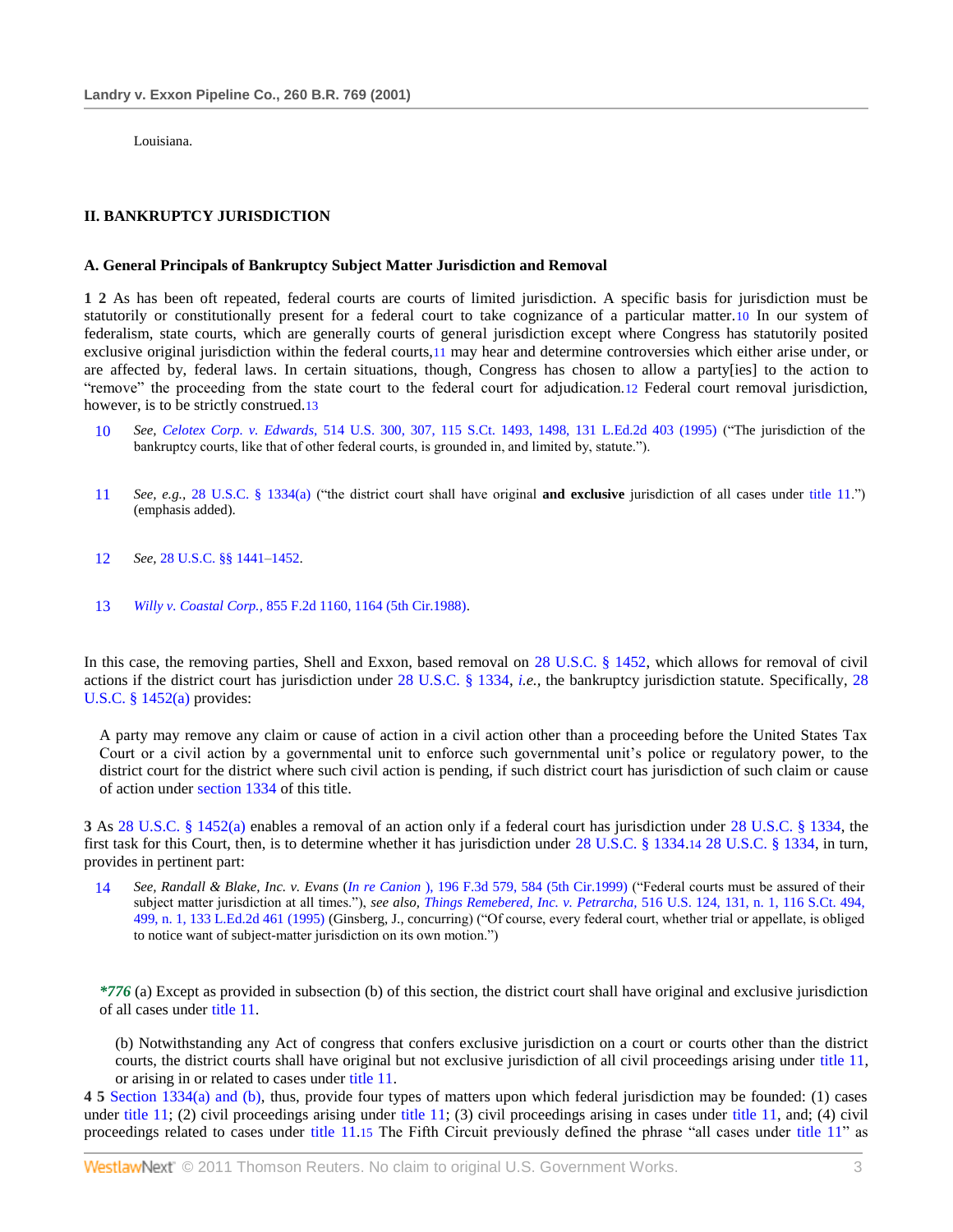referring merely to the bankruptcy petition itself.16 The phrase "all civil proceedings arising under [title 11,](http://www.westlaw.com/Link/Document/FullText?findType=L&pubNum=1000546&cite=11USCAS541&originatingDoc=I553831ad6e5211d98778bd0185d69771&refType=LQ&originationContext=document&vr=3.0&rs=cblt1.0&transitionType=DocumentItem&contextData=(sc.Search)) or arising in or related to cases under [title 11,](http://www.westlaw.com/Link/Document/FullText?findType=L&pubNum=1000546&cite=11USCAS541&originatingDoc=I553831ad6e5211d98778bd0185d69771&refType=LQ&originationContext=document&vr=3.0&rs=cblt1.0&transitionType=DocumentItem&contextData=(sc.Search))" however, was meant to identify, collectively, a broad range of matters subject to the bankruptcy jurisdiction.17 The Fifth Circuit has interpreted the phrase "Arising under title 11" to delineate those proceedings that involve a cause of action created or determined by a statutory provision of title  $11,18$  while the phrase "arising in ... cases under title 11" refers to administrative matters that arise only in bankruptcy cases.19

- 15 *Canion,* [196 F.3d at 584;](http://www.westlaw.com/Link/Document/FullText?findType=Y&serNum=1999256702&pubNum=506&originationContext=document&vr=3.0&rs=cblt1.0&transitionType=DocumentItem&contextData=(sc.Search)#co_pp_sp_506_584) *Wood v. Wood* (*In re Wood* [\), 825 F.2d 90, 92 \(5th Cir.1987\).](http://www.westlaw.com/Link/Document/FullText?findType=Y&serNum=1987100100&pubNum=350&originationContext=document&vr=3.0&rs=cblt1.0&transitionType=DocumentItem&contextData=(sc.Search)#co_pp_sp_350_92)
- 16 *Wood,* [825 F.2d at 92.](http://www.westlaw.com/Link/Document/FullText?findType=Y&serNum=1987100100&pubNum=350&originationContext=document&vr=3.0&rs=cblt1.0&transitionType=DocumentItem&contextData=(sc.Search)#co_pp_sp_350_92)
- 17 *Id.* Additionally, this broad grant of jurisdictional authority stems from a desire by Congress to avoid piecemeal adjudication of matters affecting the administration of bankruptcies and is intended to give federal courts the power to adjudicate all matters having an effect on a bankruptcy case. However, the district courts, and by extension, the bankruptcy courts, are granted broad discretion to abstain, "whenever appropriate in the interest of justice, or in the interest of comity with State courts or respect for State law." *Id.* at 93[; 28 U.S.C. § 1334\(c\)\(1\).](http://www.westlaw.com/Link/Document/FullText?findType=L&pubNum=1000546&cite=28USCAS1334&originatingDoc=I553831ad6e5211d98778bd0185d69771&refType=LQ&originationContext=document&vr=3.0&rs=cblt1.0&transitionType=DocumentItem&contextData=(sc.Search))
- 18 *Id.* at 96.
- 19 *Id.*

The phrase "related to," however, refers to a much broader category of proceedings. The United States Supreme Court, wading into the mire of "related to" jurisdiction, has noted:

Congress did not delineate the scope of "related to" jurisdiction, but its choice of words suggests a grant of some breadth. The jurisdictional grant in  $\S$  1334(b) was a distinct departure from the jurisdiction conferred under previous Acts, which had been limited to either possession of property by the debtor or consent as a basis for jurisdiction.20

20 *Edwards,* [514 U.S. at 307–308, 115 S.Ct. at 1498–1499](http://www.westlaw.com/Link/Document/FullText?findType=Y&serNum=1995091686&pubNum=708&originationContext=document&vr=3.0&rs=cblt1.0&transitionType=DocumentItem&contextData=(sc.Search)#co_pp_sp_708_1498) (footnote omitted).

Delving further, the United States Supreme Court has expressed agreement with the Third Circuit's21 view that:

21 *Pacor, Inc. v. Higgins,* [743 F.2d 984, 994 \(3rd Cir.1984\).](http://www.westlaw.com/Link/Document/FullText?findType=Y&serNum=1984140757&pubNum=350&originationContext=document&vr=3.0&rs=cblt1.0&transitionType=DocumentItem&contextData=(sc.Search)#co_pp_sp_350_994)

Congress intended to grant comprehensive jurisdiction to the bankruptcy courts so that they might deal efficiently and expeditiously with all matters connected with the bankruptcy estate, and that the "related to" language of  $\S$  1334(b) must be read to give district courts (and bankruptcy courts under  $\S$  157(a)) jurisdiction over more than simple proceedings involving the property of the debtor or the estate.22

22 *Edwards,* [514 U.S. at 308, 115 S.Ct. at 1499](http://www.westlaw.com/Link/Document/FullText?findType=Y&serNum=1995091686&pubNum=708&originationContext=document&vr=3.0&rs=cblt1.0&transitionType=DocumentItem&contextData=(sc.Search)#co_pp_sp_708_1499) (citations omitted), quoting *Pacor,* [743 F.2d at 994.](http://www.westlaw.com/Link/Document/FullText?findType=Y&serNum=1984140757&pubNum=350&originationContext=document&vr=3.0&rs=cblt1.0&transitionType=DocumentItem&contextData=(sc.Search)#co_pp_sp_350_994)

*\*777* **6 7** However, the *Edwards* Court cautioned that "related to" jurisdiction is not limitless.23 As has been described by the Fifth Circuit, the phrase, "related to," is a term of art with a meaning less broad than that ordinarily given to the phrase, *i.e.*, "having some connection with."24 For purposes of bankruptcy jurisdiction, the phrase "related to" has a causal component.25 For bankruptcy jurisdiction to attach, the proceeding must be capable of causing an effect on a bankruptcy estate.26

- 23 *Id.*
- 24 *See, Bass v. Denney* (*In re Bass* [\), 171 F.3d 1016, 1022 \(5th Cir.1999\).](http://www.westlaw.com/Link/Document/FullText?findType=Y&serNum=1999091815&pubNum=506&originationContext=document&vr=3.0&rs=cblt1.0&transitionType=DocumentItem&contextData=(sc.Search)#co_pp_sp_506_1022)
- 25 *Id.*
- 26 *Id.,* [171 F.3d at 1022–1023.](http://www.westlaw.com/Link/Document/FullText?findType=Y&serNum=1999091815&pubNum=506&originationContext=document&vr=3.0&rs=cblt1.0&transitionType=DocumentItem&contextData=(sc.Search)#co_pp_sp_506_1022)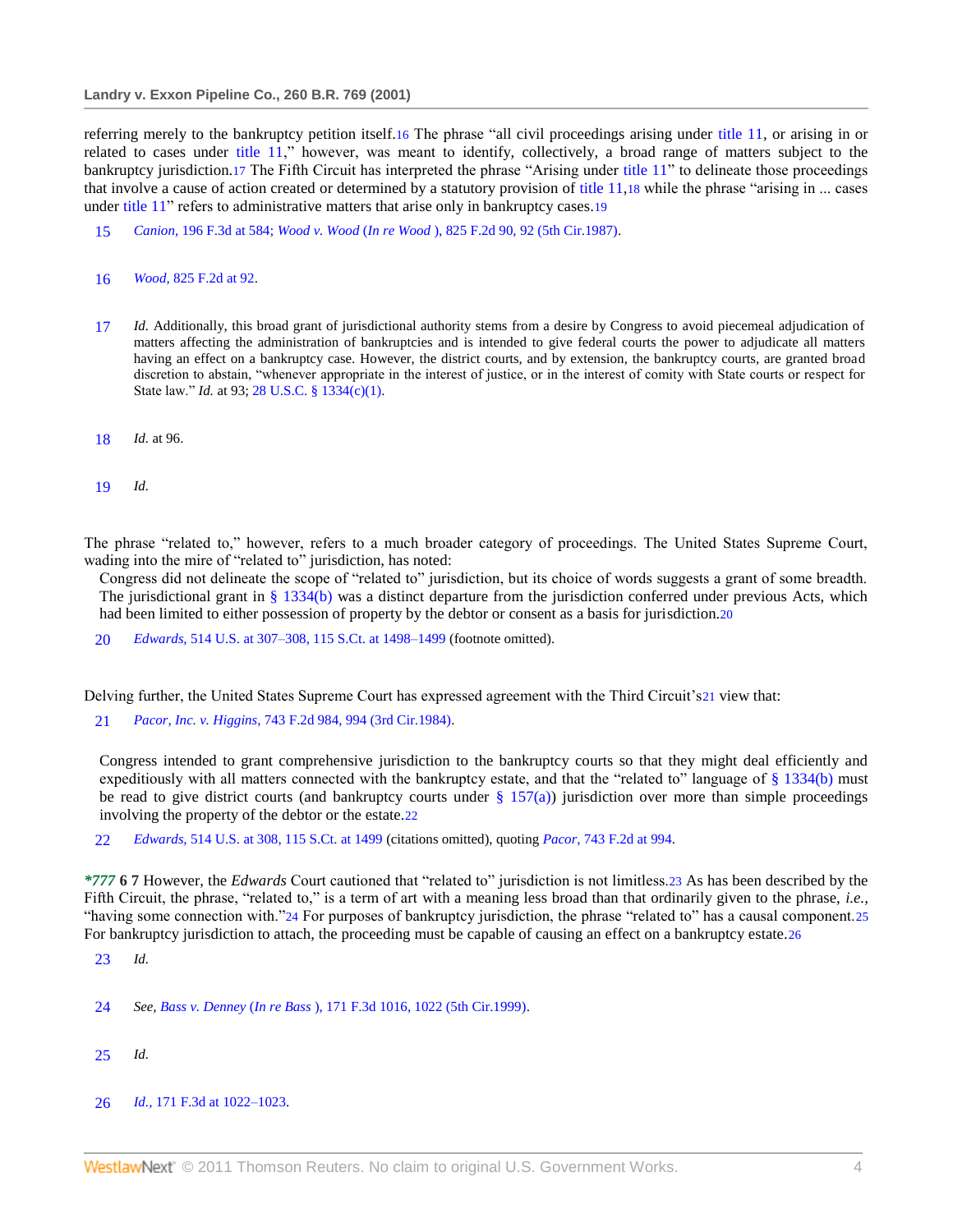**8 9 10** To strike a balance between the broad grant of jurisdictional authority and the inherent limits vested in bankruptcy courts, the Fifth Circuit, following the lead of the Third Circuit's *Pacor* decision, has stated that a proceeding is "related to" a bankruptcy if "the outcome of that proceeding could conceivably have any effect on the estate being administered in bankruptcy."27 The Fifth Circuit further stated:

27 *Id.* [171 F.3d at 1022,](http://www.westlaw.com/Link/Document/FullText?findType=Y&serNum=1999091815&pubNum=506&originationContext=document&vr=3.0&rs=cblt1.0&transitionType=DocumentItem&contextData=(sc.Search)#co_pp_sp_506_1022) quoting *Walker v. Cadle Co.,* (*In re Walker* [\), 51 F.3d 562, 569 \(5th Cir.1995\).](http://www.westlaw.com/Link/Document/FullText?findType=Y&serNum=1995095629&pubNum=506&originationContext=document&vr=3.0&rs=cblt1.0&transitionType=DocumentItem&contextData=(sc.Search)#co_pp_sp_506_569)

[a]n action is related to a bankruptcy if the outcome could alter the debtor's rights, liabilities, options, or freedom of action (either positively or negatively) and ... in any way impacts upon the handling and administration of the bankruptcy estate. This test is obviously conjunctive: For jurisdiction to attach, the anticipated outcome of the action must **both** (1) alter the rights, obligations, and choices of action of the debtor, and (2) have an effect on the administration of the estate.28

28 *Id.* (footnote and internal quotations omitted) (emphasis added). Semantically, this Court takes issue with the phrasing of the last clause of the sentence wherein the *Bass* Court states, "(1) alter the rights, obligations, **and** choices of action of the debtor," (emphasis added) thus, implying a conjunctive requirement of all three forms of alteration to be present. However, it is apparent that the *Bass* Court's formulation derives from a quote from *Walker,* set forth one sentence previously in the *Bass* opinion, wherein the *Walker* court stated, "... if the outcome could alter the debtor's rights, liabilities, options, **or** freedom of action ...' *Walker,* [51 F.3d at 569](http://www.westlaw.com/Link/Document/FullText?findType=Y&serNum=1995095629&pubNum=506&originationContext=document&vr=3.0&rs=cblt1.0&transitionType=DocumentItem&contextData=(sc.Search)#co_pp_sp_506_569) (emphasis added). From the *Walker* quote it is apparent that the requirement of alteration is functionally disjunctive, and therefore, the jurisdictional prerequisite is present if the proceeding either affects the debtor's rights **or** obligations **or** choices of action (and has an effect on the administration of the estate). This Court believes this is the spirit of the formulation set forth in *Bass.*

Conversely, this Court has no jurisdiction over proceedings that have no effect on the debtor or its estate.29

29 *Edwards,* [514 U.S. at 308, n. 6, 115 S.Ct. at 1499, n. 6.](http://www.westlaw.com/Link/Document/FullText?findType=Y&serNum=1995091686&pubNum=708&originationContext=document&vr=3.0&rs=cblt1.0&transitionType=DocumentItem&contextData=(sc.Search)#co_pp_sp_708_1499)

**11** The Fifth Circuit has further stated that the effect on the estate and the debtor's rights need not be proven with certainty.30 It is sufficient, for jurisdictional purposes, that the outcome of the suit or proceeding could conceivably have an effect on the debtor or the estate.31

- 30 *See, Canion,* [196 F.3d at 587.](http://www.westlaw.com/Link/Document/FullText?findType=Y&serNum=1999256702&pubNum=506&originationContext=document&vr=3.0&rs=cblt1.0&transitionType=DocumentItem&contextData=(sc.Search)#co_pp_sp_506_587)
- 31 *Id.; see also, Wood, [825 F.2d at 94](http://www.westlaw.com/Link/Document/FullText?findType=Y&serNum=1987100100&pubNum=350&originationContext=document&vr=3.0&rs=cblt1.0&transitionType=DocumentItem&contextData=(sc.Search)#co_pp_sp_350_94) (*"Although we acknowledge the possibility that this suit may ultimately have no effect on the bankruptcy, we cannot conclude, on the facts before us, that it will have no conceivable effect"); *Nat'l Union Fire Ins. Co. v. Titan Energy, Inc.* (*[In re Titan Energy, Inc.](http://www.westlaw.com/Link/Document/FullText?findType=Y&serNum=1988010578&pubNum=350&originationContext=document&vr=3.0&rs=cblt1.0&transitionType=DocumentItem&contextData=(sc.Search)#co_pp_sp_350_330)*), 837 F.2d 325, 330 (8th Cir.1988) ( "even a proceeding which portends a mere contingent to tangential effect on a debtor's estate meets the broad jurisdictional test [for 'related to' jurisdiction].").

*\*778* It must be noted that the references in [28 U.S.C. § 1334](http://www.westlaw.com/Link/Document/FullText?findType=L&pubNum=1000546&cite=28USCAS1334&originatingDoc=I553831ad6e5211d98778bd0185d69771&refType=LQ&originationContext=document&vr=3.0&rs=cblt1.0&transitionType=DocumentItem&contextData=(sc.Search)) to "under," "arising under," "arising in," and "related to" operate disjunctively to define the scope of federal court jurisdiction.32 Therefore, only one premise need be present for jurisdiction to attach. As the phrase "related to cases under title  $11$ " is the broadest of the specified categories in 28 U.S.C.  $\S$ [1334,](http://www.westlaw.com/Link/Document/FullText?findType=L&pubNum=1000546&cite=28USCAS1334&originatingDoc=I553831ad6e5211d98778bd0185d69771&refType=LQ&originationContext=document&vr=3.0&rs=cblt1.0&transitionType=DocumentItem&contextData=(sc.Search)) this Court need only determine whether the removed State Court proceeding is at least "related to" the NEG bankruptcy to determine whether federal jurisdiction attaches. This Court, therefore, must examine whether the facts alleged in the removal petition indicate that the outcome of the State Court lawsuit has the potential to affect the debtor's rights, obligations, or freedom of action, and could affect the administration of the NEG bankruptcy estate.33

- 32 See, Wood, [825 F.2d at 93](http://www.westlaw.com/Link/Document/FullText?findType=Y&serNum=1987100100&pubNum=350&originationContext=document&vr=3.0&rs=cblt1.0&transitionType=DocumentItem&contextData=(sc.Search)#co_pp_sp_350_93) ("These references operate conjunctively to define the scope of jurisdiction. Therefore, it is necessary only to determine whether a matter is at least 'related to' the bankruptcy."); *see also, Canion*, [196 F.3d at 584.](http://www.westlaw.com/Link/Document/FullText?findType=Y&serNum=1999256702&pubNum=506&originationContext=document&vr=3.0&rs=cblt1.0&transitionType=DocumentItem&contextData=(sc.Search)#co_pp_sp_506_584) Although the statement in *Wood*, and later picked up by future Fifth Circuit panels, uses the word "conjunctively," the meaning of the sentence is that the operation of [28 U.S.C. § 1334\(b\)](http://www.westlaw.com/Link/Document/FullText?findType=L&pubNum=1000546&cite=28USCAS1334&originatingDoc=I553831ad6e5211d98778bd0185d69771&refType=LQ&originationContext=document&vr=3.0&rs=cblt1.0&transitionType=DocumentItem&contextData=(sc.Search)) is disjunctive, *i.e.*, offering an either/or possibility. 28 U.S.C. § 1334(b) states, "the district courts shall have ... jurisdiction of all civil proceedings arising under [title 11,](http://www.westlaw.com/Link/Document/FullText?findType=L&pubNum=1000546&cite=11USCAS541&originatingDoc=I553831ad6e5211d98778bd0185d69771&refType=LQ&originationContext=document&vr=3.0&rs=cblt1.0&transitionType=DocumentItem&contextData=(sc.Search)) **or** arising in **or** related to cases under [title](http://www.westlaw.com/Link/Document/FullText?findType=L&pubNum=1000546&cite=11USCAS541&originatingDoc=I553831ad6e5211d98778bd0185d69771&refType=LQ&originationContext=document&vr=3.0&rs=cblt1.0&transitionType=DocumentItem&contextData=(sc.Search))  [11.](http://www.westlaw.com/Link/Document/FullText?findType=L&pubNum=1000546&cite=11USCAS541&originatingDoc=I553831ad6e5211d98778bd0185d69771&refType=LQ&originationContext=document&vr=3.0&rs=cblt1.0&transitionType=DocumentItem&contextData=(sc.Search))‖ (emphasis added). Instead of requiring that a particular matter have the characteristics of all three categories, *i.e.,* use of the word "and," and therefore, a conjunctive requirement, the statute requires that only one of the categories be present by the use of the word "or," a disjunctive requirement.
- 33 A determination of whether subject matter jurisdiction exists is made on the basis of the facts and circumstances of the case as they existed at the time of the removal from the State Court. *See, [Boelens v. Redman Homes, Inc.,](http://www.westlaw.com/Link/Document/FullText?findType=Y&serNum=1985120490&pubNum=350&originationContext=document&vr=3.0&rs=cblt1.0&transitionType=DocumentItem&contextData=(sc.Search)#co_pp_sp_350_507)* 759 F.2d 504, 507 (5th [Cir.1985\).](http://www.westlaw.com/Link/Document/FullText?findType=Y&serNum=1985120490&pubNum=350&originationContext=document&vr=3.0&rs=cblt1.0&transitionType=DocumentItem&contextData=(sc.Search)#co_pp_sp_350_507)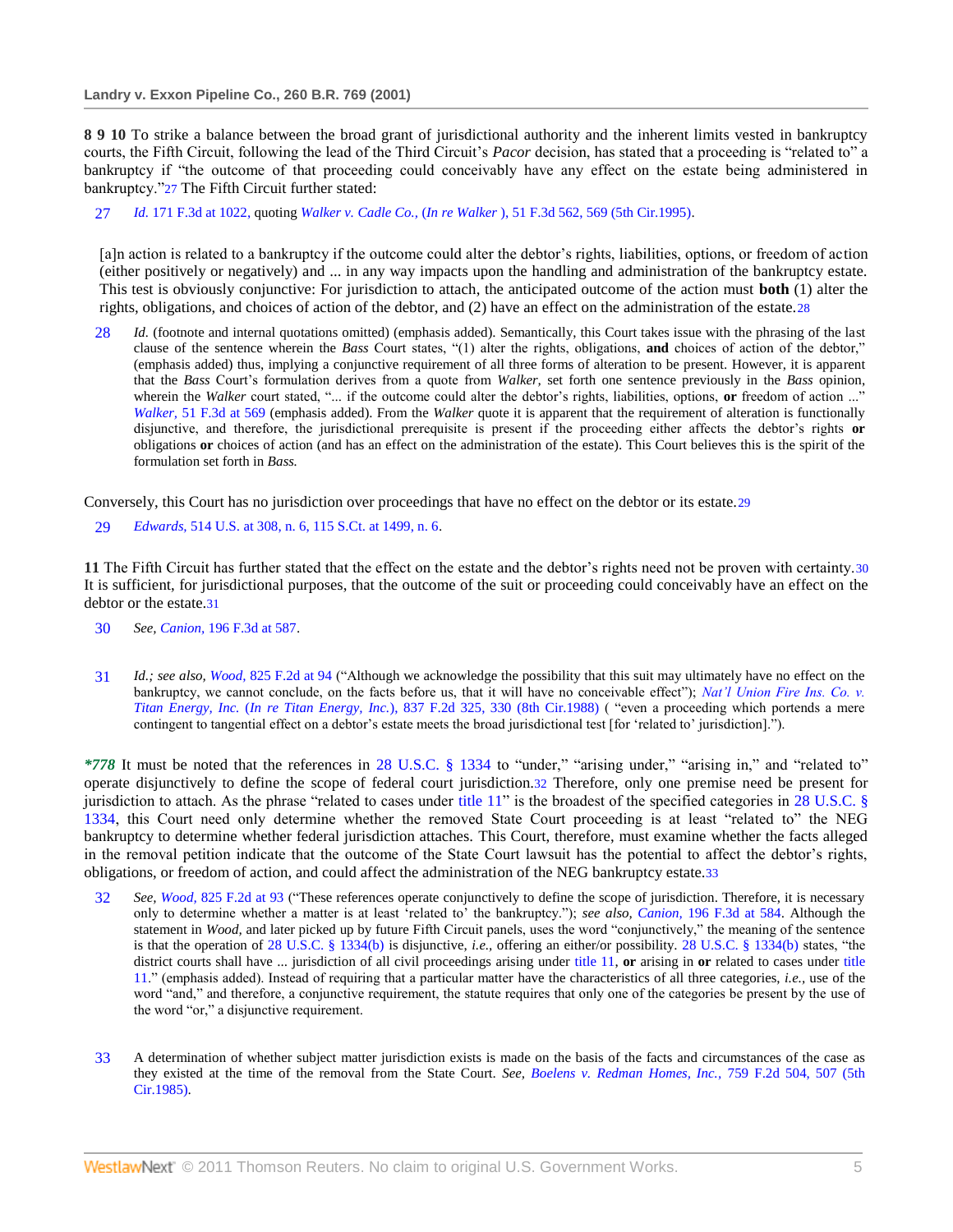## **B. The State Court Suit is "Related To" the NEG Bankruptcy**

**12** As stated previously, the Defendant's main basis for federal jurisdiction is that the addition of the Insurers to the State Court proceeding will affect the NEG bankruptcy case.

Essentially, the Plaintiffs have a "claim," as that term is defined by the Bankruptcy Code, 34 against NEG. Recall that the core allegation against NEG originally was that NEG in some way damaged the Plaintiffs and, as a result, NEG is liable for payment of those damages. In essence, the underlying allegations in the State Court lawsuit, if proven, establish a right to payment on behalf of the Plaintiffs against NEG (and others). If NEG was a party to the State Court lawsuit, the inquiry would end at this point. Obviously, if the liability of NEG could be established, the action would have the effect of increasing the liabilities or obligations of the Debtor and increasing the total claims which must be administered by the estate. A finding of no liability would have the converse effect.

34 Any and all references to the "Bankruptcy Code" are to [11 U.S.C. § 101,](http://www.westlaw.com/Link/Document/FullText?findType=L&pubNum=1000546&cite=11USCAS101&originatingDoc=I553831ad6e5211d98778bd0185d69771&refType=LQ&originationContext=document&vr=3.0&rs=cblt1.0&transitionType=DocumentItem&contextData=(sc.Search)) *et seq. See*, [11 U.S.C. § 101\(5\)\(A\):](http://www.westlaw.com/Link/Document/FullText?findType=L&pubNum=1000546&cite=11USCAS101&originatingDoc=I553831ad6e5211d98778bd0185d69771&refType=LQ&originationContext=document&vr=3.0&rs=cblt1.0&transitionType=DocumentItem&contextData=(sc.Search)) ―claim‖ means— (A) right to payment, whether or not such right is reduced to judgment, liquidated, unliquidated, fixed, contingent, matured,

unmatured, disputed, undisputed, legal, equitable, secured or unsecured.

In the present posture of the suit, however, NEG is not a direct party to the action brought by plaintiffs. The substantive law of the state of Louisiana law grants persons a right of direct action against the insurers of an alleged tort feasor, without the necessity of first bringing an action against the insured or even making the insured a party to the lawsuit. *\*779* 35 Though NEG was originally made a defendant, plaintiffs voluntarily dismissed NEG from the State Court action, electing instead to pursue the Insurers directly under the Louisiana direct action statute.36

35 [La.Rev.Stat. § 22:655.](http://www.westlaw.com/Link/Document/FullText?findType=L&pubNum=1000011&cite=LARS22%3a655&originatingDoc=I553831ad6e5211d98778bd0185d69771&refType=LQ&originationContext=document&vr=3.0&rs=cblt1.0&transitionType=DocumentItem&contextData=(sc.Search))

## 36 [La.Rev.Stat. § 22:655\(B\)\(1\)](http://www.westlaw.com/Link/Document/FullText?findType=L&pubNum=1000011&cite=LARS22%3a655&originatingDoc=I553831ad6e5211d98778bd0185d69771&refType=LQ&originationContext=document&vr=3.0&rs=cblt1.0&transitionType=DocumentItem&contextData=(sc.Search)) provides in pertinent part:

(1) The injured person or his or her survivors or heirs mentioned in Subsection A, at their option, shall have a right of direct action against the insurer within the terms and limits of the policy .... However, such action may be brought against the insurer alone only when:

(a) the insured has been adjudged a bankrupt by a court of competent jurisdiction or when proceedings to adjudge an insured a bankrupt have been commenced before a court of competent jurisdiction.

However, the Plaintiffs still retain, at least conceptually, a right to payment from NEG, and will until the suit is determined and either dismissed as against the NEG Insurers or the Insurers are cast in judgment and pay (the prospect of consensual resolution is, of course, possible). Merely because Plaintiffs have decided not to pursue that right in the State Court does not mean that the right itself evaporated. The right to pursue payment from NEG within the confines of the NEG bankruptcy via the filing of a proof of claim is not inconsistent, again, conceptually, with the direct action. The Court stresses that the right to payment against NEG is conceptual in nature. The Court has no evidence that there is insufficient coverage under the insurance policies issued by the insurer Defendants to provide payment of Plaintiffs' demands, should Plaintiffs prevail. Also, the Court has no evidence that there are claims against the insurer Defendants which exceed the policy limits of the relevant policies. The Court finds, therefore, as a matter of fact that any claim of Plaintiffs that is ultimately recognized will be covered by insurance and, further, that no other creditor of NEG will be deprived of a viable claim against an insurer should Plaintiffs' claim be liquidated.37

37 Also, as will be shown, *infra,* n. 39, the non-insurer Defendants assert a potential contribution claim against the NEG. The Court finds no reason to conclude that these claims, if any, would be covered by insurance.

Effectively, however, recovery against the Insurers causes a dollar for dollar reduction of any obligation on the part of NEG to repair any damage suffered by the Plaintiffs. In turn, the *value* of the remaining claims against the assets of NEG increases by the amount of the diminished liability of NEG. Recovery against the Insurers lessens the sum total of claims for which the estate is or may be liable, while at the same time potentially increases the *pro rata* recovery of creditors that are situated, as a matter of priority, the same as the Plaintiffs' claims (or that are situated in a position of lesser priority), but are not afforded by applicable non-bankruptcy law the right to liability insurance coverage. Thus, the payment by the Insurers could affect distribution within, and administration of, the NEG bankruptcy case.38

38 Though there could be an effect, the Court shows below that the effect is not the one widely heralded as the ground of analysis of jurisdiction, that of having to consider proceeds property of the estate, of protecting "these valuable remaining assets" of the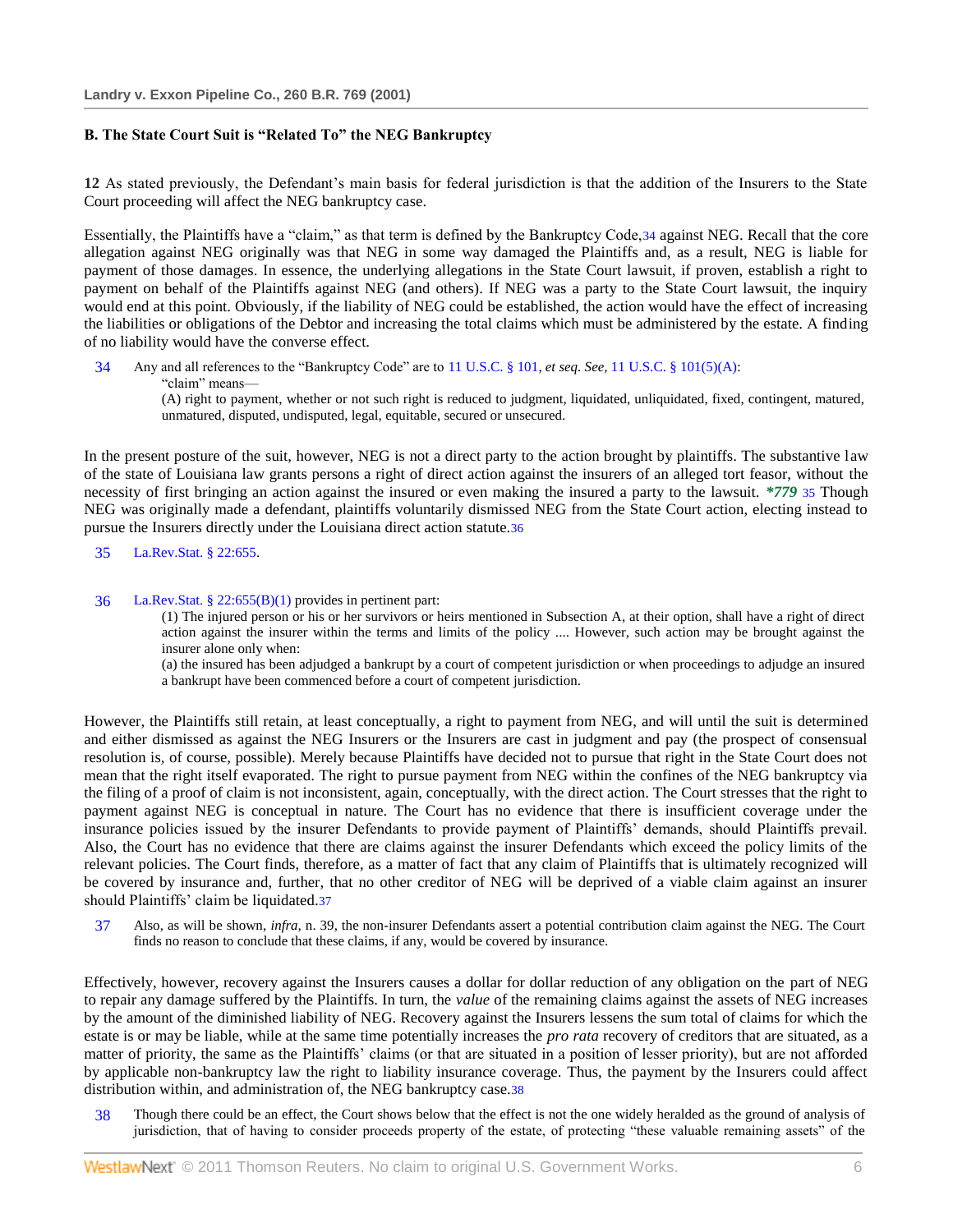estate, etc. The effect is, simply, that liability insurance provides an additional fund with which to pay certain creditors, freeing up the actual bankruptcy estate to the extent there are liability insurance proceeds.

The State Court action is, therefore, at least "related to" the NEG bankruptcy because the outcome of the State Court *\*780* lawsuit could conceivably affect NEG's obligations and the administration of the NEG estate.39 Therefore, the jurisdictional requirement for removal under [28 U.S.C. § 1452\(a\)](http://www.westlaw.com/Link/Document/FullText?findType=L&pubNum=1000546&cite=28USCAS1452&originatingDoc=I553831ad6e5211d98778bd0185d69771&refType=LQ&originationContext=document&vr=3.0&rs=cblt1.0&transitionType=DocumentItem&contextData=(sc.Search)) is present.

39 *Accord, [Coar v. National Union Fire Ins. Co.,](http://www.westlaw.com/Link/Document/FullText?findType=Y&serNum=1994080821&pubNum=506&originationContext=document&vr=3.0&rs=cblt1.0&transitionType=DocumentItem&contextData=(sc.Search))* 19 F.3d 247 (5th Cir.1994). At oral argument, and in some of the Defendants' memoranda, the Defendants raise the possibility that claims for contribution and/or indemnity from the Debtor, brought by third party complaint, may provide a basis for bankruptcy jurisdiction under [28 U.S.C. § 1334,](http://www.westlaw.com/Link/Document/FullText?findType=L&pubNum=1000546&cite=28USCAS1334&originatingDoc=I553831ad6e5211d98778bd0185d69771&refType=LQ&originationContext=document&vr=3.0&rs=cblt1.0&transitionType=DocumentItem&contextData=(sc.Search)) as regards the principal demand of plaintiffs against the co-defendant. The Court is unpersuaded that this claim provides a basis for jurisdiction over the principal demand, which compels denial of the remand. In this instance, Defendants' claims for contribution/indemnity do not "arise under [title 11,](http://www.westlaw.com/Link/Document/FullText?findType=L&pubNum=1000546&cite=11USCAS101&originatingDoc=I553831ad6e5211d98778bd0185d69771&refType=LQ&originationContext=document&vr=3.0&rs=cblt1.0&transitionType=DocumentItem&contextData=(sc.Search))" because the claim is not created or controlled by the Bankruptcy Code. Instead, the contribution/indemnity claim arises by operation of state law. *See, e.g.,* [La. Civ.Code art. 1804.](http://www.westlaw.com/Link/Document/FullText?findType=L&pubNum=1000012&cite=LACIART1804&originatingDoc=I553831ad6e5211d98778bd0185d69771&refType=LQ&originationContext=document&vr=3.0&rs=cblt1.0&transitionType=DocumentItem&contextData=(sc.Search)) In fact, the Bankruptcy Code is clear that an unliquidated claim for contribution or indemnity does not generate an allowable claim. *See* § 502(e). The contribution or indemnity claim cannot be allowed until the claim arises, that is, until the amount forming the basis for the claim has been paid by the contribution claimant (in other words, the NEG portion would have to have been paid by a Defendant to generate an allowable claim on behalf of the defendant/third party plaintiff). This is an exception to the general proposition that claims can be allowed though they be unmatured, unliquidated, or contingent. Allowance of the contribution claim would involve a proceeding "arising ... in a case under title 11<sup>"</sup> since the statutory mechanism for and process for allowance only arises within the bankruptcy case, *see* 11 U.S.C. § [501,](http://www.westlaw.com/Link/Document/FullText?findType=L&pubNum=1000546&cite=11USCAS501&originatingDoc=I553831ad6e5211d98778bd0185d69771&refType=LQ&originationContext=document&vr=3.0&rs=cblt1.0&transitionType=DocumentItem&contextData=(sc.Search)) [502\(e\);](http://www.westlaw.com/Link/Document/FullText?findType=L&pubNum=1000546&cite=11USCAS502&originatingDoc=I553831ad6e5211d98778bd0185d69771&refType=LQ&originationContext=document&vr=3.0&rs=cblt1.0&transitionType=DocumentItem&contextData=(sc.Search)) [Fed. R. Bankr.P. 3001](http://www.westlaw.com/Link/Document/FullText?findType=L&pubNum=1004365&cite=USFRBPR3001&originatingDoc=I553831ad6e5211d98778bd0185d69771&refType=LQ&originationContext=document&vr=3.0&rs=cblt1.0&transitionType=DocumentItem&contextData=(sc.Search)) et seq. However, there is clearly, under the Bankruptcy Code, no reason to invoke an allowance proceeding to consider the Defendants' contribution claims because they are not, as a matter of law, allowable in a bankruptcy case under [§ 502\(e\).](http://www.westlaw.com/Link/Document/FullText?findType=L&pubNum=1000546&cite=11USCAS502&originatingDoc=I553831ad6e5211d98778bd0185d69771&refType=LQ&originationContext=document&vr=3.0&rs=cblt1.0&transitionType=DocumentItem&contextData=(sc.Search)) This suit does not present the usual proceeding involving a claim against an estate and a corresponding claim against guarantors or indemnitors for losses due to the inability of the estate to pay the claim. The Court is presented with a direct action against insurers, and against other alleged obligors, each of whom could owe the whole of the claim, directly or as a solidary obligor, with the others. The debtor is not a party. There is no right of contribution—yet.

Moreover, assuming that the Defendants (or some of them) are cast in judgment, and could, after payment, establish a claim for contribution or indemnity against NEG, what effectively would happen is that one creditor would be substituted for another creditor who chose to pursue the Defendant instead of the debtor and to leave the pursuing of the debtor to the Defendant. The amount of any liability of the debtor would remain the same. The only possible effect on the estate is that any moneys disbursed by the estate are directed at a different creditor from the Plaintiffs to whom the debt would be owed in the first instance. Such a situation, however, does not have the effect of changing NEG's total liability or obligations. NEG would be obligated to pay the amount adjudged regardless of whether Defendants paid NEG's share or not. The adjudication of the principal demand and the contribution or indemnity claim, in favor of the claimants, assumes this conclusion. The only difference is to whom NEG would be liable. Finally, as the Court will show in more depth, the contribution ground for jurisdiction and denial of remand is specious because **THERE IS INSURANCE.** The most likely scenario, if Plaintiffs are successful, is that they will collect their claim from the insurer Defendants who will then pursue the OTHER Defendants for THEIR share. So, either the contribution claim will run in favor or the insurers or the non-insurer Defendants will assert a contribution claim against the insurer. Either way, practically speaking, the debtor is out of the picture.

#### **C. The "Exclusivity" of Federal Jurisdiction Over Property of the Estate**

While the Court finds that jurisdiction sufficient to support the removal of this *\*781* matter is present, the Court wishes to clarify the jurisdictional basis, before turning to the issues presented by the Motion to Remand, to clarify the precise jurisdictional foundation upon which this removal lies, so as to better explicate the ground of remand. As the Court has noted, [28 U.S.C. § 1334](http://www.westlaw.com/Link/Document/FullText?findType=L&pubNum=1000546&cite=28USCAS1334&originatingDoc=I553831ad6e5211d98778bd0185d69771&refType=LQ&originationContext=document&vr=3.0&rs=cblt1.0&transitionType=DocumentItem&contextData=(sc.Search)) provides federal jurisdiction in cases "under [title 11,](http://www.westlaw.com/Link/Document/FullText?findType=L&pubNum=1000546&cite=11USCAS502&originatingDoc=I553831ad6e5211d98778bd0185d69771&refType=LQ&originationContext=document&vr=3.0&rs=cblt1.0&transitionType=DocumentItem&contextData=(sc.Search))" in proceedings "arising under title 11," "arising in ... cases under [title 11,](http://www.westlaw.com/Link/Document/FullText?findType=L&pubNum=1000546&cite=11USCAS502&originatingDoc=I553831ad6e5211d98778bd0185d69771&refType=LQ&originationContext=document&vr=3.0&rs=cblt1.0&transitionType=DocumentItem&contextData=(sc.Search))" and "related to ... cases under [title 11.](http://www.westlaw.com/Link/Document/FullText?findType=L&pubNum=1000546&cite=11USCAS502&originatingDoc=I553831ad6e5211d98778bd0185d69771&refType=LQ&originationContext=document&vr=3.0&rs=cblt1.0&transitionType=DocumentItem&contextData=(sc.Search))"40 Recall, the phrase "cases.. under title 11" refers only to the case initiated by the petition itself and that [§ 1334\(a\)](http://www.westlaw.com/Link/Document/FullText?findType=L&pubNum=1000546&cite=28USCAS1334&originatingDoc=I553831ad6e5211d98778bd0185d69771&refType=LQ&originationContext=document&vr=3.0&rs=cblt1.0&transitionType=DocumentItem&contextData=(sc.Search)) confers exclusive jurisdiction on the federal courts over the case itself. For proceedings, either "arising under [title 11,](http://www.westlaw.com/Link/Document/FullText?findType=L&pubNum=1000546&cite=11USCAS502&originatingDoc=I553831ad6e5211d98778bd0185d69771&refType=LQ&originationContext=document&vr=3.0&rs=cblt1.0&transitionType=DocumentItem&contextData=(sc.Search))" "arising in ... cases under title 11," or "related to ... cases under title 11," § [1334\(b\)](http://www.westlaw.com/Link/Document/FullText?findType=L&pubNum=1000546&cite=28USCAS1334&originatingDoc=I553831ad6e5211d98778bd0185d69771&refType=LQ&originationContext=document&vr=3.0&rs=cblt1.0&transitionType=DocumentItem&contextData=(sc.Search)) confers original, **but not exclusive** jurisdiction to the federal courts.

40 [28 U.S.C. 1334\(a\),\(b\).](http://www.westlaw.com/Link/Document/FullText?findType=L&pubNum=1000546&cite=28USCAS1334&originatingDoc=I553831ad6e5211d98778bd0185d69771&refType=LQ&originationContext=document&vr=3.0&rs=cblt1.0&transitionType=DocumentItem&contextData=(sc.Search))

The distinction between exclusive and mutual jurisdiction is important. If the matter is one over which the federal courts have exclusive jurisdiction, remand would effectively act as a dismissal of the suit. The Plaintiffs could not proceed in a court without jurisdiction, and this Court would, through remand, effectively eliminate any ability the Plaintiffs have to seek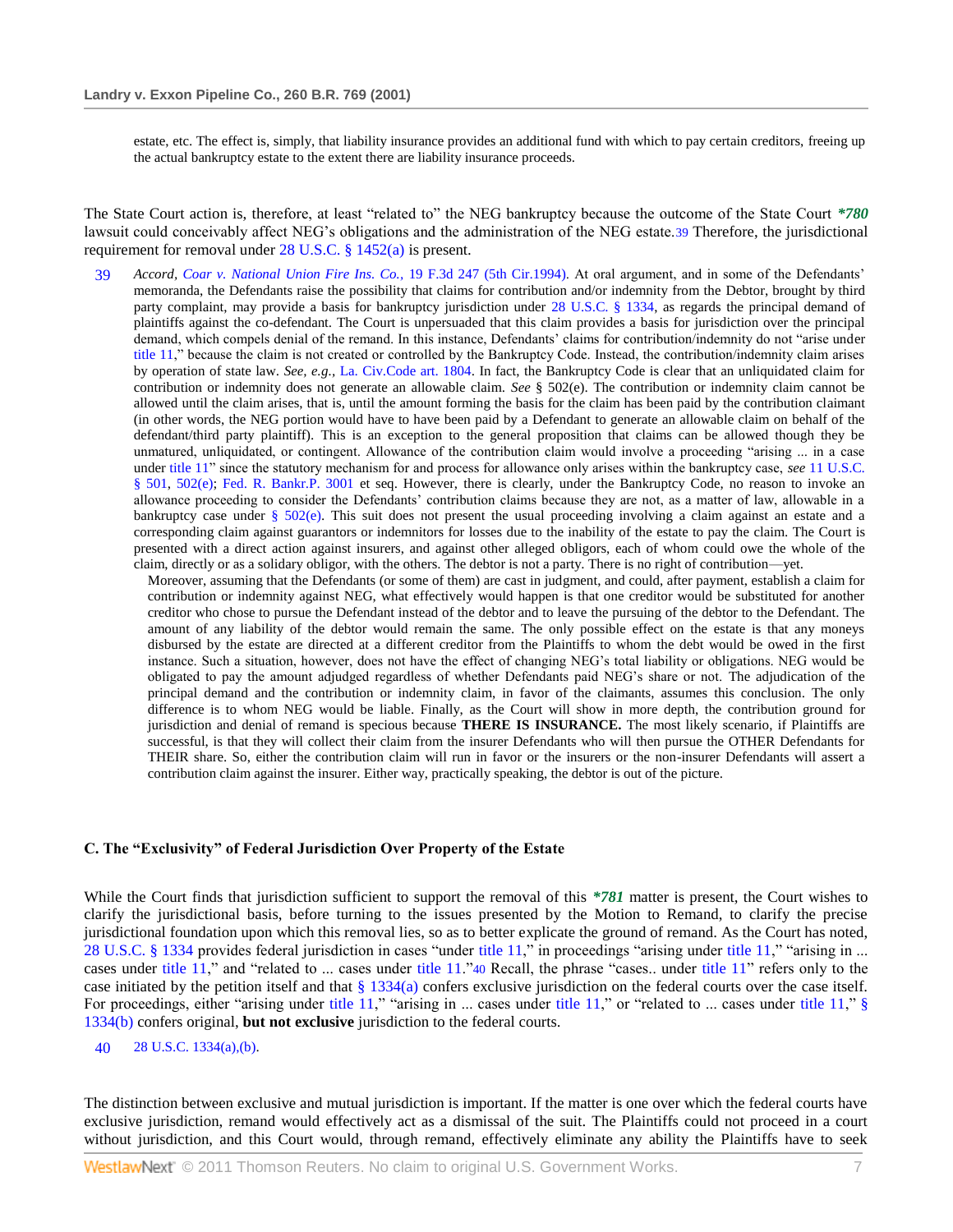redress for their alleged damages in the court which has jurisdiction. As will be discussed *infra,* [28 U.S.C. § 1452\(b\)](http://www.westlaw.com/Link/Document/FullText?findType=L&pubNum=1000546&cite=28USCAS1452&originatingDoc=I553831ad6e5211d98778bd0185d69771&refType=LQ&originationContext=document&vr=3.0&rs=cblt1.0&transitionType=DocumentItem&contextData=(sc.Search)) provides a broad equitable standard for remand in cases removed on the basis of bankruptcy jurisdiction. However, a matter in which exclusive jurisdiction is posited within the federal courts eliminates any equitable rationale for remand. The action cannot proceed in a state court, and therefore, must advance in the federal court.

As this matter does not involve the filing of a petition in bankruptcy, it does not fall within the exclusive province of federal jurisdiction under  $28$  U.S.C. § 1334(a) as being a case "under [title 11.](http://www.westlaw.com/Link/Document/FullText?findType=L&pubNum=1000546&cite=11USCAS502&originatingDoc=I553831ad6e5211d98778bd0185d69771&refType=LQ&originationContext=document&vr=3.0&rs=cblt1.0&transitionType=DocumentItem&contextData=(sc.Search))" Whereas, the finding of this Court that the matter is "related to" a case under [title 11,](http://www.westlaw.com/Link/Document/FullText?findType=L&pubNum=1000546&cite=11USCAS502&originatingDoc=I553831ad6e5211d98778bd0185d69771&refType=LQ&originationContext=document&vr=3.0&rs=cblt1.0&transitionType=DocumentItem&contextData=(sc.Search)) *i.e.*, the NEG bankruptcy, denotes that this Court may take cognizance of the action, but also that the action may also have proceeded with equal dignity in the State Court had the matter not been removed to this Court.

Beside the grants of jurisdiction contained in 28 U.S.C. §§ [1334\(a\) and \(b\), 28 U.S.C. § 1334](http://www.westlaw.com/Link/Document/FullText?findType=L&pubNum=1000546&cite=28USCAS1334&originatingDoc=I553831ad6e5211d98778bd0185d69771&refType=LQ&originationContext=document&vr=3.0&rs=cblt1.0&transitionType=DocumentItem&contextData=(sc.Search)) contains another grant of jurisdiction to the federal courts—jurisdiction over property of the debtor and of the estate.41 [28 U.S.C. 1334\(e\)](http://www.westlaw.com/Link/Document/FullText?findType=L&pubNum=1000546&cite=28USCAS1334&originatingDoc=I553831ad6e5211d98778bd0185d69771&refType=LQ&originationContext=document&vr=3.0&rs=cblt1.0&transitionType=DocumentItem&contextData=(sc.Search)) provides:

### 41 [28 U.S.C. § 1334\(e\).](http://www.westlaw.com/Link/Document/FullText?findType=L&pubNum=1000546&cite=28USCAS1334&originatingDoc=I553831ad6e5211d98778bd0185d69771&refType=LQ&originationContext=document&vr=3.0&rs=cblt1.0&transitionType=DocumentItem&contextData=(sc.Search))

The district court in which a case under [title 11](http://www.westlaw.com/Link/Document/FullText?findType=L&pubNum=1000546&cite=11USCAS502&originatingDoc=I553831ad6e5211d98778bd0185d69771&refType=LQ&originationContext=document&vr=3.0&rs=cblt1.0&transitionType=DocumentItem&contextData=(sc.Search)) is commenced or is pending shall have **exclusive jurisdiction** of all of the property, wherever located, of the debtor as of the commencement of such case, and of property of the estate.42

42 (Emphasis added)

**13** While at first blush it might appear that if an action involves property of the estate, a federal forum, and more specifically, the district court handling the bankruptcy case involving the estate to which such property belongs, is the only proper forum for adjudication of claims to such property, [28 U.S.C. § 1334\(e\)](http://www.westlaw.com/Link/Document/FullText?findType=L&pubNum=1000546&cite=28USCAS1334&originatingDoc=I553831ad6e5211d98778bd0185d69771&refType=LQ&originationContext=document&vr=3.0&rs=cblt1.0&transitionType=DocumentItem&contextData=(sc.Search)) more properly denotes a grant by Congress of *in rem* jurisdiction over property of the debtor as of the commencement of the case and over property of the estate. [Section 1334\(e\)](http://www.westlaw.com/Link/Document/FullText?findType=L&pubNum=1000546&cite=28USCAS1334&originatingDoc=I553831ad6e5211d98778bd0185d69771&refType=LQ&originationContext=document&vr=3.0&rs=cblt1.0&transitionType=DocumentItem&contextData=(sc.Search)) must be harmonized with the provisions of  $\S$  1334(b) granting non-exclusive jurisdiction over matters "arising under," "arising in," and "related to" bankruptcy and/or bankruptcies. An action, *in personam*, that seeks to establish personal liability of the debtor on a claim, but which is not specifically targeted to ownership of, *\*782* or rights in and to, property of the estate does not fall within this subsection. The bankruptcy court, pursuant to  $\S 1334(e)$ , retains jurisdiction over the disposition of any property of the debtor or the estate necessary to satisfy any such claim or judgment. As explained by the Seventh Circuit in *In re United States Brass Corp.:*43

# 43 [110 F.3d 1261 \(7th Cir.1997\)](http://www.westlaw.com/Link/Document/FullText?findType=Y&serNum=1997081906&pubNum=506&originationContext=document&vr=3.0&rs=cblt1.0&transitionType=DocumentItem&contextData=(sc.Search))

A creditor might file a lien against property of the debtor in a court in State A, and shortly afterward the debtor might declare bankruptcy in State B. Control over the debtor's property would be shared by the court in A and the bankruptcy court in B—it might even be the same piece of property, and more than two states might be involved. [Section 1334\(d\)](http://www.westlaw.com/Link/Document/FullText?findType=L&pubNum=1000546&cite=28USCAS1334&originatingDoc=I553831ad6e5211d98778bd0185d69771&refType=LQ&originationContext=document&vr=3.0&rs=cblt1.0&transitionType=DocumentItem&contextData=(sc.Search)) gives the bankruptcy court control of all the property. Creditors who want to enforce their liens have to do so in that court regardless of the location of the creditor or the property. This is the entire meaning of the statute and it has no application to a dispute between the debtor and its insurers over the scope of coverage.44

44 *Id.,* [110 F.3d at 1268;](http://www.westlaw.com/Link/Document/FullText?findType=Y&serNum=1997081906&pubNum=506&originationContext=document&vr=3.0&rs=cblt1.0&transitionType=DocumentItem&contextData=(sc.Search)#co_pp_sp_506_1268) *c.f., Slay Warehousing Co., Inc. v. Modern Boats, Inc.* (*[In re Modern Boats, Inc.](http://www.westlaw.com/Link/Document/FullText?findType=Y&serNum=1985153226&pubNum=350&originationContext=document&vr=3.0&rs=cblt1.0&transitionType=DocumentItem&contextData=(sc.Search))*), 775 F.2d 619 (5th [Cir.1985\)](http://www.westlaw.com/Link/Document/FullText?findType=Y&serNum=1985153226&pubNum=350&originationContext=document&vr=3.0&rs=cblt1.0&transitionType=DocumentItem&contextData=(sc.Search)) (filing of bankruptcy vested *in rem* jurisdiction in bankruptcy court although claim against the property was already pending in a court of admiralty at time debtor filed bankruptcy). The reference in the quote to [28 U.S.C. § 1334\(d\)](http://www.westlaw.com/Link/Document/FullText?findType=L&pubNum=1000546&cite=28USCAS1334&originatingDoc=I553831ad6e5211d98778bd0185d69771&refType=LQ&originationContext=document&vr=3.0&rs=cblt1.0&transitionType=DocumentItem&contextData=(sc.Search)) is appropriate. [28 U.S.C. § 1334\(d\)](http://www.westlaw.com/Link/Document/FullText?findType=L&pubNum=1000546&cite=28USCAS1334&originatingDoc=I553831ad6e5211d98778bd0185d69771&refType=LQ&originationContext=document&vr=3.0&rs=cblt1.0&transitionType=DocumentItem&contextData=(sc.Search)) was re-designated [28 U.S.C. § 1334\(e\)](http://www.westlaw.com/Link/Document/FullText?findType=L&pubNum=1000546&cite=28USCAS1334&originatingDoc=I553831ad6e5211d98778bd0185d69771&refType=LQ&originationContext=document&vr=3.0&rs=cblt1.0&transitionType=DocumentItem&contextData=(sc.Search)) b[y Pub.L. No. 103–465, § 104\(b\).](http://www.westlaw.com/Link/Document/FullText?findType=l&pubNum=1077005&cite=UUID(I2D43BA12A5-034CC0A6DD8-E4127BF3611)&originationContext=document&vr=3.0&rs=cblt1.0&transitionType=DocumentItem&contextData=(sc.Search))

Thus, an *in personam* suit against a debtor, which has as its ultimate end the satisfaction of a claim from property of the debtor or the estate, may proceed in a forum other than the bankruptcy court, assuming that the automatic stay45 has been modified, without offending the exclusivity provision of [§ 1334\(e\)](http://www.westlaw.com/Link/Document/FullText?findType=L&pubNum=1000546&cite=28USCAS1334&originatingDoc=I553831ad6e5211d98778bd0185d69771&refType=LQ&originationContext=document&vr=3.0&rs=cblt1.0&transitionType=DocumentItem&contextData=(sc.Search)) because the ultimate end of the suit, *i.e.*, satisfaction of the judgment from property of the debtor or estate, cannot be had without dispensation from the bankruptcy court which exclusively controls the property of the debtor and its estate.46

- 45 [11 U.S.C. § 362.](http://www.westlaw.com/Link/Document/FullText?findType=L&pubNum=1000546&cite=11USCAS362&originatingDoc=I553831ad6e5211d98778bd0185d69771&refType=LQ&originationContext=document&vr=3.0&rs=cblt1.0&transitionType=DocumentItem&contextData=(sc.Search))
- 46 *Accord, White v. White* (*In re White* [\), 851 F.2d 170, 174 \(6th Cir.1988\)](http://www.westlaw.com/Link/Document/FullText?findType=Y&serNum=1988090037&pubNum=350&originationContext=document&vr=3.0&rs=cblt1.0&transitionType=DocumentItem&contextData=(sc.Search)#co_pp_sp_350_174) (bankruptcy court could lift stay to allow bankruptcy court to determine proper division of marital assets under state law subject to the bankruptcy court's "exclusive jurisdiction over property of the Debtor ... when the state court defines what is the property of the Debtor....' ")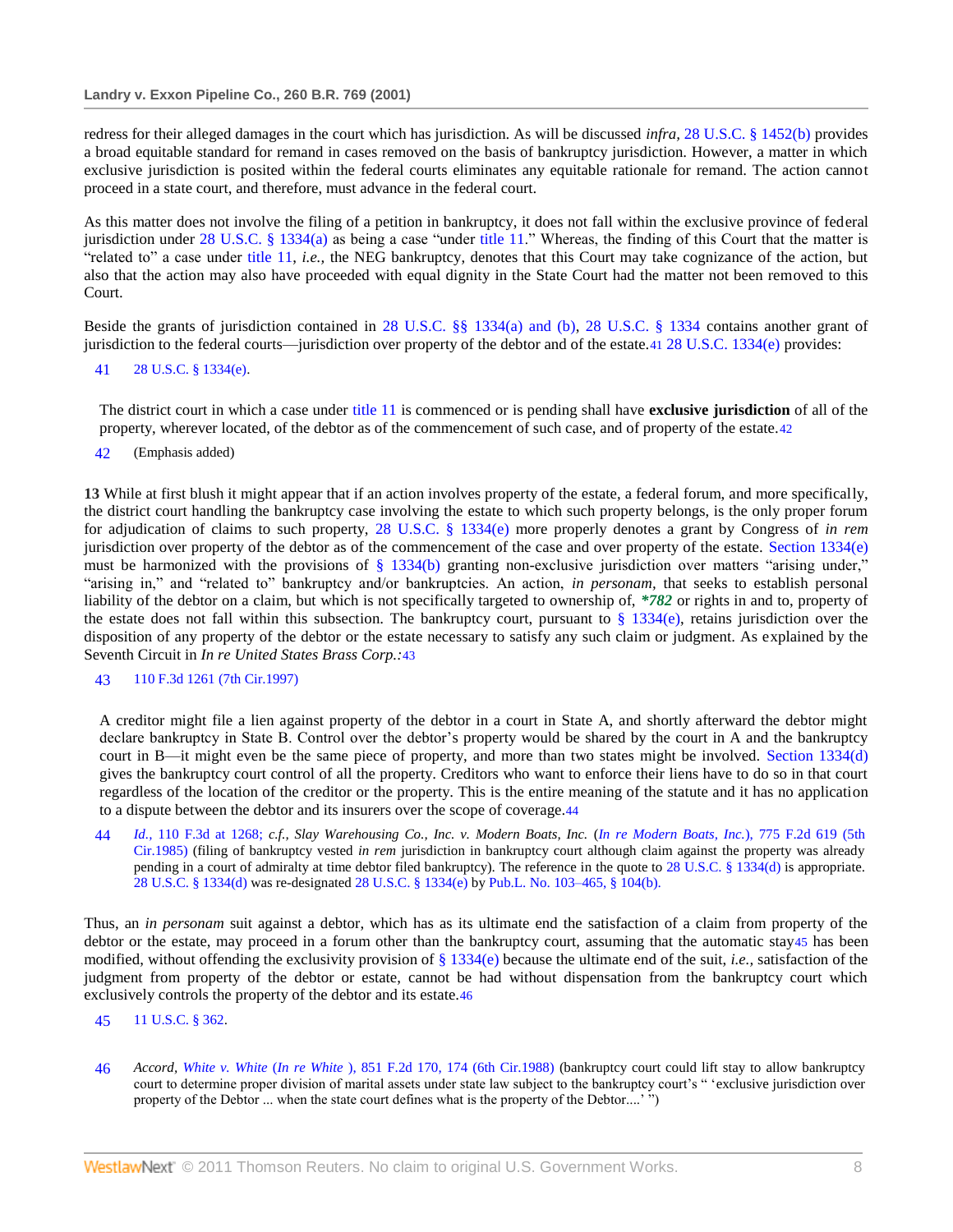In this instance, the primary assertion by the Defendants is that the CGL policies issued by the Insurers are property of the estate. Therefore, it is argued, an action to recover proceeds from those policies involves an adjudication of rights in and to property of the NEG bankruptcy estate, and should be adjudicated in the Bankruptcy Court for the Northern District of Texas where the NEG bankruptcy is pending, or, at least by this court.

**14** This Court offers its analysis of the proper characterization of proceeds of liability insurance, below. It suffices at this point to note that the State Court suit is not an *in rem* action by the plaintiffs to recover property of the estate. Instead, the State Court action is an *in personam* action to establish liability, and thus, a right to be paid reparations for the damages allegedly suffered. The state court suit presumes NEG ownership of the policies, presumes the validity of the policies, and presumes that if liability is established, the insurers (because of the protection of the debtor afforded by the contracts—the policies) will be liable and will pay. There is no suggestion within the state court suit, then, that a state court *\*783* would be called upon to exert control over, to define, to sort through claims of ownership of or right to the insurance policies. Also, if the State Court suit results in a finding of liability against the Insurers, the Plaintiffs would nonetheless be bound to seek a disbursal from the bankruptcy court to collect from the Insurers **if the proceeds of the policies are property of the NEG bankruptcy estate,**47 because regardless of whether the State Court has concurrent jurisdiction with the bankruptcy court to determine issues of liability related to the NEG bankruptcy, the Bankruptcy Court for the Northern District of Texas has exclusive jurisdiction over the property necessary to satisfy the judgment. But, as it stands, the imposition of liability is separate and distinct from the satisfaction of that liability. As such, the exclusivity of federal jurisdiction over property of the estate does not extend to resolution of a claim which might, or will, have as its *telos* the distribution of property of the estate. The exclusivity extends only so far as the actual distribution, management, and control of that property is concerned. Thus, the federal jurisdiction over the State Court action does not fall within the domain of [28 U.S.C. § 1334\(e\),](http://www.westlaw.com/Link/Document/FullText?findType=L&pubNum=1000546&cite=28USCAS1334&originatingDoc=I553831ad6e5211d98778bd0185d69771&refType=LQ&originationContext=document&vr=3.0&rs=cblt1.0&transitionType=DocumentItem&contextData=(sc.Search)) and therefore, is not exclusive.

47 As the Court will show, they are not. However, the point here is that even if the proceeds were property of the estate, the state court suit does not contravene  $\S 1334(e)$ , because it does not seek a judgment recognizing ownership of proceeds—only affixing the liability of the insurers, so that, if necessary, execution of the judgment can be effected.

### **D. Whether the Insurance Proceeds are Property of NEG's Estate**

As noted above, if Plaintiffs are successful in their action against NEG's insurers, Defendants argue that they nonetheless will be required to petition the Bankruptcy Court for the Northern District of Texas to receive authority necessary to satisfy the judgment obtained. Defendants argue that under the exclusive grant of jurisdiction posited by [28 U.S.C. § 1334\(e\),](http://www.westlaw.com/Link/Document/FullText?findType=L&pubNum=1000546&cite=28USCAS1334&originatingDoc=I553831ad6e5211d98778bd0185d69771&refType=LQ&originationContext=document&vr=3.0&rs=cblt1.0&transitionType=DocumentItem&contextData=(sc.Search)) if the liability insurance proceeds are property of NEG's estate, then only the Bankruptcy Court for the Northern District of Texas can authorize disbursal of the liability insurance proceeds. While not critical for the Court's present finding of jurisdiction (but which will shed light on the Court's determination to remand), the Court digresses to clarify an important distinction between what is and what is not "property of the estate" in the liability insurance context, *i.e.*, whether the liability insurance policies, or the proceeds payable from those policies, are, or would be, property of the NEG bankruptcy estate.

## **1. Property of the Estate**

As an initial matter, "property of the estate" is defined and circumscribed generally by [11 U.S.C. § 541.](http://www.westlaw.com/Link/Document/FullText?findType=L&pubNum=1000546&cite=11USCAS541&originatingDoc=I553831ad6e5211d98778bd0185d69771&refType=LQ&originationContext=document&vr=3.0&rs=cblt1.0&transitionType=DocumentItem&contextData=(sc.Search)) That section provides, in pertinent part:

The commencement of a case under section 301, 302, or 303 of this title creates an estate. Such estate is comprised of all the following property, wherever located and by whomever held:

(1) ... all legal or equitable interests of the debtor in property as of the commencement of the case.

\* \* \* \* \* \*

- (6) Proceeds, product, offspring, rents, or profits of or from property of the estate ...48
- 48 [11 U.S.C. § 541\(a\).](http://www.westlaw.com/Link/Document/FullText?findType=L&pubNum=1000546&cite=11USCAS541&originatingDoc=I553831ad6e5211d98778bd0185d69771&refType=LQ&originationContext=document&vr=3.0&rs=cblt1.0&transitionType=DocumentItem&contextData=(sc.Search))

**15 16** By choosing the phrase "all legal or equitable interests of the debtor in property," Congress intended to include a broad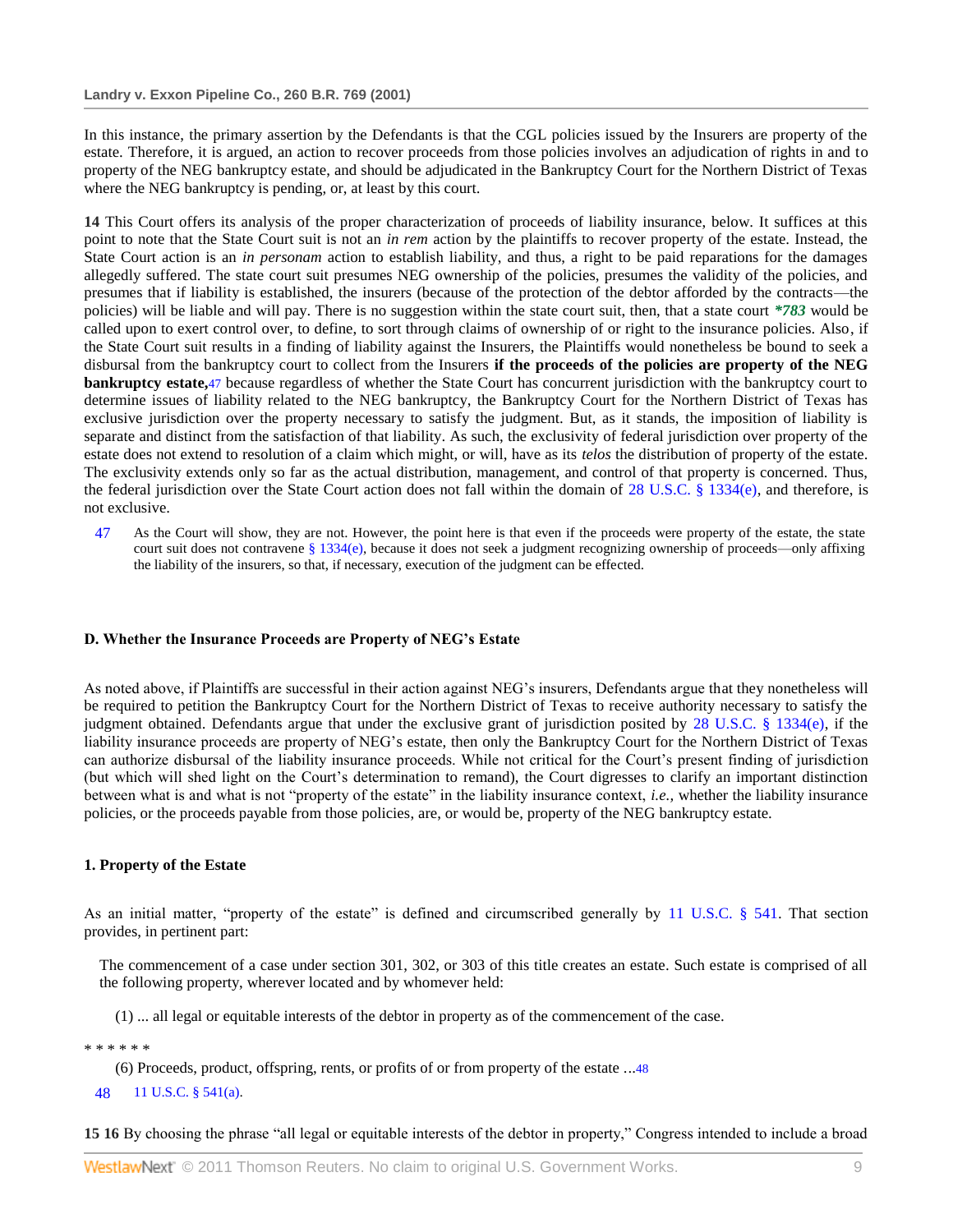range of property within the estate. *\*784* 49 In essence, all economic rights the debtor holds at the commencement of the bankruptcy become property of the estate under  $11$  U.S.C. § 541.50 "Property of the estate," however, is not limitless. The term is measured by the interests held by the debtor as of, or up to, the commencement of the case, unless otherwise provided within the statute. As stated by the Fifth Circuit, "the estate's legal and equitable interests in property rise no higher that those of the debtor."51 The estate includes only property to which the debtor would have a right if the debtor were solvent.52

- 49 *United States v. Whiting Pools, Inc.,* [462 U.S. 198, 204–205, 103 S.Ct. 2309, 2313, 76 L.Ed.2d 515 \(1983\).](http://www.westlaw.com/Link/Document/FullText?findType=Y&serNum=1983126671&pubNum=708&originationContext=document&vr=3.0&rs=cblt1.0&transitionType=DocumentItem&contextData=(sc.Search)#co_pp_sp_708_2313)
- 50 Note, ―*What's the Matter with* Zedda*[: Problems with the Analysis of what Constitutes an Avoidable Interest of the Debtor in](http://www.westlaw.com/Link/Document/FullText?findType=Y&serNum=0110204993&pubNum=1181&originationContext=document&vr=3.0&rs=cblt1.0&transitionType=DocumentItem&contextData=(sc.Search))  Property,*" 58 La. L.Rev. 1259 (1998).
- 51 *[Louisiana World Exposition, Inc. v. Federal Ins. Co.](http://www.westlaw.com/Link/Document/FullText?findType=Y&serNum=1987141447&pubNum=350&originationContext=document&vr=3.0&rs=cblt1.0&transitionType=DocumentItem&contextData=(sc.Search)#co_pp_sp_350_1399)* (*In re Louisiana World Exposition, Inc.*), 832 F.2d 1391, 1399 (5th [Cir.1987\),](http://www.westlaw.com/Link/Document/FullText?findType=Y&serNum=1987141447&pubNum=350&originationContext=document&vr=3.0&rs=cblt1.0&transitionType=DocumentItem&contextData=(sc.Search)#co_pp_sp_350_1399) quoting *In re Gagnon,* [26 B.R. 926, 928 \(Bankr.M.D.Pa.1983\).](http://www.westlaw.com/Link/Document/FullText?findType=Y&serNum=1983107040&pubNum=164&originationContext=document&vr=3.0&rs=cblt1.0&transitionType=DocumentItem&contextData=(sc.Search)#co_pp_sp_164_928)
- 52 *Id.,* [832 F.2d at 1401;](http://www.westlaw.com/Link/Document/FullText?findType=Y&serNum=1987141447&pubNum=350&originationContext=document&vr=3.0&rs=cblt1.0&transitionType=DocumentItem&contextData=(sc.Search)#co_pp_sp_350_1401) *First Fidelity Bank v. McAteer,* [985 F.2d 114, 117 \(3rd Cir.1993\).](http://www.westlaw.com/Link/Document/FullText?findType=Y&serNum=1993042595&pubNum=350&originationContext=document&vr=3.0&rs=cblt1.0&transitionType=DocumentItem&contextData=(sc.Search)#co_pp_sp_350_117) This Court has previously determined that estate also includes those rights granted the trustee under [11 U.S.C. §§ 544\(a\)\(1\), \(2\).](http://www.westlaw.com/Link/Document/FullText?findType=L&pubNum=1000546&cite=11USCAS544&originatingDoc=I553831ad6e5211d98778bd0185d69771&refType=LQ&originationContext=document&vr=3.0&rs=cblt1.0&transitionType=DocumentItem&contextData=(sc.Search)) *See [Murray v. Guillot](http://www.westlaw.com/Link/Document/FullText?findType=Y&serNum=2000390710&pubNum=164&originationContext=document&vr=3.0&rs=cblt1.0&transitionType=DocumentItem&contextData=(sc.Search))* (*In re Guillot* ), [250 B.R. 570 \(Bankr.M.D.La.2000\).](http://www.westlaw.com/Link/Document/FullText?findType=Y&serNum=2000390710&pubNum=164&originationContext=document&vr=3.0&rs=cblt1.0&transitionType=DocumentItem&contextData=(sc.Search))

### **2. Insurance Policies**

**17** Most courts addressing whether "property of the estate" includes insurance policies have held that an insurance policy owned by the debtor is property of the estate under [11 U.S.C. § 541.](http://www.westlaw.com/Link/Document/FullText?findType=L&pubNum=1000546&cite=11USCAS541&originatingDoc=I553831ad6e5211d98778bd0185d69771&refType=LQ&originationContext=document&vr=3.0&rs=cblt1.0&transitionType=DocumentItem&contextData=(sc.Search))53 The Fifth Circuit, speaking on the issue, stated in *Edgeworth*, "[i]nsurance policies are property of the estate because, regardless of who the insured is, the debtor retains certain contact rights under the policy itself."54 Continuing, the Fifth Circuit stated, "[a]ny rights the debtor has against the insurer, whether contractual or otherwise become property of the estate."55

- 53 *See, e.g., In re Davis,* [730 F.2d 176, 184 \(5th Cir.1984\);](http://www.westlaw.com/Link/Document/FullText?findType=Y&serNum=1984117099&pubNum=350&originationContext=document&vr=3.0&rs=cblt1.0&transitionType=DocumentItem&contextData=(sc.Search)#co_pp_sp_350_184) *Houston v. Edgeworth* (*In re Edgeworth* [\), 993 F.2d 51, 55 \(5th](http://www.westlaw.com/Link/Document/FullText?findType=Y&serNum=1993113955&pubNum=350&originationContext=document&vr=3.0&rs=cblt1.0&transitionType=DocumentItem&contextData=(sc.Search)#co_pp_sp_350_55)  [Cir.1993\);](http://www.westlaw.com/Link/Document/FullText?findType=Y&serNum=1993113955&pubNum=350&originationContext=document&vr=3.0&rs=cblt1.0&transitionType=DocumentItem&contextData=(sc.Search)#co_pp_sp_350_55) *Homsy v. Floyd* (*In re Vitek, Inc.*[\), 51 F.3d 530, 533 \(5th Cir.1995\).](http://www.westlaw.com/Link/Document/FullText?findType=Y&serNum=1995096434&pubNum=506&originationContext=document&vr=3.0&rs=cblt1.0&transitionType=DocumentItem&contextData=(sc.Search)#co_pp_sp_506_533)
- 54 *Edgeworth,* [993 F.2d at 55.](http://www.westlaw.com/Link/Document/FullText?findType=Y&serNum=1993113955&pubNum=350&originationContext=document&vr=3.0&rs=cblt1.0&transitionType=DocumentItem&contextData=(sc.Search)#co_pp_sp_350_55)
- 55 *Id.*

While the insured's contractual and state statutory rights under the insurance policy are property of the estate, the insured's rights under the policy are not at issue in a matter such as the present one. The Plaintiffs do not want to interfere with NEG's rights under the policies. Instead, Plaintiffs wish to recover their alleged losses from the Insurers due to the Insurers contractual assumption of liability through the insurance policies. In fact, Plaintiffs' lawsuit asserts, as one of the material components of the claims against the Insurers, that the debtor owns the policies in question and is protected by the coverage(s) afforded, for all losses sustained by Plaintiffs. Regarding the Debtor's rights under the policies, the Plaintiffs and the Debtor are aligned; the policies are in effect, are owned by the Debtor, protect the debtor against losses of the kind allegedly sustained by the Plaintiffs, and will insulate the Debtor's assets should liability be established. In fact, the Plaintiffs are likewise aligned with the non-insurance Defendants, who, in truth (but have determined to hold their mouths otherwise so as to argue, vociferously, in favor of protecting the sanctity of the "debtor's" insurance proceeds), must argue alongside of, hand-in-hand with Plaintiffs that any damages were caused by the debtor and are covered by the insurance policies. The *\*785* only parties who might suggest contrarily to the position of the Debtor and Plaintiffs (and non-insurance Defendants) are the Insurers themselves, on the basis of some problem or limitation extant within the contractual relationship between the Debtor and the Insurers, or some coverage limitation.56 The Insurers have not asserted such a problem or limitation, and therefore, seem consigned to defending the Plaintiffs' action on the merits, instead of escaping by means of such a defense (and seek, only, to escape along with the other Defendants to another place, so that their non-bankruptcy, intra-Defendant battles can be fought after transplanting the Plaintiffs to bankruptcy garden where, it is hoped, they will wither and die).57

56 Clearly, each non–insured Defendant hopes that if a contribution right is established against the Debtor, in the event of liability of the other defendants to the Plaintiffs, that it can be exercised against the Insurers of the Debtor, as opposed to the Debtor itself.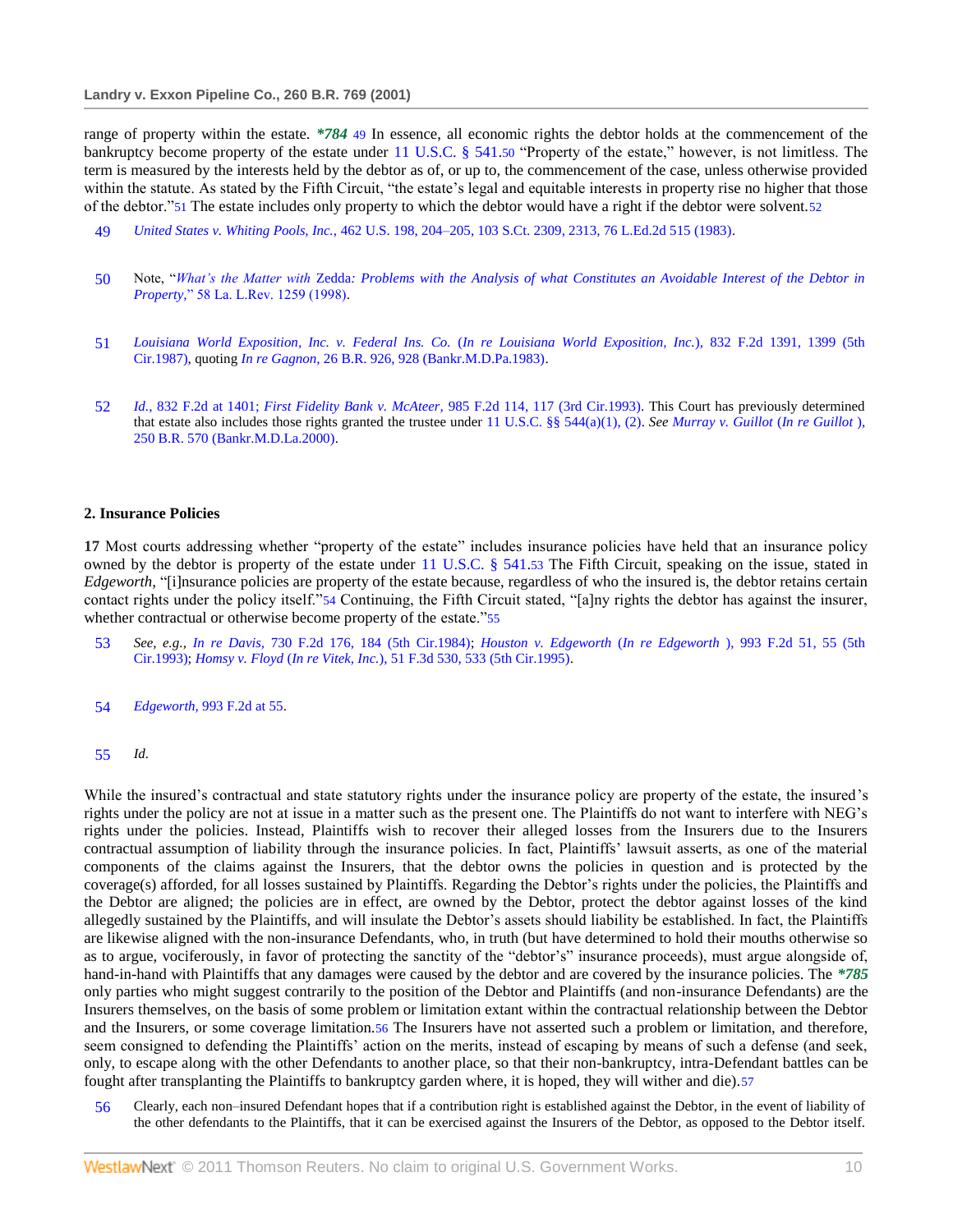The alignment of these mutually exclusive interests is, well, curious.

57 This observation, of course, telegraphs the Court's conclusion that the prospect of the Plaintiffs' claims having an effect upon the assets or estate of the Debtor has all but evaporated.

### **3. Proceeds of Insurance Policies—the** *Edgeworth* **rationale**

**18 19** While the rights held by a debtor under insurance policies are property of the estate, whether the funds paid by the Insurers on account of the insurance policies are property of the estate is an entirely different question. A split of authority has developed regarding whether proceeds payable from such insurance are property of the estate.58 On one hand, *\*786* cases such as *Edgeworth* and *Louisiana World Exposition* require resolution of the question by probing the debtor's interests in the proceeds. On the other, the conclusion that proceeds are property of the estate becomes the argument that proceeds are property of the estate. As the Fifth Circuit explained in *Edgeworth:*

58 *Compare, e.g., Edgeworth, McAteer, and Louisiana World Exposition, supra, [In re Daisy Sys. Sec. Litig.,](http://www.westlaw.com/Link/Document/FullText?findType=Y&serNum=1991177304&pubNum=164&originationContext=document&vr=3.0&rs=cblt1.0&transitionType=DocumentItem&contextData=(sc.Search))* 132 B.R. 752 [\(N.D.Cal.1991\),](http://www.westlaw.com/Link/Document/FullText?findType=Y&serNum=1991177304&pubNum=164&originationContext=document&vr=3.0&rs=cblt1.0&transitionType=DocumentItem&contextData=(sc.Search)) cases which hold that proceeds of insurance policies in certain contexts are not property of the estate, with *Vitek,*  supra., *Tringali v. Hathaway Mach. Co., Inc.,* 796 F.2d 553 (1st Cir.1986) ( "language, authority, and reason all indicate that proceeds of a liability insurance policy are property of the estate.")—we find no language and no reason but only "authority" which is bereft of either; *[Minoco Group of Cos., Ltd. v. First State Underwriters Agency of New England Reinsurance Corp.](http://www.westlaw.com/Link/Document/FullText?findType=Y&serNum=1986145573&pubNum=350&originationContext=document&vr=3.0&rs=cblt1.0&transitionType=DocumentItem&contextData=(sc.Search)#co_pp_sp_350_519)* (*In re Minoco Group of Cos., Ltd.*[\), 799 F.2d 517, 519 \(9th Cir.1986\),](http://www.westlaw.com/Link/Document/FullText?findType=Y&serNum=1986145573&pubNum=350&originationContext=document&vr=3.0&rs=cblt1.0&transitionType=DocumentItem&contextData=(sc.Search)#co_pp_sp_350_519) *[Forty–Eight Insulations, Inc. v. Lipke](http://www.westlaw.com/Link/Document/FullText?findType=Y&serNum=1985156897&pubNum=164&originationContext=document&vr=3.0&rs=cblt1.0&transitionType=DocumentItem&contextData=(sc.Search)#co_pp_sp_164_908)* (*In re Forty–Eight Insulations, Inc.*[\), 54 B.R. 905, 908 \(Bankr.N.D.Ill.1985\)](http://www.westlaw.com/Link/Document/FullText?findType=Y&serNum=1985156897&pubNum=164&originationContext=document&vr=3.0&rs=cblt1.0&transitionType=DocumentItem&contextData=(sc.Search)#co_pp_sp_164_908) ("insurance policies and their proceeds are property of the estate."). *[Johns–Manville Corp. v. Asbestos Litigation Group](http://www.westlaw.com/Link/Document/FullText?findType=Y&serNum=1983103057&pubNum=164&originationContext=document&vr=3.0&rs=cblt1.0&transitionType=DocumentItem&contextData=(sc.Search)) (In re Johns–Manville Corp.*), 26 B.R. 420 (Bankr.S.D.N.Y.1983) ("The insurance policies and proceeds thereof ... constitute substantial property of the Manville estate which will be diminished if and to the extent that third party direct actions against the insurance carriers result in plaintiffs' judgments."). The Court notes that the *Johns–Manville* assertion in reality says nothing, other than that if parties with rights to the insurance collect against the insurance there is less insurance. Of course, what the *Johns–Manville* court was angling toward was the creation of a fund, against which the claims (or, if not claims, the rights) against the debtor could be marshaled, pursuant to a confirmed plan. Therefore, the *Johns–Manville* court was probably saying something else. The *Johns–Manville* court was in effect saying (and should have gone ahead and said it) that if claimants and future claimants are able to proceed to liquidate claims for damages, punitive damages, etc. against insurers, it may be that the insurance limits would be expended upon claims, pre-judgment interest, punitive damages, expert witness fees, lawyer fees, etc.,and might therefore reduce the coverage limit so the remaining fund exposes more of the debtor's non-insurance assets than would be achievable under a plan—where certain components of damages might be, in effect, disallowed through class acceptance in return for policy coverage settlements with the estate. Or, the court could have been saying that given coverage defenses available to the insurer, allowing individual claimants to go after insurance proceeds might have the consequence of a non-bankruptcy judgment in a single personal injury action with preclusive effect establishing that intentional wrongdoing constituted an excluded act under the insurance policies, for which there was no coverage, and could thereby expose all of the debtor's assets to claims of asbestos claimants (present and future), with no non-estate funds to use as a basis for reorganization. Within the context of what the court was really saying, therefore, the available or possible amount of policy proceeds mattered. However, as this Court will show, the ability to marshal claims against a fund is a separate power, which has no necessary relation to the question of whether proceeds of liability policies are property of the estate, but rests rather firmly upon the power of the bankruptcy court to restructure debtor-creditor relations.

The overriding question when determining whether insurance proceeds are property of the estate is whether the debtor would have a right to receive and keep those proceeds when the insurer paid on a claim. When payment by the insurer cannot inure to the debtor's pecuniary benefit, then that payment should neither enhance nor decrease the bankruptcy estate. In other words, **when the debtor has no legally cognizable claim to the insurance proceeds, those proceeds are not property of the estate.**59

### 59 *Edgeworth,* [993 F.2d at 55–56](http://www.westlaw.com/Link/Document/FullText?findType=Y&serNum=1993113955&pubNum=350&originationContext=document&vr=3.0&rs=cblt1.0&transitionType=DocumentItem&contextData=(sc.Search)#co_pp_sp_350_55) (emphasis added).

Thus, under the *Edgeworth* analysis, the type of insurance at issue is critical for determining whether insurance policy proceeds are included within the estate of the insured/debtor.

**20** In the liability insurance context the debtor has no cognizable claim to the proceeds paid by an insurer on account of a covered claim. The proceeds are paid to the victim of the insured's wrongful act.60 The insured debtor cannot ask the insurance company to pay him, or determine on its own how the proceeds of the policy should be distributed, nor can any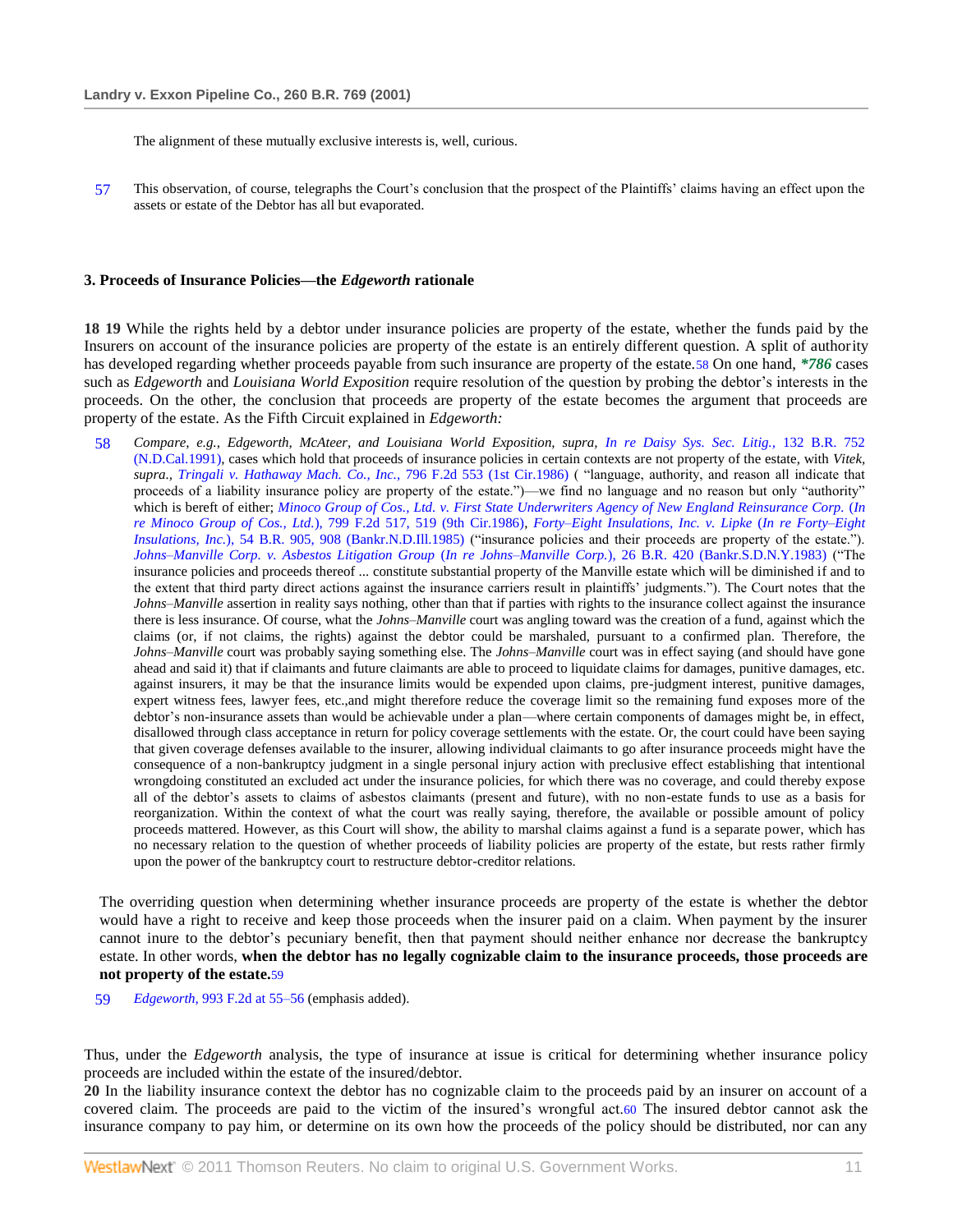creditor of the insured seize the proceeds in satisfaction of a claim not falling within the terms of the insurance contract.61

60 *Id.,* [993 F.2d at 56.](http://www.westlaw.com/Link/Document/FullText?findType=Y&serNum=1993113955&pubNum=350&originationContext=document&vr=3.0&rs=cblt1.0&transitionType=DocumentItem&contextData=(sc.Search)#co_pp_sp_350_56)

61 *See, e.g.,* [11 U.S.C. § 544\(a\)\(1\).](http://www.westlaw.com/Link/Document/FullText?findType=L&pubNum=1000546&cite=11USCAS544&originatingDoc=I553831ad6e5211d98778bd0185d69771&refType=LQ&originationContext=document&vr=3.0&rs=cblt1.0&transitionType=DocumentItem&contextData=(sc.Search)) By purchasing ordinary liability insurance coverage (exclusive of indemnity coverage), an insured pays a premium in return for the promise by the insurer to defend the insured in an action, and pay, on the insured's behalf, the amount of any claim covered by the terms and conditions of the policy. However, the payment of a premium does not grant the insured a legal or equitable right to the funds used by the insurer to pay covered claims. Therefore, even if the Court asks whether the estate can garner a right to the proceeds of a liability policy by means of the trustee's strong arm powers under §  $544(a)(1)$  and (2), the answer is no, because the hypothetical ideal lien creditor (whose claim would not be covered by the insurance) could get no rights in, to or upon the proceeds by execution on the ideal lien.

As pointed out in *Edgeworth,* the proceeds could not be made available for distribution to the creditors other than those who have claims under the policies.62 In *\*787* effect, the proceeds of liability insurance policies do not become, for example, assets on a balance sheet. In fact, prior to the existence of a covered claim, it is nonsensical to talk about "proceeds of a policy," because the "proceeds" are merely a component of the asset structure of the insurance company. From this observation it is an easy step to recognition that the covered claim, which generates the (regulatory and operational) allocation of assets with which the covered claim can be paid, is from the insurance company financial perspective, just that—a claim, debt, obligation. The "proceeds" pre-estate the claim, and are nothing other than the portion of the insurance company asset base which will be used to pay the claim (which is a liability or the insurance company balance sheet). When a covered claim arises, the injured debtor may have an interest, albeit a self-serving interest, in having a third party (the insurance company) pay for its wrongdoing, but this is not a legal or equitable interest **in the property** used to pay the claim. The interest the insured debtor has is the contractual right to have its own assets protected from exposure by means of the insurance coverage, according to the terms of the contract.

62 *Edgeworth,* [993 F.2d at 56.](http://www.westlaw.com/Link/Document/FullText?findType=Y&serNum=1993113955&pubNum=350&originationContext=document&vr=3.0&rs=cblt1.0&transitionType=DocumentItem&contextData=(sc.Search)#co_pp_sp_350_56) At least one case makes reference to a the fact that if proceeds were considered property of the estate, then such proceeds would be subject to the distributive priorities accorded under the Bankruptcy Code. *See[, In re Sfuzzi, Inc.,](http://www.westlaw.com/Link/Document/FullText?findType=Y&serNum=1996048846&pubNum=164&originationContext=document&vr=3.0&rs=cblt1.0&transitionType=DocumentItem&contextData=(sc.Search))* 191 [B.R. 664 \(Bankr.N.D.Tex.1996\),](http://www.westlaw.com/Link/Document/FullText?findType=Y&serNum=1996048846&pubNum=164&originationContext=document&vr=3.0&rs=cblt1.0&transitionType=DocumentItem&contextData=(sc.Search)) see also, [11 U.S.C. 726](http://www.westlaw.com/Link/Document/FullText?findType=L&pubNum=1000546&cite=11USCAS726&originatingDoc=I553831ad6e5211d98778bd0185d69771&refType=LQ&originationContext=document&vr=3.0&rs=cblt1.0&transitionType=DocumentItem&contextData=(sc.Search)) ("property of the estate shall be distributed" according to priority); 11 [U.S.C. § 507,](http://www.westlaw.com/Link/Document/FullText?findType=L&pubNum=1000546&cite=11USCAS507&originatingDoc=I553831ad6e5211d98778bd0185d69771&refType=LQ&originationContext=document&vr=3.0&rs=cblt1.0&transitionType=DocumentItem&contextData=(sc.Search)) [1129.](http://www.westlaw.com/Link/Document/FullText?findType=L&pubNum=1000546&cite=11USCAS1129&originatingDoc=I553831ad6e5211d98778bd0185d69771&refType=LQ&originationContext=document&vr=3.0&rs=cblt1.0&transitionType=DocumentItem&contextData=(sc.Search)) Such a situation is clearly untenable, because, by the happenstance of viable claims of certain creditors to proceeds from the insurance policies, it would effectively allow creditors with claims not covered under the insurance policies, and thus, not entitled to recover directly from the insurers under the insurance policies, to recover indirectly through a distribution of property of the estate. Although this Court ultimately agrees with the conclusion reached by the bankruptcy court in *Sfuzzi,* this Court is not of the opinion that a finding that the proceeds are property of the estate would result in distribution of such proceeds among creditors without claims covered by the particular insurance. Property of the estate comes into the estate subject to all restrictions applicable to that property under state law, unless the restriction is undone by the Bankruptcy Code. *See, [Board of](http://www.westlaw.com/Link/Document/FullText?findType=Y&serNum=1924120594&pubNum=708&originationContext=document&vr=3.0&rs=cblt1.0&transitionType=DocumentItem&contextData=(sc.Search))  Trade v. Johnson,* [264 U.S. 1, 44 S.Ct. 232, 68 L.Ed. 533 \(1924\);](http://www.westlaw.com/Link/Document/FullText?findType=Y&serNum=1924120594&pubNum=708&originationContext=document&vr=3.0&rs=cblt1.0&transitionType=DocumentItem&contextData=(sc.Search)) *see also, Butner v. United States,* [440 U.S. 48, 54–55, 99 S.Ct.](http://www.westlaw.com/Link/Document/FullText?findType=Y&serNum=1979108028&pubNum=708&originationContext=document&vr=3.0&rs=cblt1.0&transitionType=DocumentItem&contextData=(sc.Search)#co_pp_sp_708_917)  [914, 917–918, 59 L.Ed.2d 136 \(1979\).](http://www.westlaw.com/Link/Document/FullText?findType=Y&serNum=1979108028&pubNum=708&originationContext=document&vr=3.0&rs=cblt1.0&transitionType=DocumentItem&contextData=(sc.Search)#co_pp_sp_708_917) Thus, the insurance proceeds, **if** they were considered property of the estate, necessarily would be distributed only to those to whom the state insurance law, or the policies themselves, gave a right to distribution.

The value of the asset side of an insured debtor's estate is not enriched by the existence of coverage or the payment by a liability insurer to a tort victim. The property which the debtor or estate holds, or the interests of the debtor or estate in property, remains the same; it is the underlying claim base for which the estate is liable that is affected. Because of the insurance, the estate property is liable for a smaller amount of claims (calculated by subtracting from the entirety of the claims base the amount of insurance coverage). However, to hold that the debtor has a legal or equitable interest in property used to pay the covered claims because payment of the covered claims by some other party with that party's property may decrease the debtor's overall liability, is utterly backward.

Reasoning further, the proceeds of general liability insurance (as opposed to indemnification of liability insurance) are (to a point) analogous to a third-party guarantor's funds used to pay a loan upon the default of a primary obligor. This Court believes that it is beyond question that the property of a guarantor, used by a guarantor to effect payment on a guaranteed loan (on which the debtor is principally obligated) would not be considered property of the estate of the principal obligor.63 The *\*788* duty of the guarantor to pay the debt is separate and independent of the primary obligor's. The guarantor satisfies its obligation from its own assets, not those of the debtor.64 The debtor holds no legal or equitable interest in the property of the guarantor used to satisfy the outstanding obligation of both the guarantor and the debtor. The estate merely receives the benefit of the payment by a corresponding reduction in its liability to the bank.

63 *C.f., Willis v. Celotex Corp.,* [978 F.2d 146 \(4th Cir.1992\)](http://www.westlaw.com/Link/Document/FullText?findType=Y&serNum=1992183630&pubNum=350&originationContext=document&vr=3.0&rs=cblt1.0&transitionType=DocumentItem&contextData=(sc.Search)) (automatic stay does not extend to an action against surety on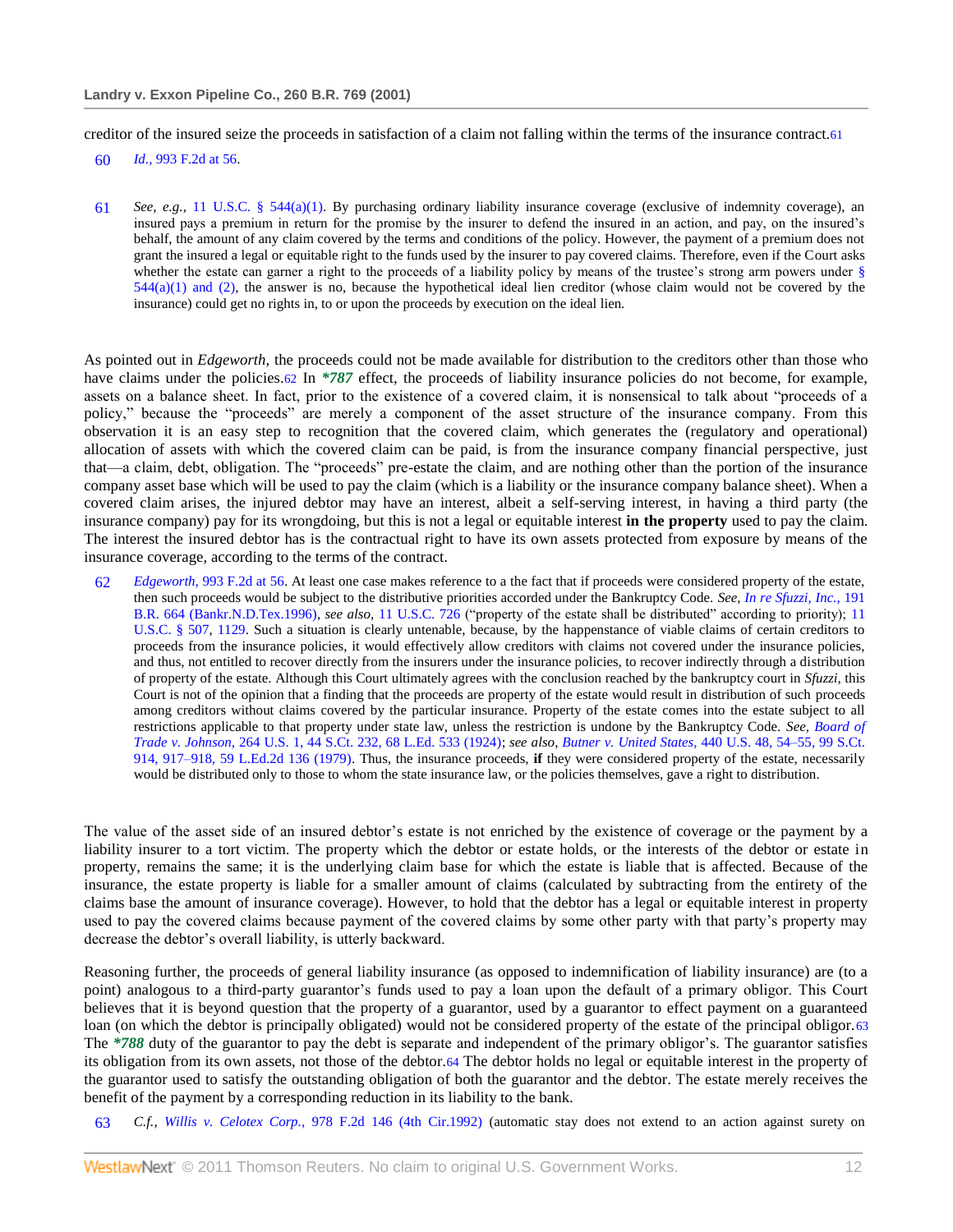supersedeas bond); *see also[, Edwards v. Armstrong World Indus., Inc.,](http://www.westlaw.com/Link/Document/FullText?findType=Y&serNum=1993201990&pubNum=506&originationContext=document&vr=3.0&rs=cblt1.0&transitionType=DocumentItem&contextData=(sc.Search)#co_pp_sp_506_316)* 6 F.3d 312, 316 (5th Cir.1993), rev'd on other grounds *sub nom, Celotex Corp. v. Edwards,* [514 U.S. 300, 307, 115 S.Ct. 1493, 1498, 131 L.Ed.2d 403 \(1995\)](http://www.westlaw.com/Link/Document/FullText?findType=Y&serNum=1995091686&pubNum=708&originationContext=document&vr=3.0&rs=cblt1.0&transitionType=DocumentItem&contextData=(sc.Search)#co_pp_sp_708_1498) ("Nevertheless, we do not believe that this definition [of property of the estate] is so broad as to include the kind of interest under consideration in the present case [payment by a surety on a supersedeas bond]."). Interestingly, both the Fourth Circuit's Willis case and the Fifth Circuit's *Edwards* case involved the same injunction against proceeding against sureties on supersedeas bonds posted by the debtor, Celotex Corp. The Fourth and Fifth Circuits both concluded that the surety had an independent obligation from that of the debtor, and that the debtor did not have, or no longer had, any interest in the supersedeas bonds. Therefore, enforcement against the bonds was not stayed by the automatic stay, [11 U.S.C. § 362.](http://www.westlaw.com/Link/Document/FullText?findType=L&pubNum=1000546&cite=11USCAS362&originatingDoc=I553831ad6e5211d98778bd0185d69771&refType=LQ&originationContext=document&vr=3.0&rs=cblt1.0&transitionType=DocumentItem&contextData=(sc.Search)) While, *Willis* ultimately concluded that the bankruptcy court entertaining the Celotex Corp. bankruptcy had the power to, and did, enjoin actions against the sureties on the bonds, the Fifth Circuit's *Edwards* court concluded the opposite, *i.e.,* that the bankruptcy court could not enjoin actions against sureties to recover property not considered property of the estate. It was this split that prompted the United States Supreme Court to grant certiorari in *Celotex Corp. v. Edwards, supra,* and ultimately to reverse the Fifth Circuit's holding.

64 *See, Kellogg v. Blue Quail Energy, Inc.* (*In re Compton Corp.*[\), 831 F.2d 586, 589 \(5th Cir.1987\),](http://www.westlaw.com/Link/Document/FullText?findType=Y&serNum=1987132427&pubNum=350&originationContext=document&vr=3.0&rs=cblt1.0&transitionType=DocumentItem&contextData=(sc.Search)#co_pp_sp_350_589) modified on other grounds[, 835](http://www.westlaw.com/Link/Document/FullText?findType=Y&serNum=1987159021&pubNum=350&originationContext=document&vr=3.0&rs=cblt1.0&transitionType=DocumentItem&contextData=(sc.Search))  [F.2d 584 \(1988\)](http://www.westlaw.com/Link/Document/FullText?findType=Y&serNum=1987159021&pubNum=350&originationContext=document&vr=3.0&rs=cblt1.0&transitionType=DocumentItem&contextData=(sc.Search)) ("When the issuer honors a paper draft under a letter of credit, it does so from its own assets and not from the assets of [the debtor] who caused the letter of credit to be issued."). Whether *Compton* is entirely correct, as regards whether there is a transfer of an interest in other property of the debtor because of the encumbrance upon the debtor's property to secure an indemnity liability under the letter of credit, is not relevant to our consideration here.

Of course, argument by analogy inevitably fails at some point (otherwise it would not be an analogy, but rather the identical argument). In the guarantor situation, the debtor would exchange liability to the bank for liability (for the amount of the payment) to the guarantor to the extent of the guarantor's payment, by means of contribution or indemnity. With liability insurance, the debtor is not bound to repay the insurance company in full for the insurance company's payment of the claim. So there is a difference. Nonetheless, the core concept within the analogy remains intact—the funds held by the guarantor and used to pay its obligation are the guarantor's alone. In fact, the difference between the guarantor situation and the insurer advances the argument that proceeds used to pay the liability of an insurance company under a liability insurance policy are not property of the insured's estate. The guarantor obtains a claim against the debtor arising from payment of or on the guarantee, which can often involve a transfer of the debtor's property, if the contingent obligation of the debtor to the guarantor is collateralized.

Though the contribution and indemnity claim might entail an encumbrance upon certain property of the debtor, the **payment by the guarantors** clearly **seem not** to involve property of the debtor's estate, but of the guarantor's estate. In the liability insurance situation the insurance contract itself requires that payment of the covered claim be with insurance company assets. Further, in the typical liability insurance agreement, no claim for contribution or indemnity arises upon payment by the insurance company of the covered claim. Because no claim arises there is no encumbrance of property of the debtor. The claims against the debtor, in fact, are reduced. The guarantor situation can well involve substituting of the guarantor as creditor with a claim against the assets of the debtor and the transfer of an interest in property to secure the claim. The liability insurance situation involves no substitution of a claim and no effect upon assets of the debtor other than the contracted-for *\*789* effect—the debtor's estate will not be used to pay covered claims unless and until all coverage is exhausted. By contract the debtor has bought the right to protect its estate through the contractual obligation by the insurance company of its estate.

Conversely, insurance proceeds payable to the debtor would be considered property of the estate. Certain types of insurance, such as fire, life, collision, uninsured motorist, and casualty insurance proceeds are property of the estate assuming the debtor is a beneficiary of those proceeds. In such cases, the debtor has the legal right and interest to the proceeds once the proceeds are determined to be properly payable. The estate receives a direct pecuniary benefit from the proceeds—indeed, the value of the estate is enriched by the proceeds,65 because the proceeds are either added to an already fully formed estate (*e.g.,* life insurance), or replaces the value of components of the estate (as the rights are fixed under the policy) that have been destroyed, injured, etc., so as to make the estate whole.

65 *See, e[.g., Ford Motor Credit Co. v. Stevens,](http://www.westlaw.com/Link/Document/FullText?findType=Y&serNum=1997242359&pubNum=506&originationContext=document&vr=3.0&rs=cblt1.0&transitionType=DocumentItem&contextData=(sc.Search))* 130 F.3d 1027 (11th Cir.1997) (proceeds of casualty insurance on covered vehicle property of the estate.); *see also*, [11 U.S.C. § 541\(a\)\(5\)\(C\)](http://www.westlaw.com/Link/Document/FullText?findType=L&pubNum=1000546&cite=11USCAS541&originatingDoc=I553831ad6e5211d98778bd0185d69771&refType=LQ&originationContext=document&vr=3.0&rs=cblt1.0&transitionType=DocumentItem&contextData=(sc.Search)) regarding life or death benefit insurance. [11 U.S.C. § 541\(a\)\(5\)](http://www.westlaw.com/Link/Document/FullText?findType=L&pubNum=1000546&cite=11USCAS541&originatingDoc=I553831ad6e5211d98778bd0185d69771&refType=LQ&originationContext=document&vr=3.0&rs=cblt1.0&transitionType=DocumentItem&contextData=(sc.Search)) includes as property of the estate:

Any interest in property that would have been property of the estate if such interest had been an interest of the debtor on the date of the filing of the petition, and that the debtor acquires or becomes entitled to acquire within 180 days after such date— \* \* \* \* \* \*

(C) as a beneficiary of a life insurance policy or of a death benefit policy.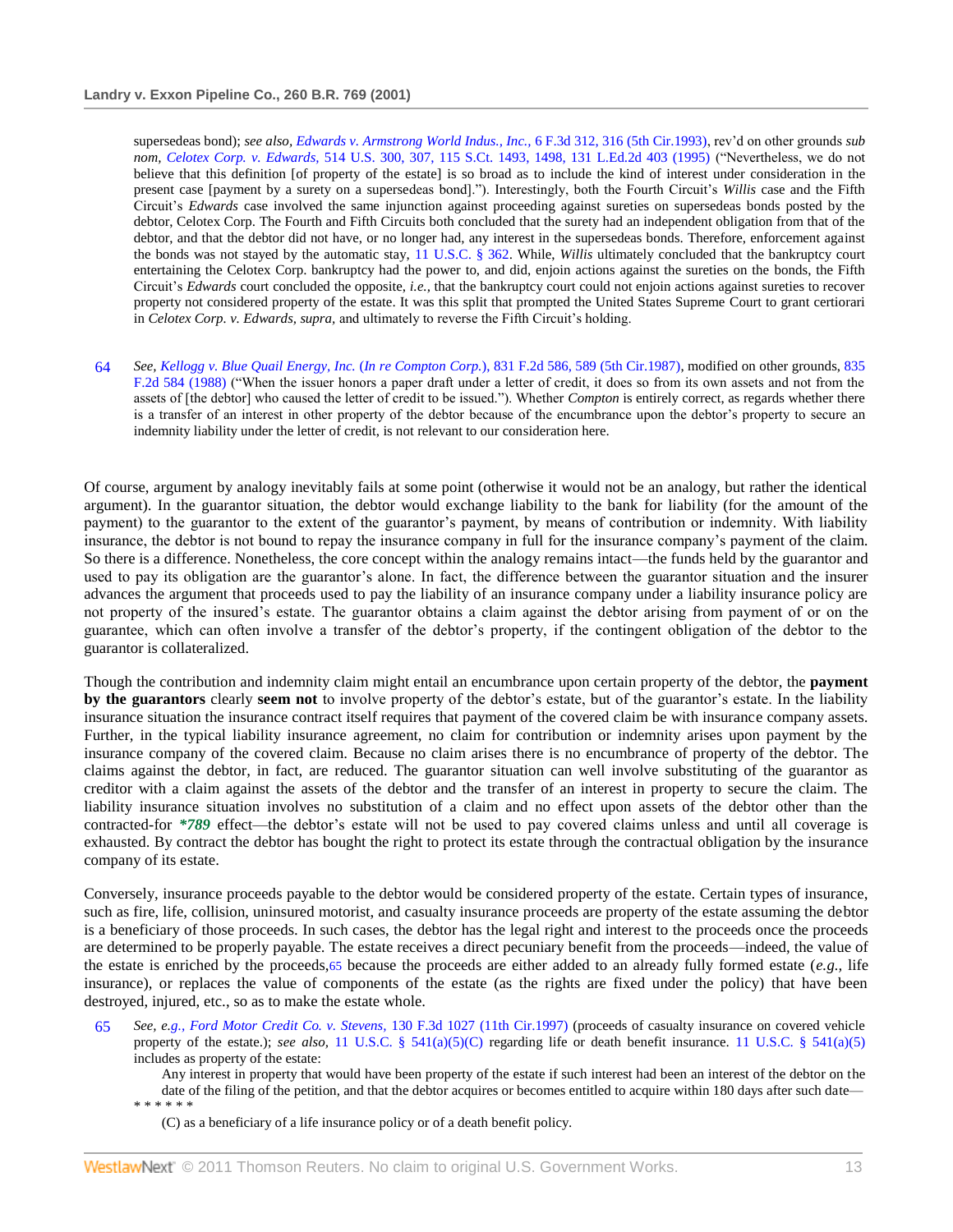This provision assumes that the proceeds of life or death benefit insurance policies inure to the benefit of the debtor, and therefore, if the debtor had received such prior to the commencement of the case, the proceeds of such policies would have been included within property of the estate. The specific inclusion of this provision in [11 U.S.C. § 541,](http://www.westlaw.com/Link/Document/FullText?findType=L&pubNum=1000546&cite=11USCAS541&originatingDoc=I553831ad6e5211d98778bd0185d69771&refType=LQ&originationContext=document&vr=3.0&rs=cblt1.0&transitionType=DocumentItem&contextData=(sc.Search)) however, does not mean that proceeds of insurance to which the debtor does not have entitlement would become property of the estate under [11 U.S.C.](http://www.westlaw.com/Link/Document/FullText?findType=L&pubNum=1000546&cite=11USCAS541&originatingDoc=I553831ad6e5211d98778bd0185d69771&refType=LQ&originationContext=document&vr=3.0&rs=cblt1.0&transitionType=DocumentItem&contextData=(sc.Search))   $§ 541(a).$ 

While the estate is enriched in instances where equitable or legal entitlement to the proceeds belongs **only** to a third party, such as a victim of a tort under a liability policy, and not to the debtor, the estate does not, however, mathematically increase. The proceeds are called into play to the extent of the covered claim(s), or coverage limits under the policy if the claims exceed the coverage. As regards the value of the estate, the liquidation of a claim that has rights to proceeds of a liability policy is a value neutral event. The proceeds amount is determined by the size of the claim(s), and is used to satisfy the claim(s); the size of the estate is not affected. To be sure, if claims exist that are covered by the policy of liability insurance, the estate benefits from the payment of the proceeds because it is the insurance proceeds/funds that are used to pay covered claims, **as opposed to** property of the estate. Saying this, however, is nothing more than saying that liability insurance protects one's estate in the event a claim that is covered by the liability insurance exists, by generating a non-estate fund with which to pay the claim; or, more distilled, having liability insurance is a good thing if it is ever needed; or, even more distilled, liability insurance ... is liability insurance. The liability insurance proceeds protect the estate; another entity's property (the proceeds) is used to pay the estate claim. This keeps the estate's property from being used. This proposition is one of the very few conceptual *\*790* propositions that, to this Court, seems self-evident and easy to grasp.

**21** Property, however, does not become property of the estate merely because such property has the effect of reducing the estate's liability, or because of some other beneficial effect such property has on the estate. **The estate must have a legal or equitable interest in the property which benefits the estate.**66

66 This Court has previously said that [11 U.S.C. § 544\(a\)\(1\)](http://www.westlaw.com/Link/Document/FullText?findType=L&pubNum=1000546&cite=11USCAS544&originatingDoc=I553831ad6e5211d98778bd0185d69771&refType=LQ&originationContext=document&vr=3.0&rs=cblt1.0&transitionType=DocumentItem&contextData=(sc.Search)) creates property of the estate, in other words, it is a capture provision expanding the scope of property of the estate outside the bounds of [11 U.S.C. § 541\(a\).](http://www.westlaw.com/Link/Document/FullText?findType=L&pubNum=1000546&cite=11USCAS541&originatingDoc=I553831ad6e5211d98778bd0185d69771&refType=LQ&originationContext=document&vr=3.0&rs=cblt1.0&transitionType=DocumentItem&contextData=(sc.Search)) *See[, Murray v. Guillot \(In re Guillot\),](http://www.westlaw.com/Link/Document/FullText?findType=Y&serNum=2000390710&pubNum=164&originationContext=document&vr=3.0&rs=cblt1.0&transitionType=DocumentItem&contextData=(sc.Search))* 250 [B.R. 570 \(Bankr.M.D.La.2000\).](http://www.westlaw.com/Link/Document/FullText?findType=Y&serNum=2000390710&pubNum=164&originationContext=document&vr=3.0&rs=cblt1.0&transitionType=DocumentItem&contextData=(sc.Search)) *Guillot* is consistent with the statement above, because the status as holder of the hypothetical lien, though it extends beyond the debtor's pre-bankruptcy interests in property, provides **the estate** with a legal and/or equitable interest in the property subject to the ideal hypothetical lien. Therefore, the Court considers the source of "property of the estate" to be broader than only the debtor's pre-bankruptcy interests in property. Notwithstanding this, the Court cannot find a source in any statute for designating liability policy proceeds "property of the estate;" certainly the debtor cannot claim a pre-bankruptcy entitlement, and neither can the estate under the strong arm powers.

### **4. Proceeds of Insurance Policies—the Rationale Contrary to** *Edgeworth*

As noted above, a split of authority exists regarding whether the proceeds of a policy, which is itself property of the estate, should be considered property of the estate. Indeed, *Edgeworth* has been criticized by another panel of the Fifth Circuit.67 but *Edgeworth* has not been directly refuted.68 In *Vitek,* the panel wrote:

- 67 *[Homsy v. Floyd \(In re Vitek, Inc.\),](http://www.westlaw.com/Link/Document/FullText?findType=Y&serNum=1995096434&pubNum=506&originationContext=document&vr=3.0&rs=cblt1.0&transitionType=DocumentItem&contextData=(sc.Search)#co_pp_sp_506_533)* 51 F.3d 530, 533 (5th Cir.1995).
- 68 *Sfuzzi,* [191 B.R. at 667.](http://www.westlaw.com/Link/Document/FullText?findType=Y&serNum=1996048846&pubNum=164&originationContext=document&vr=3.0&rs=cblt1.0&transitionType=DocumentItem&contextData=(sc.Search)#co_pp_sp_164_667)

When a debtor corporation owns an insurance policy that covers its own liability vis-a-vis third parties, we—like almost all other courts that have considered the issue—declare or at least imply that both the policy and the proceeds of the policy are property of the debtor's bankruptcy estate.69

69 *Vitek,* [51 F.3d at 535.](http://www.westlaw.com/Link/Document/FullText?findType=Y&serNum=1995096434&pubNum=506&originationContext=document&vr=3.0&rs=cblt1.0&transitionType=DocumentItem&contextData=(sc.Search)#co_pp_sp_506_535)

### In criticizing *Edgeworth'*s position, the *Vitek* Court stated:

[*Edgeworth* ] confutes the broad understanding—recognized even in *Louisiana World Exposition*—that when a liability policy "provides coverage for judgments against or losses of the bankrupt corporation itself," the debtor owns both the policy and the proceeds of that policy.70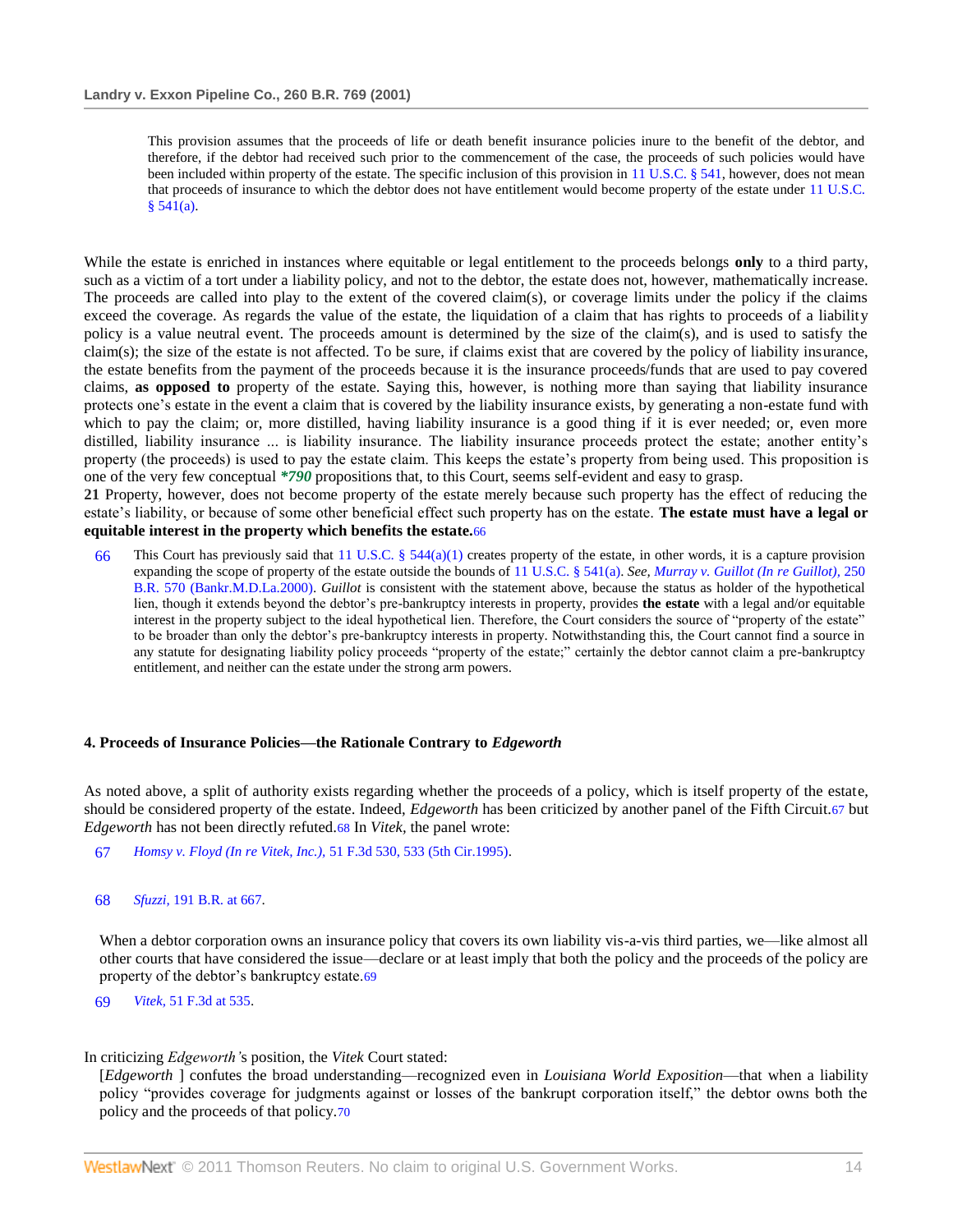70 *Id.,* [51 F.3d at 534, n. 17.](http://www.westlaw.com/Link/Document/FullText?findType=Y&serNum=1995096434&pubNum=506&originationContext=document&vr=3.0&rs=cblt1.0&transitionType=DocumentItem&contextData=(sc.Search)#co_pp_sp_506_534) The *Louisiana World Exposition* opinion does imply that if the liability insurance is to cover the debtor's own liability, then the estate owns the proceeds of the policies. *See, [Louisiana World Exposition,](http://www.westlaw.com/Link/Document/FullText?findType=Y&serNum=1987141447&pubNum=350&originationContext=document&vr=3.0&rs=cblt1.0&transitionType=DocumentItem&contextData=(sc.Search)#co_pp_sp_350_1399)* 832 F.2d at 1399–1400. The Fifth Circuit stated:

The question is not who owns the policies, but who owns the liability proceeds. Although the answer to the first question quite often supplies the answer to the second, this is not always so, as we will explain. The policies in several of [the cases cited by the Court previously in the opinion] provided coverage for judgments against or losses of the bankrupt corporation itself. *E.g., In re Davis, supra; A.H. Robins, supra; In re Johns–Manville,* [40 B.R. 219, 33 B.R. 254, 26 B.R. 420.](http://www.westlaw.com/Link/Document/FullText?findType=Y&serNum=1984122329&pubNum=164&originationContext=document&vr=3.0&rs=cblt1.0&transitionType=DocumentItem&contextData=(sc.Search)) In such cases, the estate owns not only the policies, but also the proceeds designated to cover corporate losses or liability. *See, e.g., [Tringali v. Hathaway Machinery Co.,](http://www.westlaw.com/Link/Document/FullText?findType=Y&serNum=1986133842&pubNum=350&originationContext=document&vr=3.0&rs=cblt1.0&transitionType=DocumentItem&contextData=(sc.Search)#co_pp_sp_350_560)* 796 F.2d 553, 560–61 (1st Cir.1986) (bankrupt's liability insurance proceeds are part of the estate); *[Holland America Insurance Co. v. Succession of Roy,](http://www.westlaw.com/Link/Document/FullText?findType=Y&serNum=1985158776&pubNum=350&originationContext=document&vr=3.0&rs=cblt1.0&transitionType=DocumentItem&contextData=(sc.Search)#co_pp_sp_350_996)* 777 F.2d 992, 996 (5th Cir.1985) (any right to proceeds from debtor's fire insurance policy belonged initially to debtor); *In re Crownover,* [43 B.R. 22, 24 \(Bankr.E.D.Mo.1984\)](http://www.westlaw.com/Link/Document/FullText?findType=Y&serNum=1984146554&pubNum=164&originationContext=document&vr=3.0&rs=cblt1.0&transitionType=DocumentItem&contextData=(sc.Search)#co_pp_sp_164_24) (proceeds of fire insurance policy payable to debtor was property of the estate.).

*Id.* However, two problems are apparent and undermine the *Louisiana World Exposition* court's position on the subject. First, the *Louisiana World Exposition* court fails to recognize the distinction between proceeds payable to the debtor on account of loss, such as fire insurance, and proceeds intended to be paid elsewhere or to other parties to cover the debtor's liability. On the one hand, fire insurance proceeds payable to the debtor would be considered property of the debtor's estate because the estate has a legal or equitable entitlement to the proceeds—it is the loss payee. However, using the finding of fire insurance proceeds as property of the estate as analytical support for the proposition that liability insurance proceeds are property of the estate stretches logic to the breaking point. As discussed above, unlike fire insurance proceeds, designed to cover a loss suffered by the debtor by replacing the value of the portion of the debtor's estate that was lost, liability insurance posits no legal or equitable entitlement to the proceeds of such insurance in the hands of the debtor. The failure to distinguish between the two types of cases is fatal to the position that liability insurance is property of the estate.

Moreover, the only case cited as support directly for the proposition that liability insurance proceeds are property of the estate is *Tringali v. Hathaway Mach. Co.* As will be discussed above, the *Tringali* court's whole analysis of the "property of the estate" issue is flawed by the use of a circular logic. The *Tringali* court first assumes that such proceeds are property of the estate and from there determines that they are indeed property of the estate. The *Louisiana World Exposition* court's use of this authority for its determination of settled law is, at least, suspect.

*\*791* Furthermore, the *Vitek* Court reasoned, following a policy/proceeds ownership dichotomy would expose a debtor's insurance policies to suit outside the ambit of the bankruptcy estate. (This is technically incorrect. Such a dichotomy exposes the insurance company to suit outside of the ambit of the bankruptcy estate, and generates the possibility that the insurance company could be compelled to pay a judgment with its own money, outside the ambit of the bankruptcy estate—the suit would not be against the policies.) As explained by Justice, then Judge, Breyer in *Tringali,*71 liability policies and their proceeds are valuable property of the debtor, especially where claims exceed potential insurance coverage, and a holding that liability policies and their proceeds are not property of the estate could start a race to the courthouse and unfair results between potential plaintiffs.72 Relying on *Tringali*, the *Vitek* panel opined that "[s]uch a 'race to the courthouse' arguably offends one of the most fundamental policies underlying bankruptcy law: preservation of the debtor's estate and the status quo ante long enough to allow a fair, ratable, systematic liquidation of the estate's assets among all claimants."73

- 71 *See, supra.* n. 53.
- 72 *Tringali,* [796 F.2d at 560.](http://www.westlaw.com/Link/Document/FullText?findType=Y&serNum=1986133842&pubNum=350&originationContext=document&vr=3.0&rs=cblt1.0&transitionType=DocumentItem&contextData=(sc.Search)#co_pp_sp_350_560) The Court does not know by what moral calculus the court determines that tort claimants proceeding against an insurance company because of insurance coverage would be unfair if unfettered. Surely, such a thing happens daily within all courts, and is not seen to be unfair, but rather the expected cause of action that the insured bargained for. Throwing around such terms as "unfair" does not advance an analysis; it clearly reveals the depth of the absence of analysis.

#### 73 *Vitek,* [51 F.3d at 535, n. 21.](http://www.westlaw.com/Link/Document/FullText?findType=Y&serNum=1995096434&pubNum=506&originationContext=document&vr=3.0&rs=cblt1.0&transitionType=DocumentItem&contextData=(sc.Search)#co_pp_sp_506_535)

While the "race to the courthouse" sound-bite surely generates knowing nods of near archtypical recognition (kind of like television commercials about the overriding excellence of hair coloring products that use the power of water), it offers no analytical ground, certainly as regards the assets of the estate. Prohibiting a "race to the courthouse" only makes sense if looked at as an avenue to an ultimate result—confirmation of a plan or the marshaling of claims and assets (including third party assets due to contractual commitments) within a liquidation, pursuant to the statutory *\*792* and equitable power vested by the Bankruptcy Code and process. The "race to the courthouse" alarm, without context, is meaningless.

The analysis overlooks the premier qualification under [11 U.S.C. § 541](http://www.westlaw.com/Link/Document/FullText?findType=L&pubNum=1000546&cite=11USCAS541&originatingDoc=I553831ad6e5211d98778bd0185d69771&refType=LQ&originationContext=document&vr=3.0&rs=cblt1.0&transitionType=DocumentItem&contextData=(sc.Search)) for property to be included within the estate: the debtor must have a legal or equitable interest in the property. To hold that property must be property of the estate because if it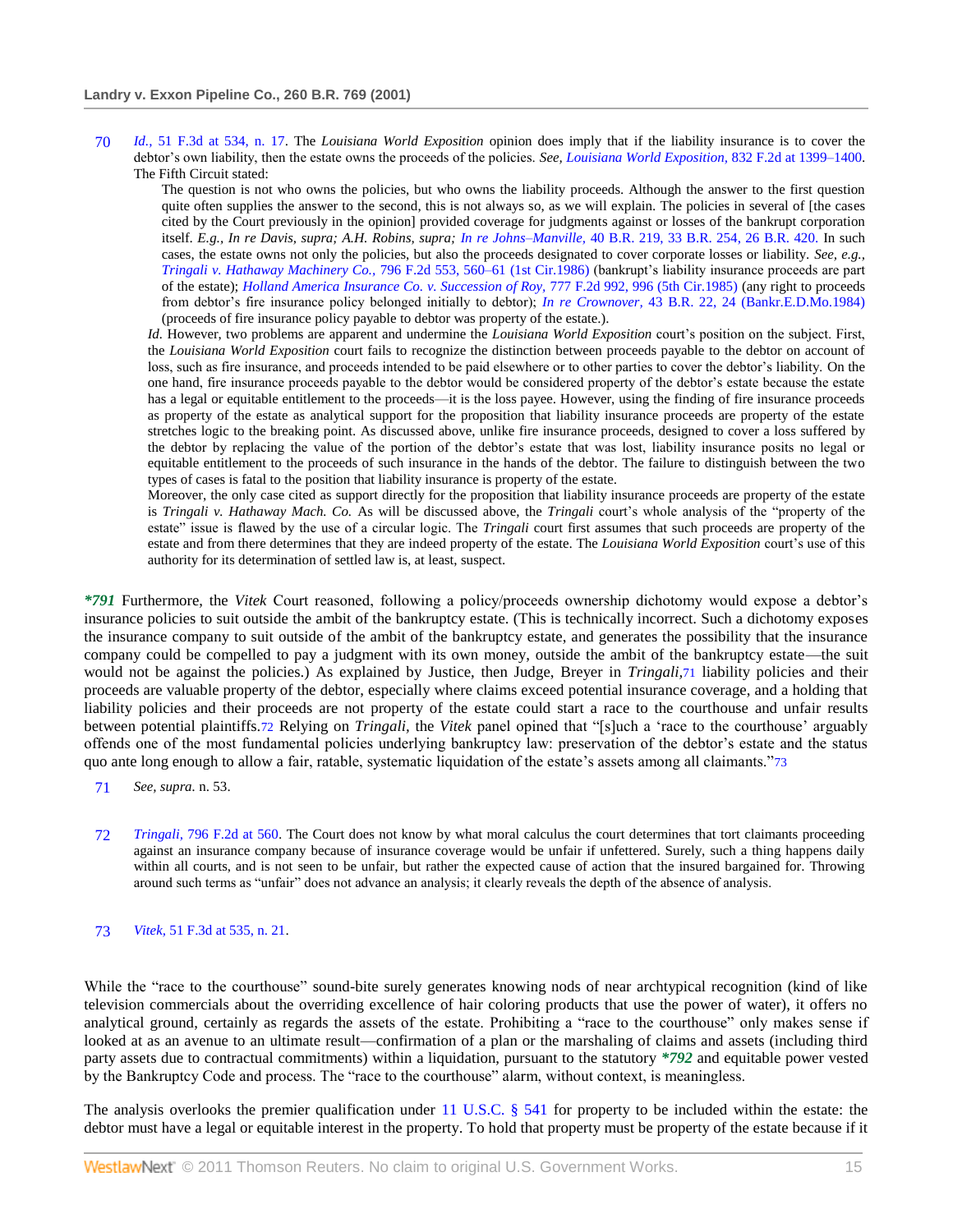wasn't the debtor may be open to liability is, as noted above, back wards. The debtor or estate does not have interests in property because the use of that property will potentially benefit the debtor.

Moreover, the rationale in *Vitek* and *Tringali* assumes that proceeds are property of the estate as a justification for finding that the proceeds are, indeed, property of the estate. In crafting its circuitous rationale, the *Vitek* panel states that allowing suits outside the ambit of the bankruptcy court would offend the policy of preserving the estate and the status quo to allow a fair and ratable distribution of the estate. This "race to the courthouse" would, in the opinion of the Vitek panel, deplete the debtor's or estate's assets, and thus, alter the status quo. However, to reach this conclusion, the Court must have already concluded that the proceeds of the policies are property of the estate. Only by first finding that the insurance proceeds are property of the estate does the estate suffer any diminution in value by allowing suits to proceed outside bankruptcy.

The logic also founders because it would apply with equal force to a rationale supporting the other side of the proverbial coin, *i.e.,* proceeds from insurance policies cannot be property of the estate because the estate will suffer no diminution in value by allowing suits to continue outside the ambit of the bankruptcy court. To illustrate, if the proceeds were not property of the estate, then no diminution of the estate would occur by allowing suits to proceed outside bankruptcy because the suits seek property which is not property of the estate. A company with ten million dollars in assets but which holds ten million dollars in insurance coverage would retain ten million dollars in assets for the estate even if suits against its insurers proceeded outside bankruptcy. Either argument fails to analyze the core requirement of  $11 \text{ U.S.C.}$  § 541—the debtor's legal or equitable interests in property, *i.e.,* the insurance funds.

Preserving the *status quo* is equally unpersuasive. The *status quo* is affected only if one first finds that property is property of the estate. In that circumstance, if property of the estate is diminished outside the bankruptcy arena, then of course, the *status quo ante* bankruptcy would be affected. If property is not property of the estate, the estate is not diminished and the *status quo ante* as it affects the size of the estate is not affected. What would happen, however, is that certain creditors with claims subject to insurance coverage may have their claims satisfied from the insurance funds outside the estate, thus, decreasing the debtor's overall liability to its creditors.

Even if insurance coverage is insufficient to provide for all claims entitled to insurance proceeds, thus inviting the feared "race to the courthouse," the analysis, if done in a vacuum, does not change. If a "race to the courthouse" ensues, it is true that some claims, getting at the insurance proceeds first, might get paid all, while some get nothing. However, this has no effect on the claims balance against the estate. It matters not (as regards the balance of claims against the estate after exhaustion of the coverage) whether some claims receive 100% payout from insurance *\*793* proceeds while the remainder get nothing, or whether all claims entitled to insurance proceeds, under applicable non-bankruptcy law, share *pro rata.* The balance of claims remaining against the estate res will be the same.

To illustrate, assume a debtor holds assets with a value of one million dollars—in essence, a one million dollar "estate." Assume secondly that the debtor holds liability insurance coverage with a policy limit of one million dollars. Assume thirdly that persons holding an entitlement to proceeds from the liability policies have claims amounting, in the aggregate, to four million dollars. Now, it matters not, as regards the claims assertable against the "estate" after exhaustion of the insurance proceeds, whether the one million dollars of insurance proceeds is paid to the first one million dollars in claims that reaches those insurance proceeds, or whether the one million dollars of insurance proceeds is paid *pro rata* amongst all claimants having entitlement to the insurance proceeds. In either case, three million dollars in claims will not be paid, and will be asserted against the "estate." The "race to the courthouse," imagined horrible, actually does not exist. The "race to the courthouse" rationale for finding insurance proceeds property of the estate sounds good, but has no analytical basis other than an *a priori* conclusion that the proceeds are property of the estate (even then, the problem is one of equality of distribution as opposed to overall claims against the estate and effect upon the non-proceeds estate). The value of the estate is not altered, and as pointed out, the estate still has no legal or equitable right to the proceeds used to pay the creditors with claims subject to insurance coverage. In sum, *Vitek* comes to the conclusion that property is property of the estate by circuitous route. According to *Vitek* it must be property of the estate, because if it were not, the estate would be diminished.74 As pointed out, this logic makes the *a priori* assumption that it is property of the estate, and makes that assumption based on the effects that the lack of the property within the estate could or would have, not on whether the estate has a legal or equitable interest to, or in, property in the first place.

74 This reasoning is much like that espoused by the Ninth Circuit in *[Minoco Group of Cos., Ltd. v. First State Underwriters Agency](http://www.westlaw.com/Link/Document/FullText?findType=Y&serNum=1986145573&pubNum=350&originationContext=document&vr=3.0&rs=cblt1.0&transitionType=DocumentItem&contextData=(sc.Search)#co_pp_sp_350_519)  [of New England Reinsurance Corp. \(In re Minoco Group of Cos., Ltd.\)](http://www.westlaw.com/Link/Document/FullText?findType=Y&serNum=1986145573&pubNum=350&originationContext=document&vr=3.0&rs=cblt1.0&transitionType=DocumentItem&contextData=(sc.Search)#co_pp_sp_350_519), 799 F.2d 517, 519 (9th Cir.1986) ("liability policies meet* the fundamental test of whether they are ‗property of the estate' because the debtor's estate is worth more with them than without them.‖). The test is not whether the value of the estate would go up. This test is absurd because anything of value, owned by anyone, could conceivably be considered property of a bankrupt's estate merely because it has a value which, if added to the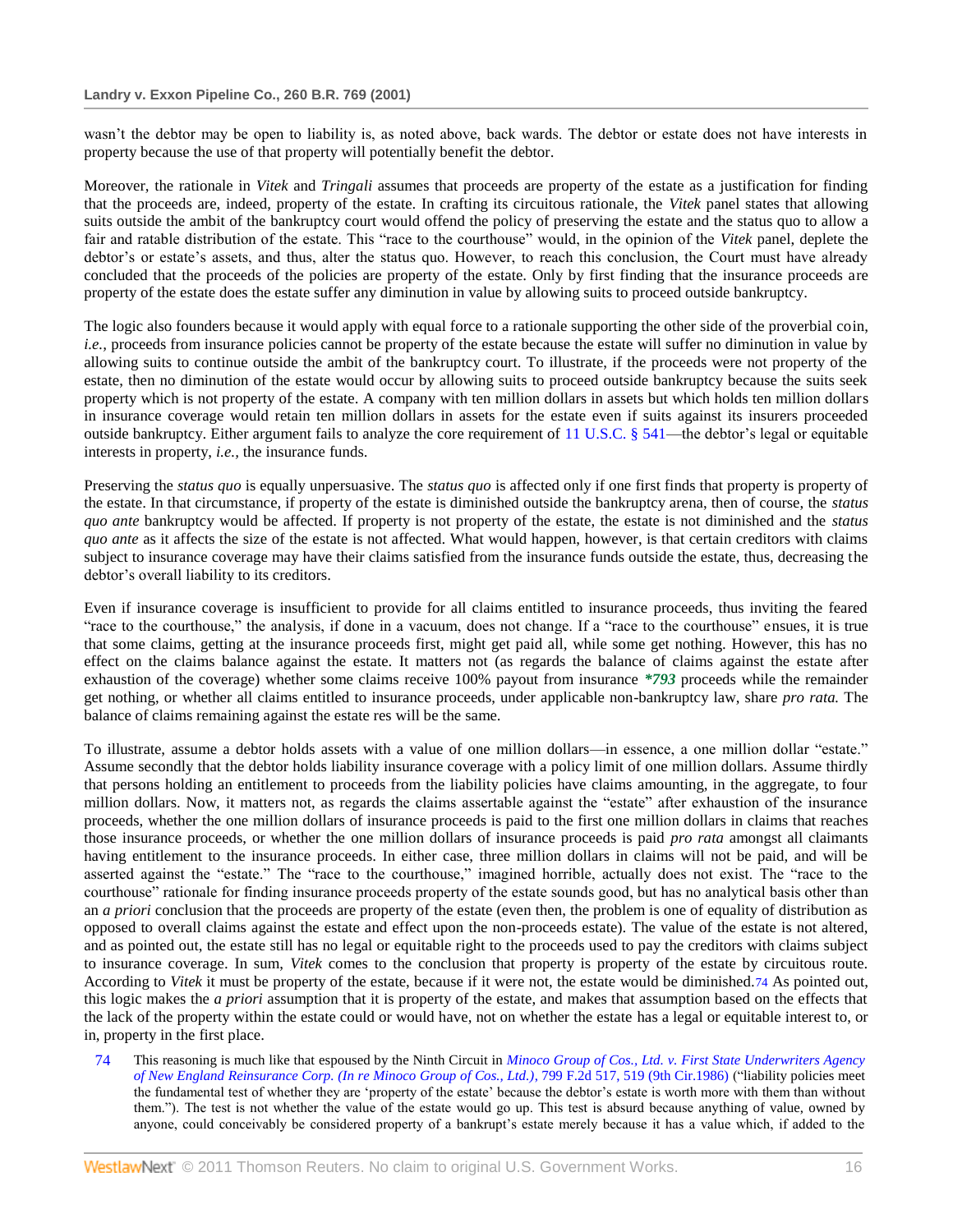estate, would increase the estate's value (What are the giraffes in the zoo worth, the Court must ask. Enough? Then they must be property of Larry Smith's Chapter 7 bankruptcy estate.). The test under [11 U.S.C. § 541](http://www.westlaw.com/Link/Document/FullText?findType=L&pubNum=1000546&cite=11USCAS541&originatingDoc=I553831ad6e5211d98778bd0185d69771&refType=LQ&originationContext=document&vr=3.0&rs=cblt1.0&transitionType=DocumentItem&contextData=(sc.Search)) is whether the debtor has a legal or equitable interest in the property, not whether the value of property would increase the bottom line of the estate. Moreover, an estate may own property not worth anything, or which has a negative value, *e.g.,* environmentally contaminated property. Under the *Minoco* rationale would this property be property of the estate given that the value of the estate would not be increased, and would even be potentially decreased by the environmental contamination? Moreover, the "value contemplated first" concept is anathema to the abandonment right (or duty) established under  $11 \text{ U.S.C.}$  § 554. The value (worth more or less) analysis is made after the estate is formed, to determine what property should be abandoned from the estate. Of course, *Minoco* is correct, that liability **policies** are property of the estate. But this is so because of the debtor's contractual rights and ownership interests under and in the policies, not because the policies increase the value of the estate.

*\*794* As noted above, while *Vitek* is critical of *Edgeworth,* it does not directly refute it. Moreover, the decision in *Vitek* rested upon an application of Texas insurance law, and as such, the discussion regarding "property of the estate" was dicta.75 Further, given the unique nature of the circumstances giving rise to the case, the *Vitek* panel questioned the precedential value of its own opinion.76

- 75 *Accord, Sfuzzi,* [191 B.R. at 667, n. 8.](http://www.westlaw.com/Link/Document/FullText?findType=Y&serNum=1996048846&pubNum=164&originationContext=document&vr=3.0&rs=cblt1.0&transitionType=DocumentItem&contextData=(sc.Search)#co_pp_sp_164_667)
- 76 *See, Vitek*, [51 F.3d at 533, n. 3.](http://www.westlaw.com/Link/Document/FullText?findType=Y&serNum=1995096434&pubNum=506&originationContext=document&vr=3.0&rs=cblt1.0&transitionType=DocumentItem&contextData=(sc.Search)#co_pp_sp_506_533) ("the issues here considered are more frequently encountered in proceedings in Chapter 11 reorganizations than in Chapter 7 liquidations. Consequently, any analogical crossovers into Chapter 11 jurisprudence is problematical, particularly those Chapter 11 proceedings that implicate mass tort litigation ... In the same vein, the precedential—or even merely instructional—value of this opinion to future Chapter 11 cases should probably be 'little or none.' "). The *Vitek* panel also cautioned its readership "against relying on this opinion as precedential or instructive beyond its narrow holding in the context of the particular facts and circumstances of this case ..." *Id.*, at 538, n. 39.

# **5. Soothing the Fears of the Contra-***Edgeworth* **Camp—Why the Circuitous Reasoning to Label Liability Policy Proceeds Property of the Estate is Not Necessary**

An analysis of the reasons for the *Vitek* decision, as well as of those cases upon which *Vitek* relied for support, reveals that the overriding concern of most courts who find insurance proceeds must necessarily be property of the estate is that without such a finding the bankruptcy courts would be without power to prevent a free-for-all against the insurers, each claimant hoping to grab its share of insurance proceeds first, to the exclusion of all other similarly situated claimants, if necessary. The bankruptcy courts would thus lack the power to control the adjustment of the debtor-creditor relationship among, and distribution to, certain creditors of the bankruptcy estate, and therefore, all creditors could (conceivably) suffer. The Court offers the following to show that it is not necessary for liability proceeds to be property of the bankruptcy estate for the court to have authority over and in connection with the rights of claimants who have claims against the insurers on account of liability policies.

## **a. The Automatic Stay**

According to *Edgeworth*, once the policies are determined to be property of the estate, the automatic stay77 sufficiently protects the debtor's creditors against the potential inequities of a "race to the courthouse" scenario.78 While this Court agrees with *Edgeworth* that the automatic stay will, in most cases, prevent the "race to the courthouse," this Court is not completely convinced by the rationale that the automatic stay is affected by a finding that *\*795* the policies are property of the estate, or that the automatic stay will prevent the "race to the courthouse" scenario in all cases.

- 77 *See,* [11 U.S.C. § 362\(a\)](http://www.westlaw.com/Link/Document/FullText?findType=L&pubNum=1000546&cite=11USCAS362&originatingDoc=I553831ad6e5211d98778bd0185d69771&refType=LQ&originationContext=document&vr=3.0&rs=cblt1.0&transitionType=DocumentItem&contextData=(sc.Search)) provides in pertinent part:
	- (a) ... a petition filed under section 301, 302, or 303 of this title ... operates as a stay, applicable to all entities, of—

(1) the commencement or continuation, including the issuance or employment of process, of a judicial, administrative, or other action or proceeding against the debtor that was or could have been commenced before the commencement of the case under this title, or to recover a claim against the debtor that arose before the commencement of the case under this title;

(2) the enforcement, against the debtor or against property of the estate, of a judgment obtained before the commencement of the case under this title;

(3) any act to obtain possession of property of the estate or of property from the estate or to exercise control over property of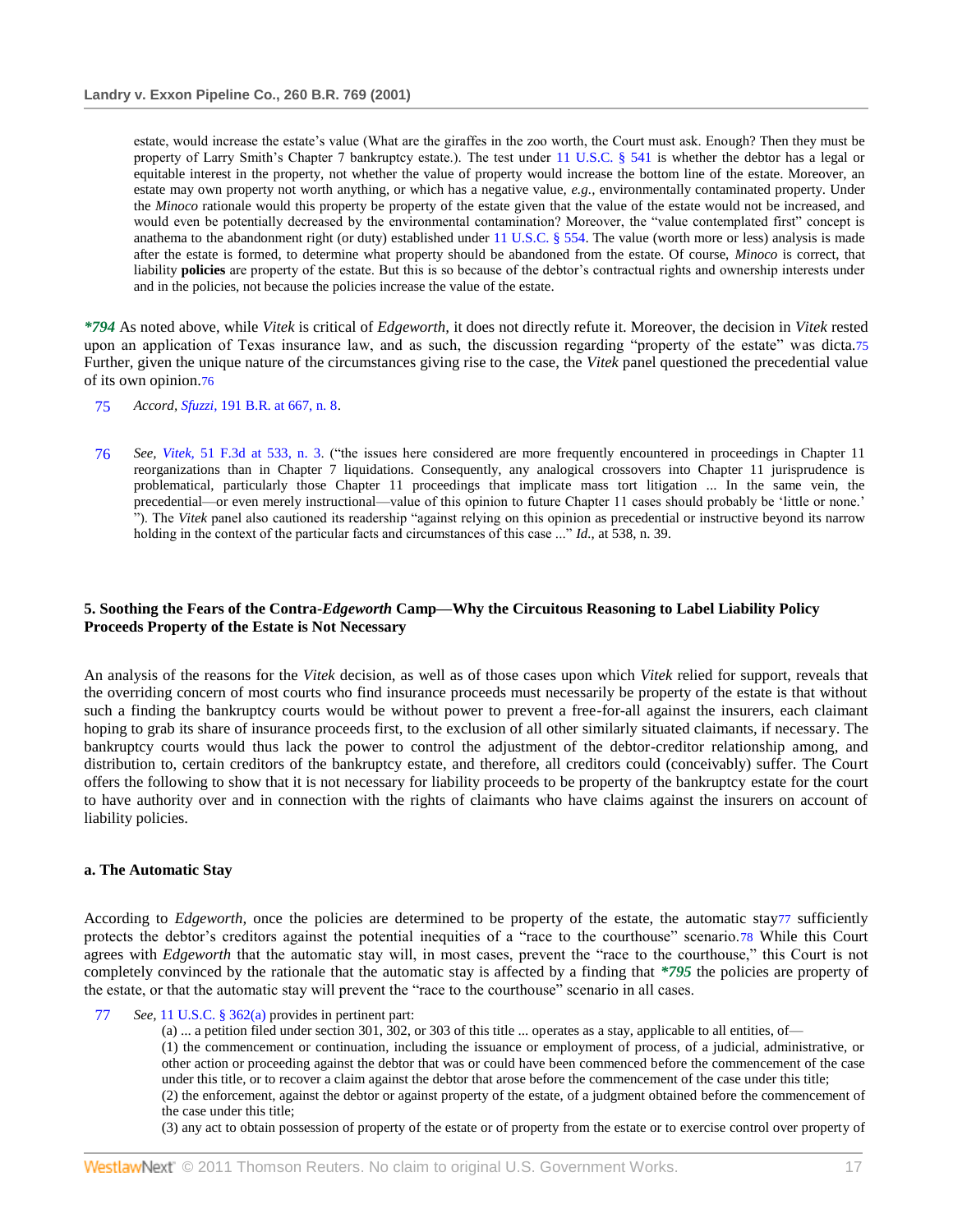the estate: ...

#### 78 *See, Edgeworth,* [993 F.2d at 56, n. 21.](http://www.westlaw.com/Link/Document/FullText?findType=Y&serNum=1993113955&pubNum=350&originationContext=document&vr=3.0&rs=cblt1.0&transitionType=DocumentItem&contextData=(sc.Search)#co_pp_sp_350_56)

The automatic stay prevents: the commencement or continuation of suits or proceedings to "recover a claim against the debtor;" the enforcement of a judgment against the debtor or property of the estate, and; any act to obtain possession or control over property of the estate.79 In most states outside Louisiana (the Court believes) where a suit to recover insurance funds has not been canceled, or, if commenced, has not been reduced to judgment, the plaintiff, because the debtor must be a named party in the action or must be cast in judgment before an action will lie, will be stayed from commencing or proceeding with a suit that (ultimately) seeks a judgment that can be enforced against the insurance company. Even if the debtor is named only nominally, such suits are stayed under [11 U.S.C. § 362\(a\)\(1\)](http://www.westlaw.com/Link/Document/FullText?findType=L&pubNum=1000546&cite=11USCAS362&originatingDoc=I553831ad6e5211d98778bd0185d69771&refType=LQ&originationContext=document&vr=3.0&rs=cblt1.0&transitionType=DocumentItem&contextData=(sc.Search)) because that provision prevents the continuation or commencement of suit to recover on a claim against the debtor. Such a suit would seek to impose liability against the debtor, and thus, be an attempt to recover a claim against the debtor. Because the debtor necessarily must be a party, the suit is stayed. So, within states where there is a requirement that the debtor/insured be a party to the action, the action, because of the express terminology of  $\S 362(a)(1)$  and (2) will be stayed by the commencement of the bankruptcy case.

79 [11 U.S.C. § 362\(a\).](http://www.westlaw.com/Link/Document/FullText?findType=L&pubNum=1000546&cite=11USCAS362&originatingDoc=I553831ad6e5211d98778bd0185d69771&refType=LQ&originationContext=document&vr=3.0&rs=cblt1.0&transitionType=DocumentItem&contextData=(sc.Search))

In Louisiana, however, tort victims have a substantive right of action against the insurer of the debtor, and there is no necessity of naming, or attempting to recover against, if even nominally, the debtor.80 [11 U.S.C. § 362\(a\)\(1\)](http://www.westlaw.com/Link/Document/FullText?findType=L&pubNum=1000546&cite=11USCAS362&originatingDoc=I553831ad6e5211d98778bd0185d69771&refType=LQ&originationContext=document&vr=3.0&rs=cblt1.0&transitionType=DocumentItem&contextData=(sc.Search)) does not seem to apply.

80 See, [La.Rev.Stat. § 22:655;](http://www.westlaw.com/Link/Document/FullText?findType=L&pubNum=1000011&cite=LARS22%3a655&originatingDoc=I553831ad6e5211d98778bd0185d69771&refType=LQ&originationContext=document&vr=3.0&rs=cblt1.0&transitionType=DocumentItem&contextData=(sc.Search)) see also, Anderson v. Ichinose, 98-2157 (La.9/8/99); 760 So.2d 302, 307 ("The Direct Action Statute affords a victim the right to sue the insurer directly when the liability policy covers a certain risk.‖).

Moreover, unless the suit has been reduced to judgment, [11 U.S.C. § 362\(a\)\(2\)](http://www.westlaw.com/Link/Document/FullText?findType=L&pubNum=1000546&cite=11USCAS362&originatingDoc=I553831ad6e5211d98778bd0185d69771&refType=LQ&originationContext=document&vr=3.0&rs=cblt1.0&transitionType=DocumentItem&contextData=(sc.Search)) does not apply. In the direct action context, however, a judgment would have been granted against the insurer. Thus, enforcement of the judgment against the insurer alone would have to be categorized as enforcing a judgment against property of the estate for the enforcement to be stayed. However, the policy's status as property of the estate is some what misleading. As discussed, the debtor's rights and equitable interests under the policy are property of the estate. A tort plaintiff is not suing to enforce the debtor's policy rights, a tort plaintiff wishes to enforce the judgment against the proceeds of that policy, in other words, funds payable by the insurer on account of the insurer's contractual assumption of liability via its insurance policy with the debtor. Such funds are not property of the estate, and thus, 11 U.S.C.  $\S 362(a)(2)$  would not apply.

The same rationale extends to acts aimed at possession or control of property of the estate under [11 U.S.C. § 362\(a\)\(3\).](http://www.westlaw.com/Link/Document/FullText?findType=L&pubNum=1000546&cite=11USCAS362&originatingDoc=I553831ad6e5211d98778bd0185d69771&refType=LQ&originationContext=document&vr=3.0&rs=cblt1.0&transitionType=DocumentItem&contextData=(sc.Search)) A tort plaintiff is not trying to possess the debtor's policy rights, nor is the tort plaintiff attempting to control the debtor's policy rights. By virtue of its substantive right of action against the insurer, the tort plaintiff is merely seeking to recover that which is not property of the estate.

Thus, the *Edgeworth* notion that the automatic stay would prohibit commencement, prosecution, and/or collection of a claim against a liability insurance is probably correct in the non-direct action states, *\*796* but would not allay the concerns of *Vitek, et al.,* in direct action states such as Louisiana.

### **b. Section 105; The Reorganization Chapter; Jurisdiction Over Claims and Claimants**

**22** Even if the automatic stay does not apply to Louisiana direct actions against insurers, a bankruptcy court retains power to marshal and allocate the claims of the creditors. A bankruptcy court has jurisdiction to enjoin insurance claimants from pursuing suits against the proceeds of the policies not because the policies are property of the estate, but because the jurisdiction stems from the suits being "related to" the underlying bankruptcy of the insured and the jurisdiction of the court over claims, claimants, and the debtor.81

81 *See,* [28 U.S.C. § 1334\(b\).](http://www.westlaw.com/Link/Document/FullText?findType=L&pubNum=1000546&cite=28USCAS1334&originatingDoc=I553831ad6e5211d98778bd0185d69771&refType=LQ&originationContext=document&vr=3.0&rs=cblt1.0&transitionType=DocumentItem&contextData=(sc.Search))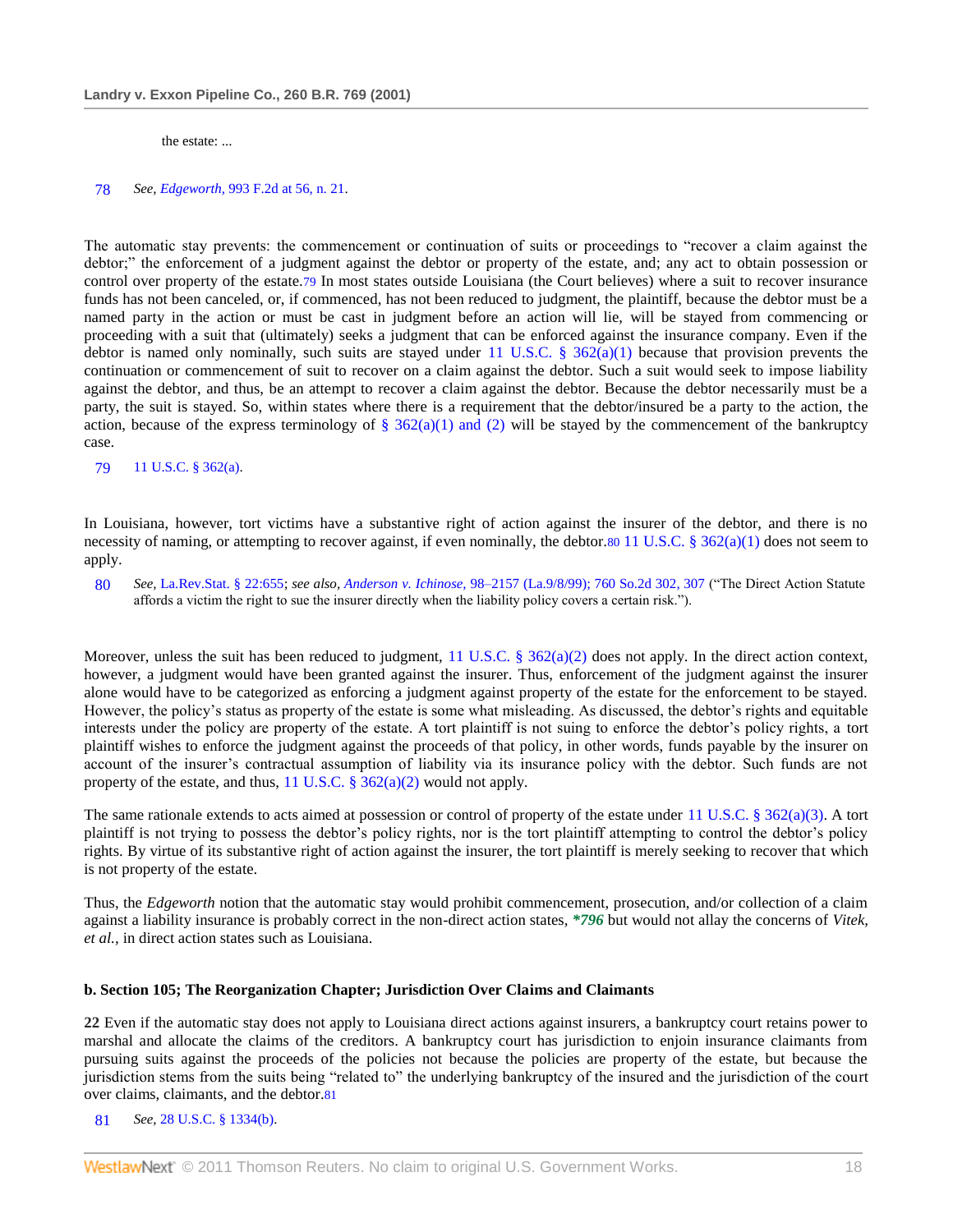While the automatic stay i[n 11 U.S.C. § 362](http://www.westlaw.com/Link/Document/FullText?findType=L&pubNum=1000546&cite=11USCAS362&originatingDoc=I553831ad6e5211d98778bd0185d69771&refType=LQ&originationContext=document&vr=3.0&rs=cblt1.0&transitionType=DocumentItem&contextData=(sc.Search)) may not apply to prevent direct actions against insurers of a debtor, a bankruptcy court's power to stay litigation is not constrained by [§ 362](http://www.westlaw.com/Link/Document/FullText?findType=L&pubNum=1000546&cite=11USCAS362&originatingDoc=I553831ad6e5211d98778bd0185d69771&refType=LQ&originationContext=document&vr=3.0&rs=cblt1.0&transitionType=DocumentItem&contextData=(sc.Search)) (or even related to [§ 362\)](http://www.westlaw.com/Link/Document/FullText?findType=L&pubNum=1000546&cite=11USCAS362&originatingDoc=I553831ad6e5211d98778bd0185d69771&refType=LQ&originationContext=document&vr=3.0&rs=cblt1.0&transitionType=DocumentItem&contextData=(sc.Search)). Under [11 U.S.C. § 105,](http://www.westlaw.com/Link/Document/FullText?findType=L&pubNum=1000546&cite=11USCAS105&originatingDoc=I553831ad6e5211d98778bd0185d69771&refType=LQ&originationContext=document&vr=3.0&rs=cblt1.0&transitionType=DocumentItem&contextData=(sc.Search)) a bankruptcy court has the power to "issue any order, process, or judgment that is necessary or appropriate to carry out the provisions of this title."82 [Section 105,](http://www.westlaw.com/Link/Document/FullText?findType=L&pubNum=1000546&cite=11USCAS105&originatingDoc=I553831ad6e5211d98778bd0185d69771&refType=LQ&originationContext=document&vr=3.0&rs=cblt1.0&transitionType=DocumentItem&contextData=(sc.Search)) in effect, empowers (provides jurisdiction for) the bankruptcy court to enjoin persons from commencing or continuing litigation against parties other than the debtor.

82 [11 U.S.C. § 105\(a\).](http://www.westlaw.com/Link/Document/FullText?findType=L&pubNum=1000546&cite=11USCAS105&originatingDoc=I553831ad6e5211d98778bd0185d69771&refType=LQ&originationContext=document&vr=3.0&rs=cblt1.0&transitionType=DocumentItem&contextData=(sc.Search))

23 As explained by the Fourth Circuit, "[t]he court [has] ample power to enjoin action excepted from the automatic stay which might interfere in the rehabilitative process whether in a liquidation or in a reorganization case."83 While this Court does not necessarily agree with the entire rationale for prohibiting suits against parties other than the debtor as posited by the *A.H. Robins* Court, the sentence above does, however, illustrate the jurisdictional basis for enjoining suits third party suits against parties other than the debtor.

83 *[A.H. Robins Co., Inc. v. Piccinin \(In re A.H. Robins Co., Inc.\),](http://www.westlaw.com/Link/Document/FullText?findType=Y&serNum=1986120194&pubNum=350&originationContext=document&vr=3.0&rs=cblt1.0&transitionType=DocumentItem&contextData=(sc.Search)#co_pp_sp_350_1003)* 788 F.2d 994, 1003 (4th Cir.1986), quoting *[Johns–Manville,](http://www.westlaw.com/Link/Document/FullText?findType=Y&serNum=1983103057&pubNum=164&originationContext=document&vr=3.0&rs=cblt1.0&transitionType=DocumentItem&contextData=(sc.Search)#co_pp_sp_164_425)* 26 [B.R. at 425.](http://www.westlaw.com/Link/Document/FullText?findType=Y&serNum=1983103057&pubNum=164&originationContext=document&vr=3.0&rs=cblt1.0&transitionType=DocumentItem&contextData=(sc.Search)#co_pp_sp_164_425) While this Court agrees with the statement in *A.H. Robins* regarding the bankruptcy courts powers unde[r § 105 of the](http://www.westlaw.com/Link/Document/FullText?findType=L&pubNum=1000546&cite=11USCAS105&originatingDoc=I553831ad6e5211d98778bd0185d69771&refType=LQ&originationContext=document&vr=3.0&rs=cblt1.0&transitionType=DocumentItem&contextData=(sc.Search))  [Bankruptcy Code,](http://www.westlaw.com/Link/Document/FullText?findType=L&pubNum=1000546&cite=11USCAS105&originatingDoc=I553831ad6e5211d98778bd0185d69771&refType=LQ&originationContext=document&vr=3.0&rs=cblt1.0&transitionType=DocumentItem&contextData=(sc.Search)) this Court does not agree with the determination by the Court in *A.H. Robins* that insurance policies and the proceeds of those policies are the most valuable asset of the estate, and thus, any action to diminish the asset is subject to the stay. As discussed above, a suit against an insurer of a debtor does not seek to diminish property of the estate, because the proceeds of that policy are not property of the estate.

**24** As the *A.H. Robins* Court noted, jurisdiction to enjoin the action stems from the possibility that allowing the suit to continue might "interfere in the rehabilitative process." Because such a suit could conceivably have an effect on the rights or liabilities of the debtor, and interfere or otherwise affect the administration of the estate, the suit is related to the underlying bankruptcy. Jurisdiction is thus premised upon [28 U.S.C. § 1334\(b\)](http://www.westlaw.com/Link/Document/FullText?findType=L&pubNum=1000546&cite=28USCAS1334&originatingDoc=I553831ad6e5211d98778bd0185d69771&refType=LQ&originationContext=document&vr=3.0&rs=cblt1.0&transitionType=DocumentItem&contextData=(sc.Search)) rather than [28 U.S.C. § 1334\(e\).](http://www.westlaw.com/Link/Document/FullText?findType=L&pubNum=1000546&cite=28USCAS1334&originatingDoc=I553831ad6e5211d98778bd0185d69771&refType=LQ&originationContext=document&vr=3.0&rs=cblt1.0&transitionType=DocumentItem&contextData=(sc.Search)) As the United States Supreme Court has made clear, the restructuring of the debtor-creditor relations, if anything is, is at the core of the federal bankruptcy power.84 Because such a suit has the potential to affect the ability of the bankruptcy court to restructure the debtor-creditor relationship, via either liquidation or reorganization, the bankruptcy court has the power to issue process enjoining *\*797* prosecution of suits against parties other than the debtor even if the object of the suits is not to recover property of the estate *per se.*

84 *Northern Pipeline Constr. Co. v. Marathon Pipe Line Co.,* [458 U.S. 50, 71, 102 S.Ct. 2858, 2871, 73 L.Ed.2d 598 \(1982\)](http://www.westlaw.com/Link/Document/FullText?findType=Y&serNum=1982129077&pubNum=708&originationContext=document&vr=3.0&rs=cblt1.0&transitionType=DocumentItem&contextData=(sc.Search)#co_pp_sp_708_2871)

The United States Supreme Court reinforced this notion in *Edwards,*85 wherein it reversed the Fifth Circuit's determination that a tort judgment plaintiff could execute against the sureties on supersedeas bonds posted by the debtor, in the face of a bankruptcy court injunction prohibiting such actions. In *Edwards,* the plaintiffs had procured a judgment against Celotex Corp. ("Celotex") in a Texas district court, which was subsequently affirmed by the Fifth Circuit. On the day the Fifth Circuit issued its decision affirming the award of damages to the plaintiffs, Celotex filed for bankruptcy. Shortly thereafter, the bankruptcy court in which the Celotex bankruptcy case was pending issued an injunction under [11 U.S.C. § 105](http://www.westlaw.com/Link/Document/FullText?findType=L&pubNum=1000546&cite=11USCAS105&originatingDoc=I553831ad6e5211d98778bd0185d69771&refType=LQ&originationContext=document&vr=3.0&rs=cblt1.0&transitionType=DocumentItem&contextData=(sc.Search)) prohibiting judgment creditors like the plaintiffs from proceeding against sureties without the bankruptcy court's permission. The bankruptcy court's reasons for issuing the injunction were that allowing judgment creditors to execute on the supersedeas bonds would allow the sureties to seek relief from the stay to reach Celotex's collateral under the surety agreements, and thereby possibly destroying any chance of a successful reorganization.

85 *Celotex Corp. v. Edwards,* [514 U.S. 300, 115 S.Ct. 1493, 131 L.Ed.2d 403 \(1995\).](http://www.westlaw.com/Link/Document/FullText?findType=Y&serNum=1995091686&pubNum=708&originationContext=document&vr=3.0&rs=cblt1.0&transitionType=DocumentItem&contextData=(sc.Search))

The plaintiffs sought to execute on the bonds in the Texas district court. The district court agreed with the plaintiffs and allowed the execution to proceed. The Fifth Circuit, on appeal, affirmed the district court. The Fifth Circuit reasoned that because the appellate process was complete, Celotex no longer had a property interest in the bond, and moreover, the Fifth Circuit took issue with the ability of the bankruptcy court to issue the  $11 \text{ U.S.C.} \text{ § } 105 \text{ injunction in the first place.}$ 

The Supreme Court reversed, finding that the injunction, once in place, could only be challenged by appeal from that court.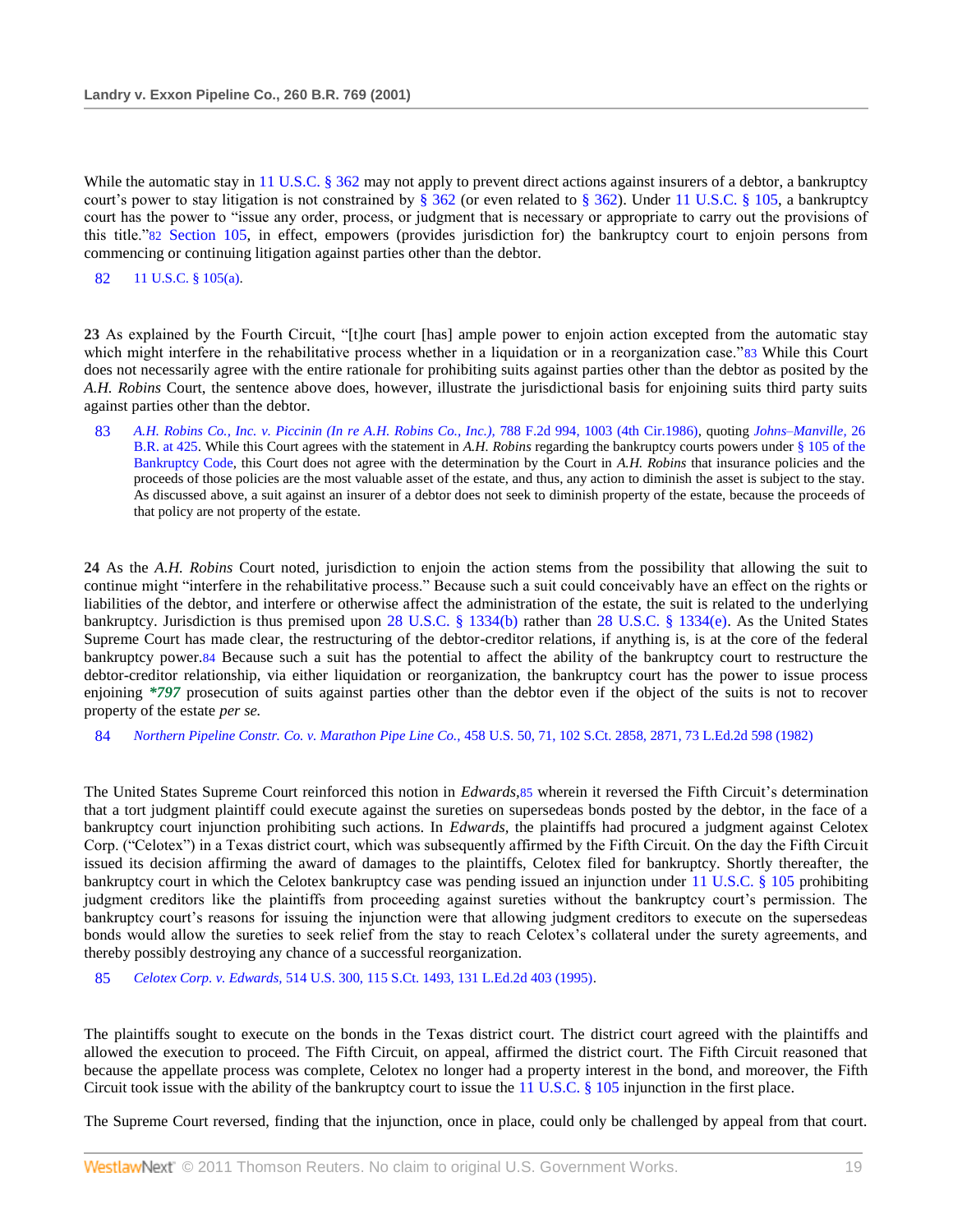Thus, the Texas district court and the Fifth Circuit were bound by the injunction. However, the Supreme Court went further and examined whether the bankruptcy court had jurisdiction to issue an injunction prohibiting suits against third-parties. While the Court found that a proceeding against the surety on the bond does not directly involve Celotex, the execution on the bonds, nonetheless, was "related to" the Celotex bankruptcy because of the collateral agreements Celotex held with the sureties. Thus, the bankruptcy court had jurisdiction to enjoin the suits against third parties.

*Edwards* envisions a scenario in which a suit against a third party to recover property from that third-party which is not property of the estate may nonetheless fall within the jurisdiction of the bankruptcy court.86 This jurisdiction, premised upon the relation of the suit to the bankruptcy, provides the jurisdictional foundation upon which a bankruptcy court may enjoin the prosecution of suits directly against insurers. In sum, the bankruptcy court has the power to effectively prevent the "race" to the courthouse," and effectively deal with the administrative effects on the estate, not merely because the debtor has some right or interest in the property which is *\*798* the ultimate object of the suit, but rather because that suit has the potential to affect the bankruptcy case, and thus, is "related to" the underlying bankruptcy case.87 When viewed from this perspective, the fears of what may happen if a court holds that insurance proceeds are not property of the estate should dissipate.

- 86 *But c.f., Vitek,* [51 F.3d at 536](http://www.westlaw.com/Link/Document/FullText?findType=Y&serNum=1995096434&pubNum=506&originationContext=document&vr=3.0&rs=cblt1.0&transitionType=DocumentItem&contextData=(sc.Search)#co_pp_sp_506_536) ("But, if the Homsys' portion of the Proceeds is truly not property of the estate, then the bankruptcy court has no authority to enjoin suits against the Homsys: The bankruptcy court's injunctive powers exist only to ensure the preservation and fair division of Estate assets."). The Court in *Vitek* apparently forgot the Supreme Court's response to these same suggestions made by the Fifth Circuit in *Edwards.*
- 87 *C.f., Feld v. Zale Corp.* (*In re Zale Corp.*[\), 62 F.3d 746, 757, 758 \(5th Cir.1995\).](http://www.westlaw.com/Link/Document/FullText?findType=Y&serNum=1995172749&pubNum=506&originationContext=document&vr=3.0&rs=cblt1.0&transitionType=DocumentItem&contextData=(sc.Search)#co_pp_sp_506_757) In *Zale,* the Fifth Circuit determined that certain contract claims, held by third parties, against an insurer of the debtor had an effect on the estate, and that, therefore, the bankruptcy court had jurisdiction to temporarily enjoin such claims. The Fifth Circuit premised jurisdiction **not** on the need to determine that proceeds of the insurance policies issued by the debtor's insurer were property of the debtor's bankruptcy estate, but rather, because it was the effect the dispute would have on the debtor's estate that conferred jurisdiction on the bankruptcy court. *Zale*, [62 F.3d at 758](http://www.westlaw.com/Link/Document/FullText?findType=Y&serNum=1995172749&pubNum=506&originationContext=document&vr=3.0&rs=cblt1.0&transitionType=DocumentItem&contextData=(sc.Search)#co_pp_sp_506_758) ("We need not decide whether the *proceeds* are property of the estate, if we find that the disputes over the CIGNA *policy* can have an effect on the estate.‖) (emphasis in original). As is pointed out by *Zale,* the question of power to issue an injunction, the question of jurisdiction, is a different one from that of whether the injunction was properly issued.

Of course, situations involving the intervention of courts into the liability insurance company/tort claimants abound within the Chapter 11 universe. The relationship among the bankruptcy court, the insurance company, the tort claimants, and the debtor emanates from three distinct grounds; the insurance policy is property of the estate; the tort claimants have claims against the estate the Bankruptcy Code and bankruptcy process contain statutory and equitable authority for affecting the rights of all, due to the first and second ground. Therefore, the Bankruptcy Code provides for: channeling injunctions to the hopefully sufficient fund with the liability insurer's contractual obligation; accepting classes denying the rights of dissenting class members, subject to the best interest of creditors test, when the plan calls both for the limitation upon assertable claims and the scope of coverage under liability policies; limited fund settlements incorporated into the context of the Chapter 11 plan; the authority to marshal claims so that upon (a number of variations of) payment of limited policy limits into a central fund (even) within a liquidation case, claims are marshaled pro rata, against the policy limits.

Because the tort claimants have claims, the bankruptcy court has jurisdiction, both over the claims and the claimants. Because the insurance contract is property of the bankruptcy estate, the court has jurisdiction over the parties to the contract, and over disputes arising under the contract. None of these truisims, or the multitude of possible configurations of fact and legal situations that would trigger the necessity and power to act is grounded in any way upon the proceeds of liability insurance policies being property of the estate; the court's authority is not defined by the answer to the question "are liability insurance proceeds property of the estate"? To hinge the description of court authority upon the answer to that question is to provide the answer, in the most result-oriented, groundless fashion—if we need it to be it will be; if we don't, it won't.

Thus, there is power to act, if the power is invoked. If it is invoked (say, through one or more of the mechanisms mentioned above), hopefully it will be used properly. As the Court has said, the Court is ordering remand. Not because of an absence of power, but because there is no suggestion within the facts on this proceeding of intention by any party to invoke the power to interject the court into the aforementioned realm of debtor, insurance company, claimants. What we are faced with is *\*799* a group of claims, for which there is plenty of insurance coverage, and some non-insurer Defendants who have (temporarily) joined with the insurers to attempt to drag the Plaintiffs to Texas federal court for no reason, except that the debtor owns the insurance policies. That reason is insufficient.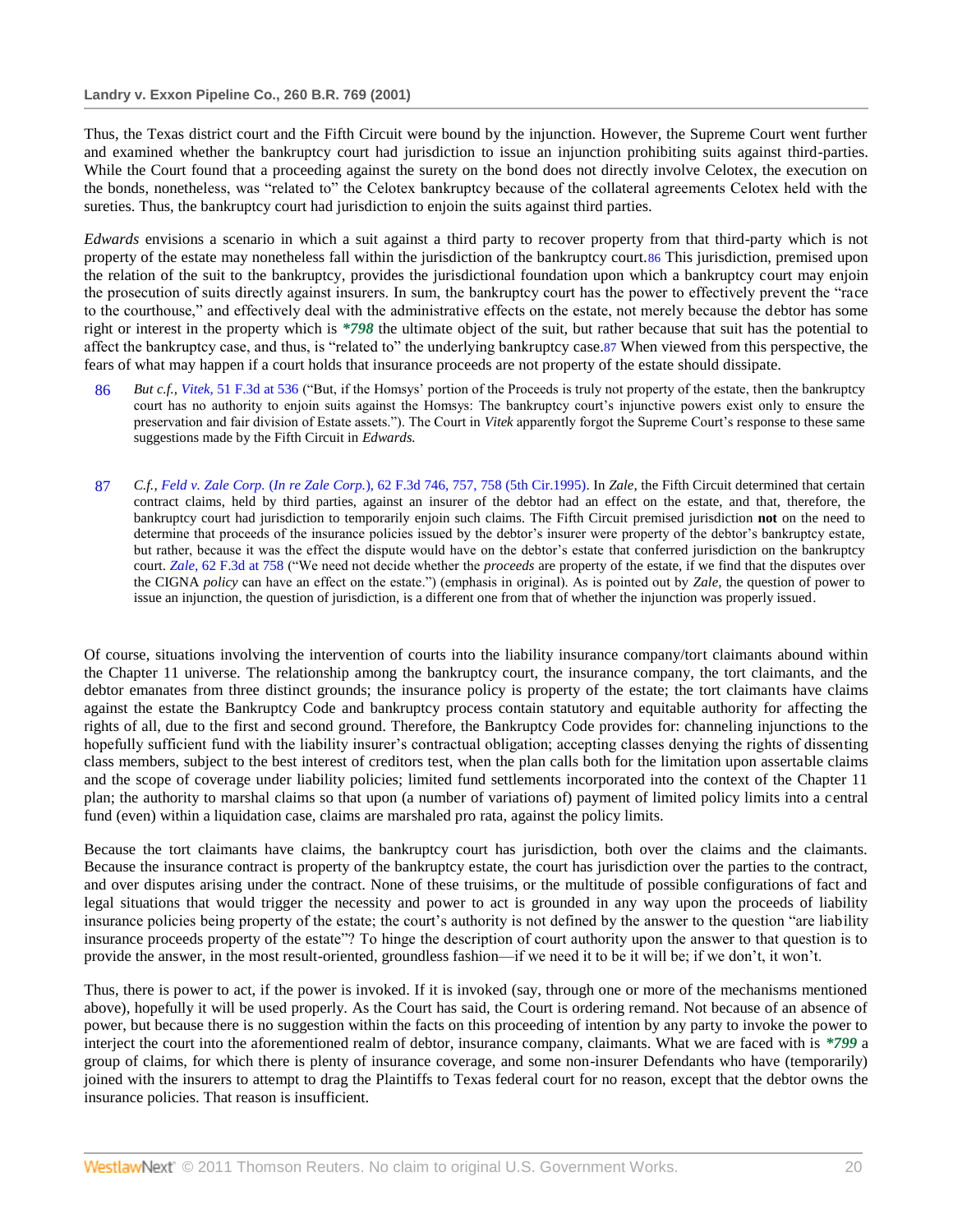### **6. What Abou[t Section 541\(a\)\(6\)?](http://www.westlaw.com/Link/Document/FullText?findType=L&pubNum=1000546&cite=11USCAS541&originatingDoc=I553831ad6e5211d98778bd0185d69771&refType=LQ&originationContext=document&vr=3.0&rs=cblt1.0&transitionType=DocumentItem&contextData=(sc.Search))**

The same logic finding proceeds of liability insurance is not property of the estate under [11 U.S.C. § 541\(a\)\(1\)](http://www.westlaw.com/Link/Document/FullText?findType=L&pubNum=1000546&cite=11USCAS541&originatingDoc=I553831ad6e5211d98778bd0185d69771&refType=LQ&originationContext=document&vr=3.0&rs=cblt1.0&transitionType=DocumentItem&contextData=(sc.Search)) holds true for any argument set forth under [11 U.S.C. § 541\(a\)\(6\).](http://www.westlaw.com/Link/Document/FullText?findType=L&pubNum=1000546&cite=11USCAS541&originatingDoc=I553831ad6e5211d98778bd0185d69771&refType=LQ&originationContext=document&vr=3.0&rs=cblt1.0&transitionType=DocumentItem&contextData=(sc.Search)) Recall, [§ 541\(a\)\(6\)](http://www.westlaw.com/Link/Document/FullText?findType=L&pubNum=1000546&cite=11USCAS541&originatingDoc=I553831ad6e5211d98778bd0185d69771&refType=LQ&originationContext=document&vr=3.0&rs=cblt1.0&transitionType=DocumentItem&contextData=(sc.Search)) provides that "proceeds ... of or from property of the estate" are property of the estate. It would seem then that if the insurance policy is property of the estate, then proceeds paid from that policy are also property of the estate under [11 U.S.C. § 541\(a\)\(6\).](http://www.westlaw.com/Link/Document/FullText?findType=L&pubNum=1000546&cite=11USCAS541&originatingDoc=I553831ad6e5211d98778bd0185d69771&refType=LQ&originationContext=document&vr=3.0&rs=cblt1.0&transitionType=DocumentItem&contextData=(sc.Search)) However, merely because the nomenclature ―proceeds‖ is used to describe payments made on insurance policies does not necessarily mean that it is the same as the term "proceeds" as used in 11 U.S.C.  $\S$  541(a)(6).

In construing whether insurance proceeds fall within the purview of 11 U.S.C. §  $541(a)(6)$ , many courts have resorted to certain legislative statements accompanying the enactment of the provision.88 For example, the Senate and House Reports pertinent to the statute state that the term "proceeds" "is intended to be a broad term to encompass all proceeds of property of the estate."89 While the term proceeds is intended to be broad, the legislative statements also contain the revealing statement that "[t]he conversion in form of property of the estate does not change its character as property of the estate."90 This statement is particularly revealing when viewed in light of another statement by the drafters regarding the scope of [11 U.S.C.](http://www.westlaw.com/Link/Document/FullText?findType=L&pubNum=1000546&cite=11USCAS541&originatingDoc=I553831ad6e5211d98778bd0185d69771&refType=LQ&originationContext=document&vr=3.0&rs=cblt1.0&transitionType=DocumentItem&contextData=(sc.Search))  [§ 541—](http://www.westlaw.com/Link/Document/FullText?findType=L&pubNum=1000546&cite=11USCAS541&originatingDoc=I553831ad6e5211d98778bd0185d69771&refType=LQ&originationContext=document&vr=3.0&rs=cblt1.0&transitionType=DocumentItem&contextData=(sc.Search))that [§ 541](http://www.westlaw.com/Link/Document/FullText?findType=L&pubNum=1000546&cite=11USCAS541&originatingDoc=I553831ad6e5211d98778bd0185d69771&refType=LQ&originationContext=document&vr=3.0&rs=cblt1.0&transitionType=DocumentItem&contextData=(sc.Search)) "is not intended to expand the debtor's rights against others more than they exist at the commencement of the case."91

- 88 *See, e.g.[, Bradt v. Woodlawn Auto Workers, F.C.U.,](http://www.westlaw.com/Link/Document/FullText?findType=Y&serNum=1985114990&pubNum=350&originationContext=document&vr=3.0&rs=cblt1.0&transitionType=DocumentItem&contextData=(sc.Search)#co_pp_sp_350_515)* 757 F.2d 512, 515 (2nd Cir.1985); *[American Bankers Ins. Co. v. Maness,](http://www.westlaw.com/Link/Document/FullText?findType=Y&serNum=1996264258&pubNum=506&originationContext=document&vr=3.0&rs=cblt1.0&transitionType=DocumentItem&contextData=(sc.Search)#co_pp_sp_506_363)* 101 [F.3d 358, 363–364 \(4th Cir.1996\).](http://www.westlaw.com/Link/Document/FullText?findType=Y&serNum=1996264258&pubNum=506&originationContext=document&vr=3.0&rs=cblt1.0&transitionType=DocumentItem&contextData=(sc.Search)#co_pp_sp_506_363)
- 89 S.Rep. No. 989, 95th Cong., 2d Sess. 83 (1978), reprinted in 1978 U.S.C.C.A.N. 5787, 5869; H.R.Rep. No. 595, 95th Cong., 1st Sess. 368 (1977), reprinted in 1978 U.S.C.C.A.N. 5963, 6324.
- 90 *Id. (emphasis added).*
- 91 S.Rep. No. 989 at 82, 1978 U.S.C.C.A.N. at 5868: H.R.Rep. No. 595 at 367, 1978 U.S.C.C.A.N. at 6323.

**25** By viewing the term "proceeds" in light of these legislative statements, as well as in the context of the statute itself, it becomes clear that "proceeds" in  $\S$  541 refers to a revenue stream flowing from property of the estate being converted from one form to another, such as the sale of a piece of real or immovable property. By including the term "proceeds" in 11 U.S.C.  $§$  541(a)(6), the statute maintains the value of the estate to the extent that property which is property of the estate is converted to some other form. The statute prevents static adherence to the form of property as it existed at the time the estate was created or that it came into the estate as the signification of whether property is or is not property of the estate, *i.e.,* if property came into the estate as real property, it must retain its character as real property to continue within the possession of the estate.

**26 27** On the other hand, "proceeds," as used in 11 U.S.C. §  $541(a)(6)$  is not meant to increase or expand the debtor's rights in and to property. As stated previously, by paying a premium for insurance, *\*800* the insured owns a policy, but does not thereby obtain any legal or equitable interest in the proceeds or funds to be used to pay any claims covered under the policy. When an insurer pays a claim covered under the policy, the policy is not converted in substance or form from incorporeal contractual rights to money. The policy remains intact. The true property of the estate is not converted to proceeds. The money paid under the liability policy is the money of the insurance company. The contractual rights are not affected, unless they are affected because of the contractual rights. Because the insurers' assets are used to pay the claims, the proceeds should not be seen as a component asset of the underlying asset. The debtor/insured's balance sheet or income statement is not affected, except that liabilities are paid with funds of a third party, and do not then form liabilities of the insured. Thus, [11](http://www.westlaw.com/Link/Document/FullText?findType=L&pubNum=1000546&cite=11USCAS541&originatingDoc=I553831ad6e5211d98778bd0185d69771&refType=LQ&originationContext=document&vr=3.0&rs=cblt1.0&transitionType=DocumentItem&contextData=(sc.Search))  U.S.C. §  $541(a)(6)$  does not apply to moneys paid by a liability insurer on account of a claim covered by a liability insurance policy issued to a debtor.

To bring the discussion back to the instant matter, NEG and its bankruptcy estate have no legal or equitable interests in the actual funds which would be used by the Insurers to pay the Plaintiffs' claims if they are successful. Thus, the proceeds are not property of the estate. As such, in the event that plaintiffs are successful in their suit against the Insurers, the exclusivity of bankruptcy jurisdiction under [28 U.S.C. § 1334\(e\)](http://www.westlaw.com/Link/Document/FullText?findType=L&pubNum=1000546&cite=28USCAS1334&originatingDoc=I553831ad6e5211d98778bd0185d69771&refType=LQ&originationContext=document&vr=3.0&rs=cblt1.0&transitionType=DocumentItem&contextData=(sc.Search)) does not necessitate approval for disbursal from the Bankruptcy Court for the Northern District of Texas.92 There are no facts and there have been no suggestions that exercise of bankruptcy authority is necessary because of the relationship of claimants, debtor, insurance policy, and reorganization, rehabilitation, or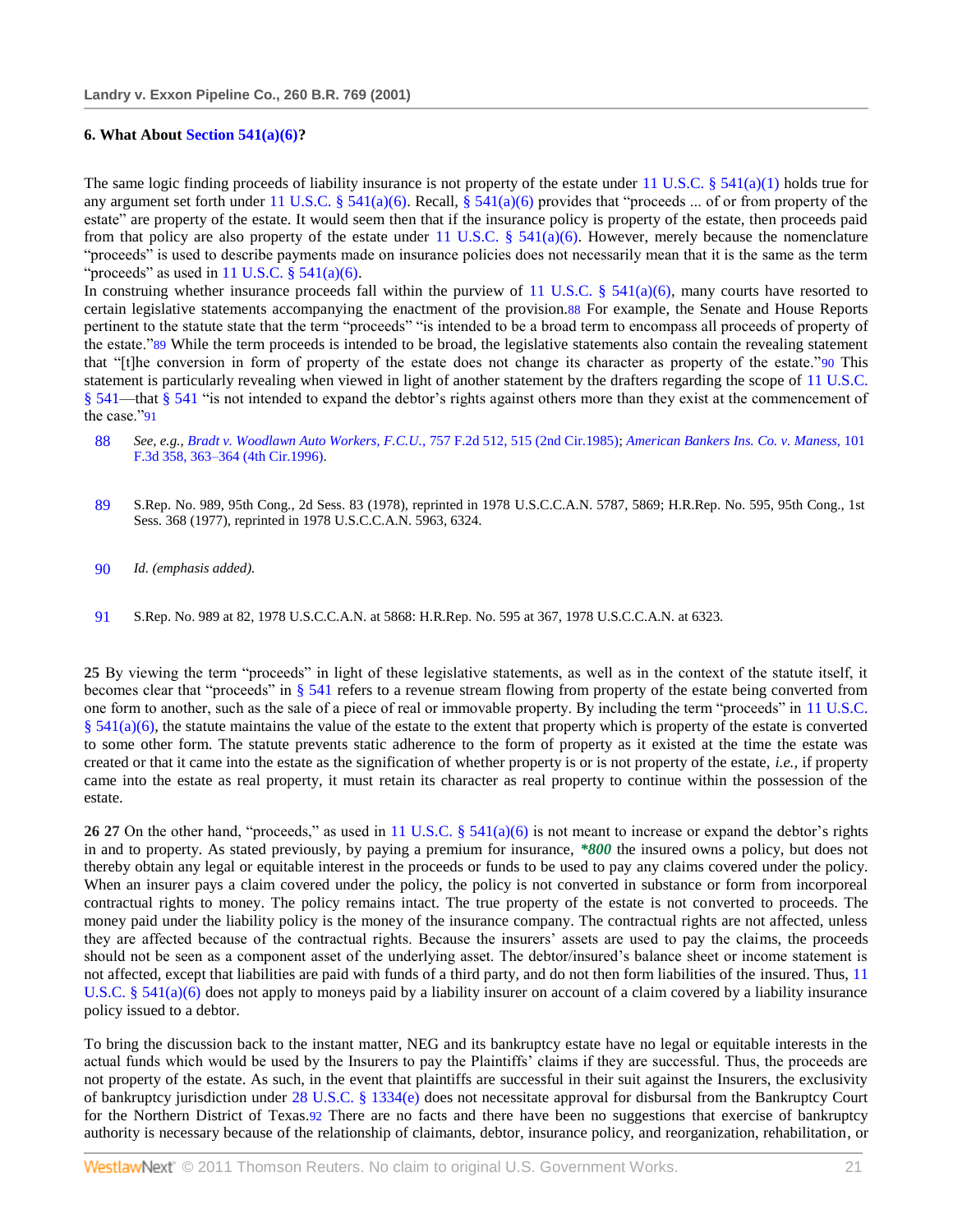#### distribution concerns.

92 *Accord, Sfuzzi, supra.*

### **7. The Federal Analysis of State Law Property Interests**

After reviewing the jurisprudence, this Court finds *Edgeworth* the better reasoned opinion on the matter. There is no statutory basis for concluding that the proceeds of liability insurance policies are property of the estate. Given the expanse of statutory and equitable authority to marshal claims and restructure rights of creditors in, to, and upon the proceeds of liability insurance policies, the Court can find no equitable need (even if such would form the basis for the Court making up a law (which it wouldn't) to consider liability policy proceeds property of the estate). In *Butner v. United States,*93 the United States Supreme Court stated:

93 [440 U.S. 48, 99 S.Ct. 914, 59 L.Ed.2d 136 \(1979\).](http://www.westlaw.com/Link/Document/FullText?findType=Y&serNum=1979108028&pubNum=708&originationContext=document&vr=3.0&rs=cblt1.0&transitionType=DocumentItem&contextData=(sc.Search))

Property interests are created and defined by state law. Unless some federal interest requires a different result, there is no reason why such interest should be analyzed differently simply because an interested party is involved in a bankruptcy proceeding.94

94 *Id.,* [440 U.S. at 55, 99 S.Ct. at 918;](http://www.westlaw.com/Link/Document/FullText?findType=Y&serNum=1979108028&pubNum=708&originationContext=document&vr=3.0&rs=cblt1.0&transitionType=DocumentItem&contextData=(sc.Search)#co_pp_sp_708_918) *accord, Raleigh v. Illinois Dept. of Revenue,* [530 U.S. 15, 120 S.Ct. 1951, 1955, 147 L.Ed.2d](http://www.westlaw.com/Link/Document/FullText?findType=Y&serNum=2000362632&pubNum=708&originationContext=document&vr=3.0&rs=cblt1.0&transitionType=DocumentItem&contextData=(sc.Search)#co_pp_sp_708_1955)  [13 \(2000\).](http://www.westlaw.com/Link/Document/FullText?findType=Y&serNum=2000362632&pubNum=708&originationContext=document&vr=3.0&rs=cblt1.0&transitionType=DocumentItem&contextData=(sc.Search)#co_pp_sp_708_1955)

The *Edgeworth* rationale agrees with the *Butner* view of property. Under state law, what interests does the debtor have in the proceeds of liability insurance? The answer, as the *Edgeworth* Court concludes, is none. In Louisiana, given the substantive right of direct action against the insurer, the answer is none, emphatically, none.

**28 29** Certainly, the analysis of whether property is property of the estate is a federal analysis because "property of \*801 the estate" is defined and circumscribed by federal law.95 As *Butner* makes clear, however, unless some overriding federal interest dictates otherwise, the rights accorded property under state law are not to be analyzed differently merely because of the interposition of a bankruptcy. Under state law, the debtor has no interests in the funds used by an insurance company to pay its own obligations which are separate and independent of the obligation owed by the debtor to pay that same debt.96 Therefore, the proceeds of liability insurance payable to non-debtor parties are not property of the debtor's estate under [11](http://www.westlaw.com/Link/Document/FullText?findType=L&pubNum=1000546&cite=11USCAS541&originatingDoc=I553831ad6e5211d98778bd0185d69771&refType=LQ&originationContext=document&vr=3.0&rs=cblt1.0&transitionType=DocumentItem&contextData=(sc.Search))  [U.S.C. § 541,](http://www.westlaw.com/Link/Document/FullText?findType=L&pubNum=1000546&cite=11USCAS541&originatingDoc=I553831ad6e5211d98778bd0185d69771&refType=LQ&originationContext=document&vr=3.0&rs=cblt1.0&transitionType=DocumentItem&contextData=(sc.Search)) or any other provision of the Code.

- 95 *See, Page v. Edmunds,* [187 U.S. 596, 23 S.Ct. 200, 47 L.Ed. 318 \(1903\).](http://www.westlaw.com/Link/Document/FullText?findType=Y&serNum=1903100438&pubNum=708&originationContext=document&vr=3.0&rs=cblt1.0&transitionType=DocumentItem&contextData=(sc.Search))
- 96 Accord, Willis v. Celotex Corp., [978 F.2d 146, 148 \(4th Cir.1992\)](http://www.westlaw.com/Link/Document/FullText?findType=Y&serNum=1992183630&pubNum=350&originationContext=document&vr=3.0&rs=cblt1.0&transitionType=DocumentItem&contextData=(sc.Search)#co_pp_sp_350_148) ("The terms of the supersedeas bond impose a duty on Aetna separate and independent of Celotex's duty to pay the judgments."); *see also, Edwards v. Armstrong World Indus., Inc.*, 6 F.3d [312, 317 \(5th Cir.1993\),](http://www.westlaw.com/Link/Document/FullText?findType=Y&serNum=1993201990&pubNum=506&originationContext=document&vr=3.0&rs=cblt1.0&transitionType=DocumentItem&contextData=(sc.Search)#co_pp_sp_506_317) rev'd on other grounds *sub nom, Celotex Corp. v. Edwards,* [514 U.S. 300, 307, 115 S.Ct. 1493, 1498,](http://www.westlaw.com/Link/Document/FullText?findType=Y&serNum=1995091686&pubNum=708&originationContext=document&vr=3.0&rs=cblt1.0&transitionType=DocumentItem&contextData=(sc.Search)#co_pp_sp_708_1498)  [131 L.Ed.2d 403 \(1995\)](http://www.westlaw.com/Link/Document/FullText?findType=Y&serNum=1995091686&pubNum=708&originationContext=document&vr=3.0&rs=cblt1.0&transitionType=DocumentItem&contextData=(sc.Search)#co_pp_sp_708_1498) ("The obligations of a surety are sufficiently independent to provide the basis of an action by the judgment creditor to collect on the bond unfettered by the automatic stay provisions of the Bankruptcy Code.").

## **III. REMAND**

Having found subject matter jurisdiction under [28 U.S.C. § 1334\(b\)](http://www.westlaw.com/Link/Document/FullText?findType=L&pubNum=1000546&cite=28USCAS1334&originatingDoc=I553831ad6e5211d98778bd0185d69771&refType=LQ&originationContext=document&vr=3.0&rs=cblt1.0&transitionType=DocumentItem&contextData=(sc.Search)) sufficient to support removal, the Court now turns to the Motion to Remand set forth by Plaintiffs. While [28 U.S.C. § 1452\(a\)](http://www.westlaw.com/Link/Document/FullText?findType=L&pubNum=1000546&cite=28USCAS1452&originatingDoc=I553831ad6e5211d98778bd0185d69771&refType=LQ&originationContext=document&vr=3.0&rs=cblt1.0&transitionType=DocumentItem&contextData=(sc.Search)) provides for removal of state court proceedings to federal court if bankruptcy jurisdiction is present, [28 U.S.C. § 1452\(b\)](http://www.westlaw.com/Link/Document/FullText?findType=L&pubNum=1000546&cite=28USCAS1452&originatingDoc=I553831ad6e5211d98778bd0185d69771&refType=LQ&originationContext=document&vr=3.0&rs=cblt1.0&transitionType=DocumentItem&contextData=(sc.Search)) provides the mechanism by which the court to which the action is removed may remand the matter back to the state court.

**30** [28 U.S.C. § 1452\(b\)](http://www.westlaw.com/Link/Document/FullText?findType=L&pubNum=1000546&cite=28USCAS1452&originatingDoc=I553831ad6e5211d98778bd0185d69771&refType=LQ&originationContext=document&vr=3.0&rs=cblt1.0&transitionType=DocumentItem&contextData=(sc.Search)) states, "The court to which such claim or cause of action is removed may remand such claim or cause of action **on any equitable ground.**"97 "Equitable," as the term is used in [28 U.S.C. § 1452\(b\),](http://www.westlaw.com/Link/Document/FullText?findType=L&pubNum=1000546&cite=28USCAS1452&originatingDoc=I553831ad6e5211d98778bd0185d69771&refType=LQ&originationContext=document&vr=3.0&rs=cblt1.0&transitionType=DocumentItem&contextData=(sc.Search)) has been defined as simply "appropriate." $98$  Therefore, this Court is empowered by [28 U.S.C. § 1452](http://www.westlaw.com/Link/Document/FullText?findType=L&pubNum=1000546&cite=28USCAS1452&originatingDoc=I553831ad6e5211d98778bd0185d69771&refType=LQ&originationContext=document&vr=3.0&rs=cblt1.0&transitionType=DocumentItem&contextData=(sc.Search)) to remand this matter to the State Court if it finds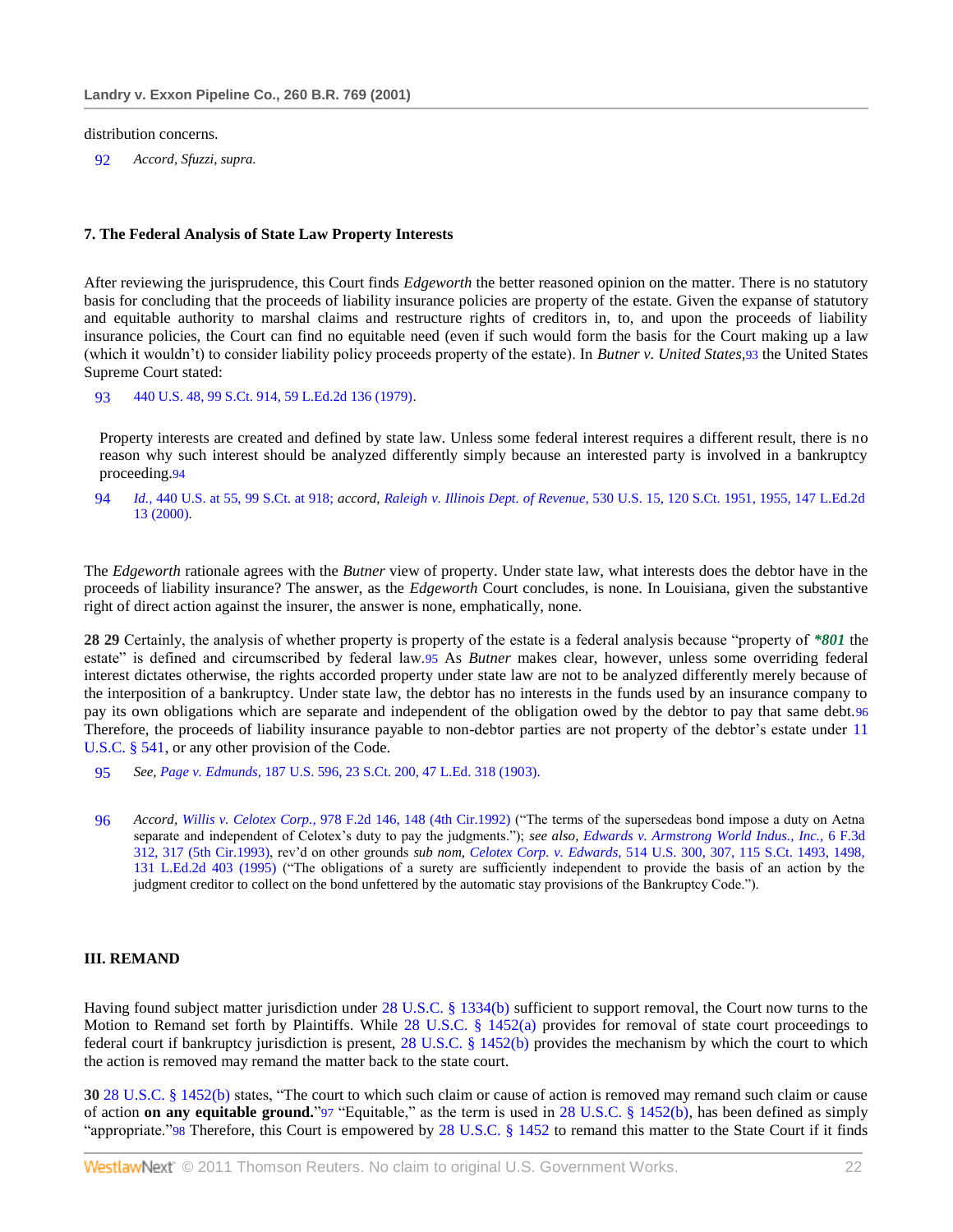that remand is appropriate under the circumstances.

- 97 (Emphasis added).
- 98 *Hernandez v. Brakegate, Ltd.,* [942 F.2d 1223, 1226 \(7th Cir.1991\);](http://www.westlaw.com/Link/Document/FullText?findType=Y&serNum=1991158428&pubNum=350&originationContext=document&vr=3.0&rs=cblt1.0&transitionType=DocumentItem&contextData=(sc.Search)#co_pp_sp_350_1226) *see also, [United States Brass Corp.,](http://www.westlaw.com/Link/Document/FullText?findType=Y&serNum=1997081906&pubNum=506&originationContext=document&vr=3.0&rs=cblt1.0&transitionType=DocumentItem&contextData=(sc.Search)#co_pp_sp_506_1265)* 110 F.3d at 1265; *Petrarcha,* [516 U.S. at 133, 116 S.Ct. at 499](http://www.westlaw.com/Link/Document/FullText?findType=Y&serNum=1995237693&pubNum=708&originationContext=document&vr=3.0&rs=cblt1.0&transitionType=DocumentItem&contextData=(sc.Search)#co_pp_sp_708_499) (Ginsberg, J., concurring) ("equitable' signals that which is reasonable, fair, or appropriate.").

**31 32** Appropriateness, in turn, is governed by a variety of considerations. Among these include;

1) the effect or lack thereof on the efficient administration of the estate if the matter is remanded;

2) the extent to which state law issues predominate over bankruptcy issues;

3) the difficulty or unsettled nature of the applicable state law;

- 4) the presence of a related proceeding commenced in state court or other nonbankruptcy court;
- 5) the jurisdictional basis, if any, other than [28 U.S.C. § 1334;](http://www.westlaw.com/Link/Document/FullText?findType=L&pubNum=1000546&cite=28USCAS1334&originatingDoc=I553831ad6e5211d98778bd0185d69771&refType=LQ&originationContext=document&vr=3.0&rs=cblt1.0&transitionType=DocumentItem&contextData=(sc.Search))
- 6) the degree of relatedness or remoteness of the proceeding to the main bankruptcy case;

7) the substance rather than form of an asserted "core" proceeding;

8) the feasibility of severing state law claims from core bankruptcy matters to allow judgments to be entered in state court with enforcement left to the bankruptcy court;

9) the burden upon the court's docket;

*\*802* 10) the likelihood that the commencement of the proceeding in bankruptcy court involves forum shopping by one of the parties;

11) the existence of a right to a jury trial; and

12) the presence in the proceeding of non-debtor parties.99

99 *See, [Borne v. New Orleans Health Care, Inc.,](http://www.westlaw.com/Link/Document/FullText?findType=Y&serNum=1990097793&pubNum=164&originationContext=document&vr=3.0&rs=cblt1.0&transitionType=DocumentItem&contextData=(sc.Search))* 116 B.R. 487 (E.D.La.1990) discussing considerations regarding both remand unde[r 28 U.S.C. § 1452\(b\)](http://www.westlaw.com/Link/Document/FullText?findType=L&pubNum=1000546&cite=28USCAS1452&originatingDoc=I553831ad6e5211d98778bd0185d69771&refType=LQ&originationContext=document&vr=3.0&rs=cblt1.0&transitionType=DocumentItem&contextData=(sc.Search)) and discretionary abstention unde[r 28 U.S.C. § 1334\(c\)\(1\).](http://www.westlaw.com/Link/Document/FullText?findType=L&pubNum=1000546&cite=28USCAS1334&originatingDoc=I553831ad6e5211d98778bd0185d69771&refType=LQ&originationContext=document&vr=3.0&rs=cblt1.0&transitionType=DocumentItem&contextData=(sc.Search))

This list is non-exhaustive. The statute permits a court to remand "on any equitable ground," whether listed or not.100 Moreover, the list does not denote the need for a formulaic balancing of the equities. The presence of "any equitable ground" is a sufficient basis for remand.

100 *See*, [28 U.S.C. 1452\(b\)](http://www.westlaw.com/Link/Document/FullText?findType=L&pubNum=1000546&cite=28USCAS1452&originatingDoc=I553831ad6e5211d98778bd0185d69771&refType=LQ&originationContext=document&vr=3.0&rs=cblt1.0&transitionType=DocumentItem&contextData=(sc.Search)) ("The court ... may remand ... **on any equitable ground**.") (emphasis added); *see also, Browning v. Navarro*, 743 [F.2d 1069, 1076, n. 21 \(5th Cir.1984\)](http://www.westlaw.com/Link/Document/FullText?findType=Y&serNum=1984145654&pubNum=350&originationContext=document&vr=3.0&rs=cblt1.0&transitionType=DocumentItem&contextData=(sc.Search)#co_pp_sp_350_1076) ("a bankruptcy court has broad discretion to grant or deny a motion to remand a removed claim on any equitable ground ...") (emphasis added)0.

**33** A quick review of the list, however, reveals that several strongly favor remand, while none support retention of jurisdiction. First, remand of the State Court action will have a negligible effect, if any, on the administration of the NEG bankruptcy estate. Maintenance of the suit in State Court against parties other than the debtor will not interfere with NEG's rights under the Bankruptcy Code,101 nor will it prevent NEG from formulating a plan, seeking acceptance of the plan, or implementing a plan.102 The suit does not challenge, but rather assumes the property interest of the debtor in the policy(ies).

101 *See,* [11 U.S.C. § 1107.](http://www.westlaw.com/Link/Document/FullText?findType=L&pubNum=1000546&cite=11USCAS1107&originatingDoc=I553831ad6e5211d98778bd0185d69771&refType=LQ&originationContext=document&vr=3.0&rs=cblt1.0&transitionType=DocumentItem&contextData=(sc.Search))

### 102 *See,* [11 U.S.C. §§ 1121](http://www.westlaw.com/Link/Document/FullText?findType=L&pubNum=1000546&cite=11USCAS1121&originatingDoc=I553831ad6e5211d98778bd0185d69771&refType=LQ&originationContext=document&vr=3.0&rs=cblt1.0&transitionType=DocumentItem&contextData=(sc.Search))[–1146.](http://www.westlaw.com/Link/Document/FullText?findType=L&pubNum=1000546&cite=11USCAS1146&originatingDoc=I553831ad6e5211d98778bd0185d69771&refType=LQ&originationContext=document&vr=3.0&rs=cblt1.0&transitionType=DocumentItem&contextData=(sc.Search))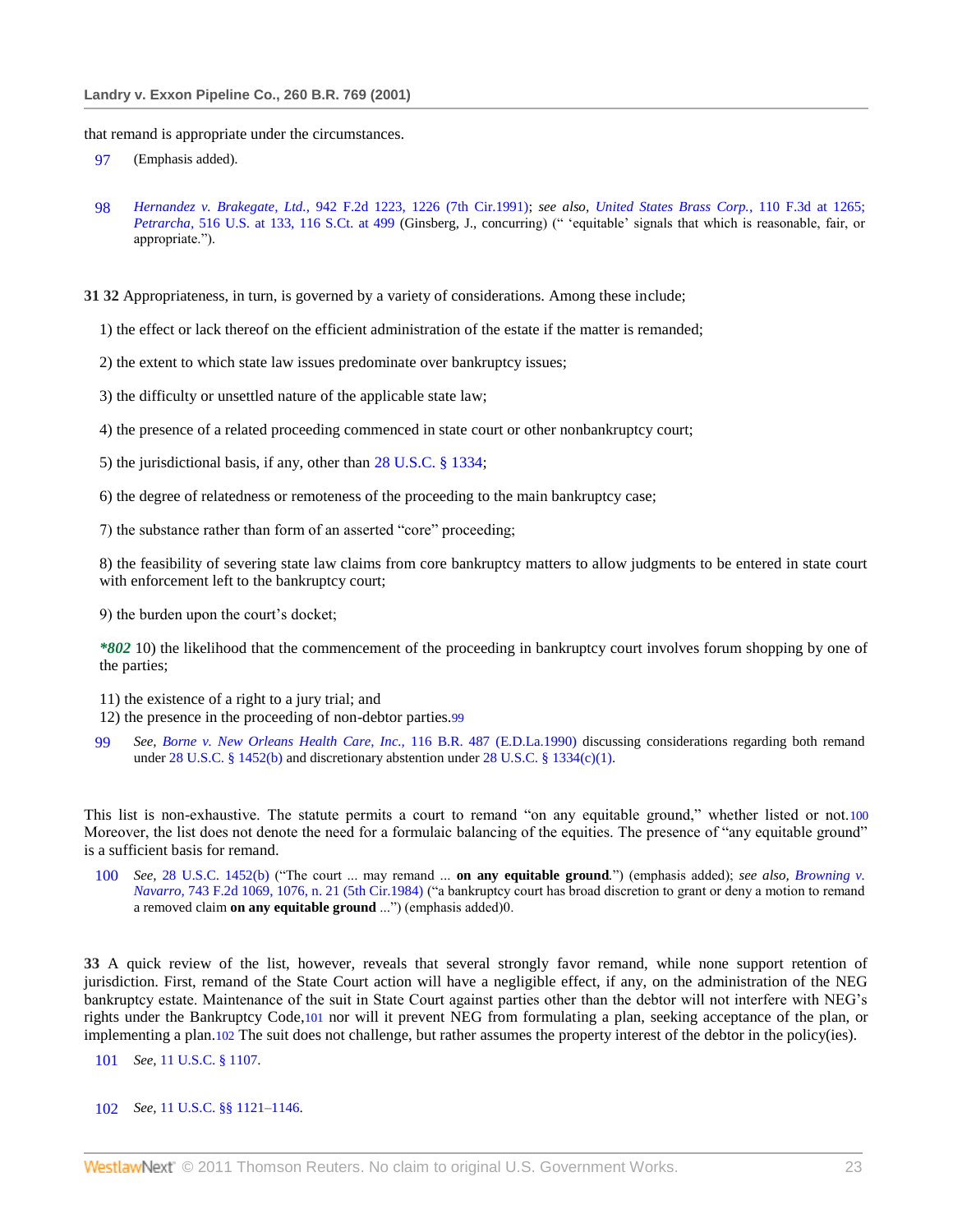Second, the State Court suit is entirely grounded in and upon state law. The cause of action does not arise under, and is not governed by, the Bankruptcy Code or any other federal law. The right of action prosecuted by the Plaintiffs arises solely under Louisiana law. The relation of the State Court suit to the NEG bankruptcy, and bankruptcy law in general, is so tenuously related that it can only be said that state law issues plainly predominate over any bankruptcy issues. Thus, the expertise of the bankruptcy courts is not needed to resolve this dispute.

Moreover, the suit, as discussed above, does not involve the disposition of property of the estate. Certainly, if the Insurers are liable to the Plaintiffs, they are liable because they chose to insure a risk that the debtor would incur liability and thereby issued a policy. While the policies, *i.e.,* the debtor's contractual and statutory rights against the insurance company, are property of the estate, the funds used to pay the Insurers liability to the Plaintiffs are not. If Plaintiffs are successful, the recovery against the Insurers may have a positive effect on the value of other creditors' claims against the estate—the payout from the estate on those claims can only potentially increase, because insurance proceeds will pay the claim of the Plaintiffs here. But such a recovery affects the *res* of the **estate** not at all. The only possible effect on the NEG estate is the remote, tangential effect that recovery by the Plaintiffs against the Insurers will have on the value of the estate vis-a-vis creditors with priority equal (or lower) to that of the Plaintiffs in the NEG bankruptcy; that effect can only be positive.

Furthermore, there is no independent basis for federal jurisdiction other than under [28 U.S.C. § 1334\(b\).](http://www.westlaw.com/Link/Document/FullText?findType=L&pubNum=1000546&cite=28USCAS1334&originatingDoc=I553831ad6e5211d98778bd0185d69771&refType=LQ&originationContext=document&vr=3.0&rs=cblt1.0&transitionType=DocumentItem&contextData=(sc.Search)) No question of *\*803* federal law has been raised or sued upon, and diversity, admiralty, or any other independent basis for federal jurisdiction is equally lacking.103 Additionally, the suit does not involve the Debtor *per se,* but rather the Debtor's insurers and other Defendants. In fact, the Debtor is not even a party to this lawsuit.104

103 *See,* [28 U.S.C. § 1330,](http://www.westlaw.com/Link/Document/FullText?findType=L&pubNum=1000546&cite=28USCAS1330&originatingDoc=I553831ad6e5211d98778bd0185d69771&refType=LQ&originationContext=document&vr=3.0&rs=cblt1.0&transitionType=DocumentItem&contextData=(sc.Search)) *et seq.*

104 *C.f., [National Union Fire Ins. Co. v. Titan Energy, Inc.](http://www.westlaw.com/Link/Document/FullText?findType=Y&serNum=1988010578&pubNum=350&originationContext=document&vr=3.0&rs=cblt1.0&transitionType=DocumentItem&contextData=(sc.Search))* (*In re Titan Energy* ), 837 F.2d 325 (8th Cir.1988) (abstention warranted where, *inter alia*, debtor was not a party to lawsuit brought against debtor's insurers under Louisiana Direct Action Statute.)

All of these considerations, individually or collectively, are sufficient for this Court to conclude that an equitable ground exists for remand, and therefore, that remand is appropriate. However, the Court finds even further compelling grounds exist warranting remand of this matter to the State Court.

First, the State of Louisiana, through the LDOTD, is a party to this lawsuit. Under the system of federalism, courts have long recognized that States are to be accorded immunity from suit in federal court by private citizens against their will.105 Such immunity is generally described as "Eleventh Amendment immunity."106 However, the term "Eleventh Amendment" immunity" has been described by the United States Supreme Court as:

- 105 *See, Seminole Tribe v. Florida,* [517 U.S. 44, 54, 116 S.Ct. 1114, 1122, 134 L.Ed.2d 252 \(1996\)](http://www.westlaw.com/Link/Document/FullText?findType=Y&serNum=1996077541&pubNum=708&originationContext=document&vr=3.0&rs=cblt1.0&transitionType=DocumentItem&contextData=(sc.Search)#co_pp_sp_708_1122) (noting each state is a sovereign entity in the federal system, and that sovereignty dictates that a state not be amenable to suit without its consent.); *see also, [Alden](http://www.westlaw.com/Link/Document/FullText?findType=Y&serNum=1999146865&pubNum=708&originationContext=document&vr=3.0&rs=cblt1.0&transitionType=DocumentItem&contextData=(sc.Search)#co_pp_sp_708_2247)  v. Maine,* [527 U.S. 706, 713, 119 S.Ct. 2240, 2247, 144 L.Ed.2d 636 \(1999\);](http://www.westlaw.com/Link/Document/FullText?findType=Y&serNum=1999146865&pubNum=708&originationContext=document&vr=3.0&rs=cblt1.0&transitionType=DocumentItem&contextData=(sc.Search)#co_pp_sp_708_2247) *[Kimel v. Florida Bd. of Regents,](http://www.westlaw.com/Link/Document/FullText?findType=Y&serNum=2000028881&pubNum=708&originationContext=document&vr=3.0&rs=cblt1.0&transitionType=DocumentItem&contextData=(sc.Search))* 528 U.S. 62, 120 [S.Ct. 631, 145 L.Ed.2d 522 \(2000\).](http://www.westlaw.com/Link/Document/FullText?findType=Y&serNum=2000028881&pubNum=708&originationContext=document&vr=3.0&rs=cblt1.0&transitionType=DocumentItem&contextData=(sc.Search))
- 106 [Amendment XI to the United States Constitution](http://www.westlaw.com/Link/Document/FullText?findType=L&pubNum=1000546&cite=USCOAMENDXI&originatingDoc=I553831ad6e5211d98778bd0185d69771&refType=LQ&originationContext=document&vr=3.0&rs=cblt1.0&transitionType=DocumentItem&contextData=(sc.Search)) provides:

The Judicial power of the United States shall not be construed to extend to any suit in law or equity, commenced or prosecuted against one of the United States by Citizens of another state, or by Citizens or Subjects of any Foreign State.

convenient shorthand [and] something of a misnomer, for the sovereign immunity of the States neither derives from nor is limited by the terms of the Eleventh Amendment. Rather, as the Constitution's structure, and its history, and the authoritative interpretations by this Court make clear, the States' immunity from suit is a fundamental aspect of the sovereignty which the States enjoyed before the ratification of the Constitution, and which they retain today ...107

107 *Alden,* [527 U.S. at 713, 119 S.Ct. at 2246–2247.](http://www.westlaw.com/Link/Document/FullText?findType=Y&serNum=1999146865&pubNum=708&originationContext=document&vr=3.0&rs=cblt1.0&transitionType=DocumentItem&contextData=(sc.Search)#co_pp_sp_708_2246)

The State of Louisiana is a sovereign entity immune from suit in a federal court. However, sovereign immunity extends beyond only those suits to which the state is named as a defendant.108 Sovereign immunity bars any suit in which a State is the "real, substantial party in interest."109 Accordingly, many state agencies are immunized from suit as suit against the agency is, in effect, a suit against the State itself.

108 *[Earles v. State Bd. of Certified Public Accountants,](http://www.westlaw.com/Link/Document/FullText?findType=Y&serNum=1998095582&pubNum=506&originationContext=document&vr=3.0&rs=cblt1.0&transitionType=DocumentItem&contextData=(sc.Search)#co_pp_sp_506_1036)* 139 F.3d 1033, 1036 (5th Cir.1998).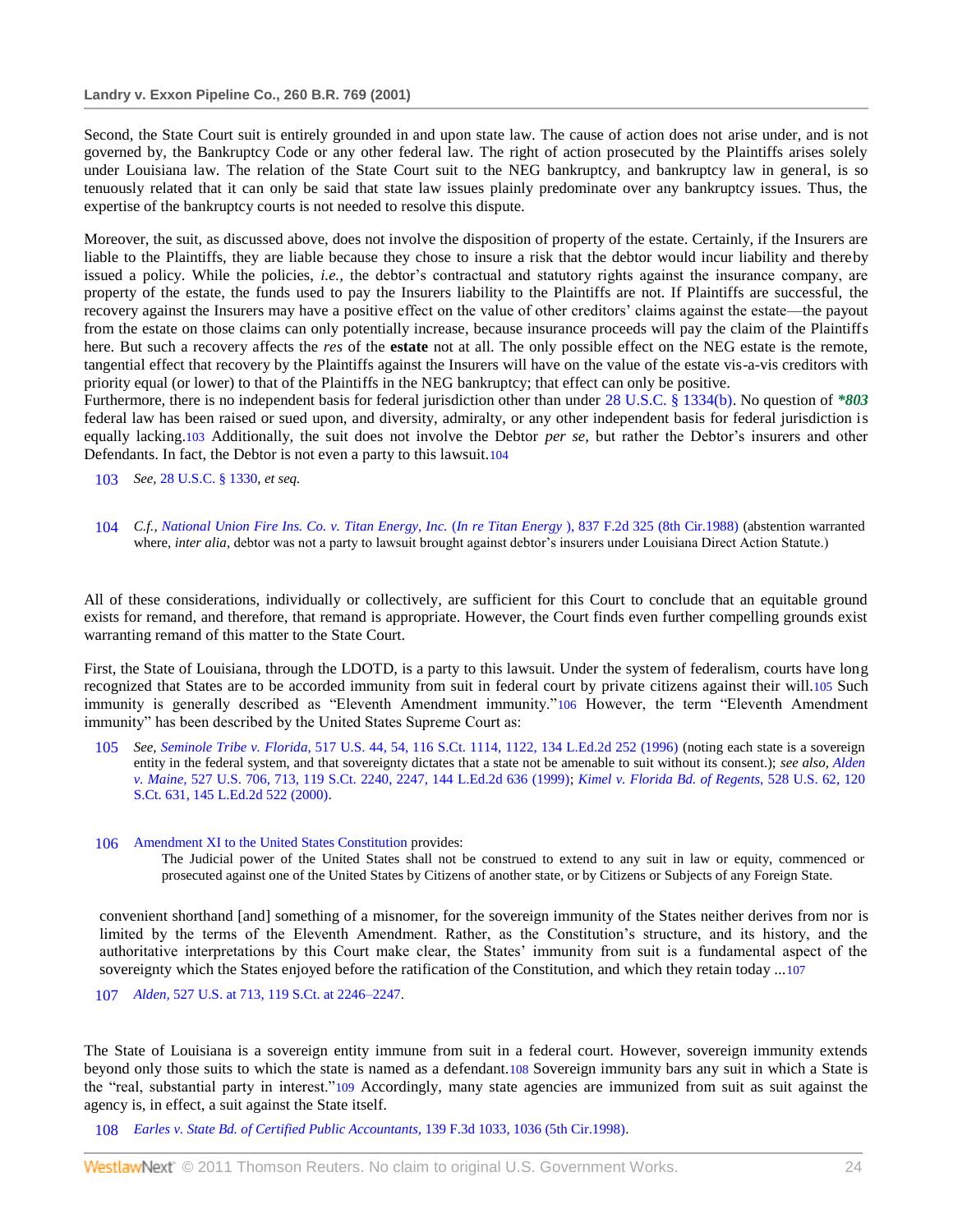109 *See, id.,* quoting *Pennhurst State Sch. & Hosp. v. Halderman,* [465 U.S. 89, 101, 104 S.Ct. 900, 908, 79 L.Ed.2d 67 \(1984\).](http://www.westlaw.com/Link/Document/FullText?findType=Y&serNum=1984104103&pubNum=708&originationContext=document&vr=3.0&rs=cblt1.0&transitionType=DocumentItem&contextData=(sc.Search)#co_pp_sp_708_908)

The LDOTD is an agency of the State of Louisiana and the State of Louisiana is the real party in interest to the suit.110 Thus, *\*804* LDOTD is immunized from suit in a federal forum by private parties.111 This immunity applies even though the suit was originally commenced in a the State Court but brought to the federal tribunal through the removal process.112

- 110 See, [Fireman's Fund Ins. Co. v. Department of Transp. & Dev.,](http://www.westlaw.com/Link/Document/FullText?findType=Y&serNum=1986134305&pubNum=350&originationContext=document&vr=3.0&rs=cblt1.0&transitionType=DocumentItem&contextData=(sc.Search)) 792 F.2d 1373 (5th Cir.1986) ("We hold that the Department of Transportation and Development of the State of Louisiana is entitled to claim immunity under the Eleventh Amendment from suit by private citizens in federal court."); see also, [Department of Transp. & Dev. v. PNL Asset Management Co., LLC](http://www.westlaw.com/Link/Document/FullText?findType=Y&serNum=1997189921&pubNum=506&originationContext=document&vr=3.0&rs=cblt1.0&transitionType=DocumentItem&contextData=(sc.Search)) (In re *Fernandez* [\), 123 F.3d 241,](http://www.westlaw.com/Link/Document/FullText?findType=Y&serNum=1997189921&pubNum=506&originationContext=document&vr=3.0&rs=cblt1.0&transitionType=DocumentItem&contextData=(sc.Search)) on reh'g, [130 F.3d 1138 \(5th Cir.1997\)](http://www.westlaw.com/Link/Document/FullText?findType=Y&serNum=1997241326&pubNum=506&originationContext=document&vr=3.0&rs=cblt1.0&transitionType=DocumentItem&contextData=(sc.Search))
- 111 The LDOTD's sovereign immunity would apply even if the suit arose or was governed by the statutory provisions of the Bankruptcy Code. Although [11 U.S.C. § 106\(a\)](http://www.westlaw.com/Link/Document/FullText?findType=L&pubNum=1000546&cite=11USCAS106&originatingDoc=I553831ad6e5211d98778bd0185d69771&refType=LQ&originationContext=document&vr=3.0&rs=cblt1.0&transitionType=DocumentItem&contextData=(sc.Search)) purports to abrogate sovereign immunity in actions under or governed by certain specific Bankruptcy Code provisions, the Fifth Circuit has held, *post-Seminole Tribe,* that [11 U.S.C. § 106\(a\)](http://www.westlaw.com/Link/Document/FullText?findType=L&pubNum=1000546&cite=11USCAS106&originatingDoc=I553831ad6e5211d98778bd0185d69771&refType=LQ&originationContext=document&vr=3.0&rs=cblt1.0&transitionType=DocumentItem&contextData=(sc.Search)) is unconstitutional. *See, Fernandez, supra.,* n. 103; *accord, Mitchell v. Franchise Tax Bd.* (*In re Mitchell* [\), 209 F.3d 1111, 1119–1120 \(9th Cir.2000\);](http://www.westlaw.com/Link/Document/FullText?findType=Y&serNum=2000109773&pubNum=506&originationContext=document&vr=3.0&rs=cblt1.0&transitionType=DocumentItem&contextData=(sc.Search)#co_pp_sp_506_1119) *[Sacred Heart Hosp. v. Pennsylvania](http://www.westlaw.com/Link/Document/FullText?findType=Y&serNum=1998028391&pubNum=506&originationContext=document&vr=3.0&rs=cblt1.0&transitionType=DocumentItem&contextData=(sc.Search)#co_pp_sp_506_245)* (*In re Sacred Heart Hosp.*), 133 F.3d 237, 245 (3rd Cir.1998); *Schlossberg v. Maryland* (*[In](http://www.westlaw.com/Link/Document/FullText?findType=Y&serNum=1997153842&pubNum=506&originationContext=document&vr=3.0&rs=cblt1.0&transitionType=DocumentItem&contextData=(sc.Search)#co_pp_sp_506_1147)  [re Creative Goldsmiths of Washington, D.C., Inc.](http://www.westlaw.com/Link/Document/FullText?findType=Y&serNum=1997153842&pubNum=506&originationContext=document&vr=3.0&rs=cblt1.0&transitionType=DocumentItem&contextData=(sc.Search)#co_pp_sp_506_1147)*), 119 F.3d 1140, 1147 (4th Cir.1997); *but see, [Wyoming Dept. of Transp. v.](http://www.westlaw.com/Link/Document/FullText?findType=Y&serNum=1997115910&pubNum=164&originationContext=document&vr=3.0&rs=cblt1.0&transitionType=DocumentItem&contextData=(sc.Search))  Straight* (*In re Straight* [\), 209 B.R. 540 \(D.Wyo.1997\);](http://www.westlaw.com/Link/Document/FullText?findType=Y&serNum=1997115910&pubNum=164&originationContext=document&vr=3.0&rs=cblt1.0&transitionType=DocumentItem&contextData=(sc.Search)) *Arnold v. Sallie Mae Serv. Corp.* (*In re Arnold* [\), 255 B.R. 845](http://www.westlaw.com/Link/Document/FullText?findType=Y&serNum=2000627371&pubNum=164&originationContext=document&vr=3.0&rs=cblt1.0&transitionType=DocumentItem&contextData=(sc.Search))  [\(Bankr.W.D.Tenn.2000\);](http://www.westlaw.com/Link/Document/FullText?findType=Y&serNum=2000627371&pubNum=164&originationContext=document&vr=3.0&rs=cblt1.0&transitionType=DocumentItem&contextData=(sc.Search)) *Willis v. Oklahoma* (*In re Willis* [\), 230 B.R. 619 \(Bankr.D.Okla.1999\);](http://www.westlaw.com/Link/Document/FullText?findType=Y&serNum=1999072134&pubNum=164&originationContext=document&vr=3.0&rs=cblt1.0&transitionType=DocumentItem&contextData=(sc.Search)) *[Bliemeister v. Industrial](http://www.westlaw.com/Link/Document/FullText?findType=Y&serNum=2000463763&pubNum=164&originationContext=document&vr=3.0&rs=cblt1.0&transitionType=DocumentItem&contextData=(sc.Search))  Comm'n* (*In re Bliemeister* [\), 251 B.R. 383 \(Bankr.D.Ariz.2000\);](http://www.westlaw.com/Link/Document/FullText?findType=Y&serNum=2000463763&pubNum=164&originationContext=document&vr=3.0&rs=cblt1.0&transitionType=DocumentItem&contextData=(sc.Search)) *Lees v. Tennessee Student Assistance Corp.* (*[In re Lees](http://www.westlaw.com/Link/Document/FullText?findType=Y&serNum=2000496437&pubNum=164&originationContext=document&vr=3.0&rs=cblt1.0&transitionType=DocumentItem&contextData=(sc.Search))* ), 252 [B.R. 441 \(Bankr.W.D.Tenn.2000\),](http://www.westlaw.com/Link/Document/FullText?findType=Y&serNum=2000496437&pubNum=164&originationContext=document&vr=3.0&rs=cblt1.0&transitionType=DocumentItem&contextData=(sc.Search)) holding that [11 U.S.C. § 106\(a\)](http://www.westlaw.com/Link/Document/FullText?findType=L&pubNum=1000546&cite=11USCAS106&originatingDoc=I553831ad6e5211d98778bd0185d69771&refType=LQ&originationContext=document&vr=3.0&rs=cblt1.0&transitionType=DocumentItem&contextData=(sc.Search)) is a constitutional abrogation of sovereign immunity.
- 112 *C.f., Wisconsin Dept. of Corrections v. Schacht,* [524 U.S. 381, 118 S.Ct. 2047, 141 L.Ed.2d 364 \(1998\).](http://www.westlaw.com/Link/Document/FullText?findType=Y&serNum=1998129476&pubNum=708&originationContext=document&vr=3.0&rs=cblt1.0&transitionType=DocumentItem&contextData=(sc.Search))

In this case, the LDOTD has not affirmatively asserted the defense of sovereign immunity. Neither, however, has the LDOTD consented to jurisdiction or to the removal through waiver.113 The defense is potent should the LDOTD seek at any time to raise it. While it is true that sovereign immunity is an affirmative defense which must be raised by the State or its agency,114 the presence of the LDOTD in the suit augments this Court's determination that remand is appropriate. For if the LDOTD does raise the defense, the claims against the LDOTD necessarily would need to be remanded.

- 113 See, [Magnolia Venture Capital Corp. v. Prudential Sec., Inc.,](http://www.westlaw.com/Link/Document/FullText?findType=Y&serNum=1998169578&pubNum=506&originationContext=document&vr=3.0&rs=cblt1.0&transitionType=DocumentItem&contextData=(sc.Search)#co_pp_sp_506_443) 151 F.3d 439, 443-444 (5th Cir.1998) ("The Supreme Court has made it clear that we may find a waiver of a state's Eleventh Amendment immunity in only the most exacting circumstances. ‗[T]he State's consent [to suit in federal court must] be unequivocally expressed.‖ ').
- 114 *See, Schacht,* [524 U.S. at 389, 118 S.Ct. at 2053](http://www.westlaw.com/Link/Document/FullText?findType=Y&serNum=1998129476&pubNum=708&originationContext=document&vr=3.0&rs=cblt1.0&transitionType=DocumentItem&contextData=(sc.Search)#co_pp_sp_708_2053) ("Unless the State raises [sovereign immunity], a court can ignore it."); *see also, Patsy v. Board of Regents,* [457 U.S. 496, 515, n. 19, 102 S.Ct. 2557, 2567, n. 19, 73 L.Ed.2d 172 \(1982\).](http://www.westlaw.com/Link/Document/FullText?findType=Y&serNum=1982127833&pubNum=708&originationContext=document&vr=3.0&rs=cblt1.0&transitionType=DocumentItem&contextData=(sc.Search)#co_pp_sp_708_2567)

Even if the presence of a sovereignly immune party does not defeat jurisdiction over those claims otherwise properly removable,115 the remand of the Plaintiffs claims against the LDOTD would create a bifurcation in the litigation, forcing the Plaintiffs to try essentially the same case in two different forums. Such a situation would thus create the risk of inconsistent judgments, and would involve a duplication of judicial resources and efforts. Although the possibility that the LDOTD might raise "sovereign immunity" at some point during this litigation is, at this time, speculative, the possibility that this matter will have to be bifurcated if this Court retains jurisdiction, with remand of some parties and retention of others, is very real.

115 *See, Schacht, supra.*

As set forth above, bankruptcy jurisdiction is proscribed by [28 U.S.C. § 1334,](http://www.westlaw.com/Link/Document/FullText?findType=L&pubNum=1000546&cite=28USCAS1334&originatingDoc=I553831ad6e5211d98778bd0185d69771&refType=LQ&originationContext=document&vr=3.0&rs=cblt1.0&transitionType=DocumentItem&contextData=(sc.Search)) and allows a bankruptcy court to entertain only those matters "under" or "arising under" [title 11,](http://www.westlaw.com/Link/Document/FullText?findType=L&pubNum=1000546&cite=11USCAS106&originatingDoc=I553831ad6e5211d98778bd0185d69771&refType=LQ&originationContext=document&vr=3.0&rs=cblt1.0&transitionType=DocumentItem&contextData=(sc.Search)) and those matters which "arise in" or which are "related to" cases under *\*805* [title 11.](http://www.westlaw.com/Link/Document/FullText?findType=L&pubNum=1000546&cite=11USCAS106&originatingDoc=I553831ad6e5211d98778bd0185d69771&refType=LQ&originationContext=document&vr=3.0&rs=cblt1.0&transitionType=DocumentItem&contextData=(sc.Search)) As this Court has determined, the instant matter is "related to" the NEG bankruptcy because the payment by the Insurers to Plaintiffs has the correlative effect of reducing NEG's liability for those same damages, thus increasing the potential payout among the remaining creditors with status in the NEG bankruptcy equal to the Plaintiffs.